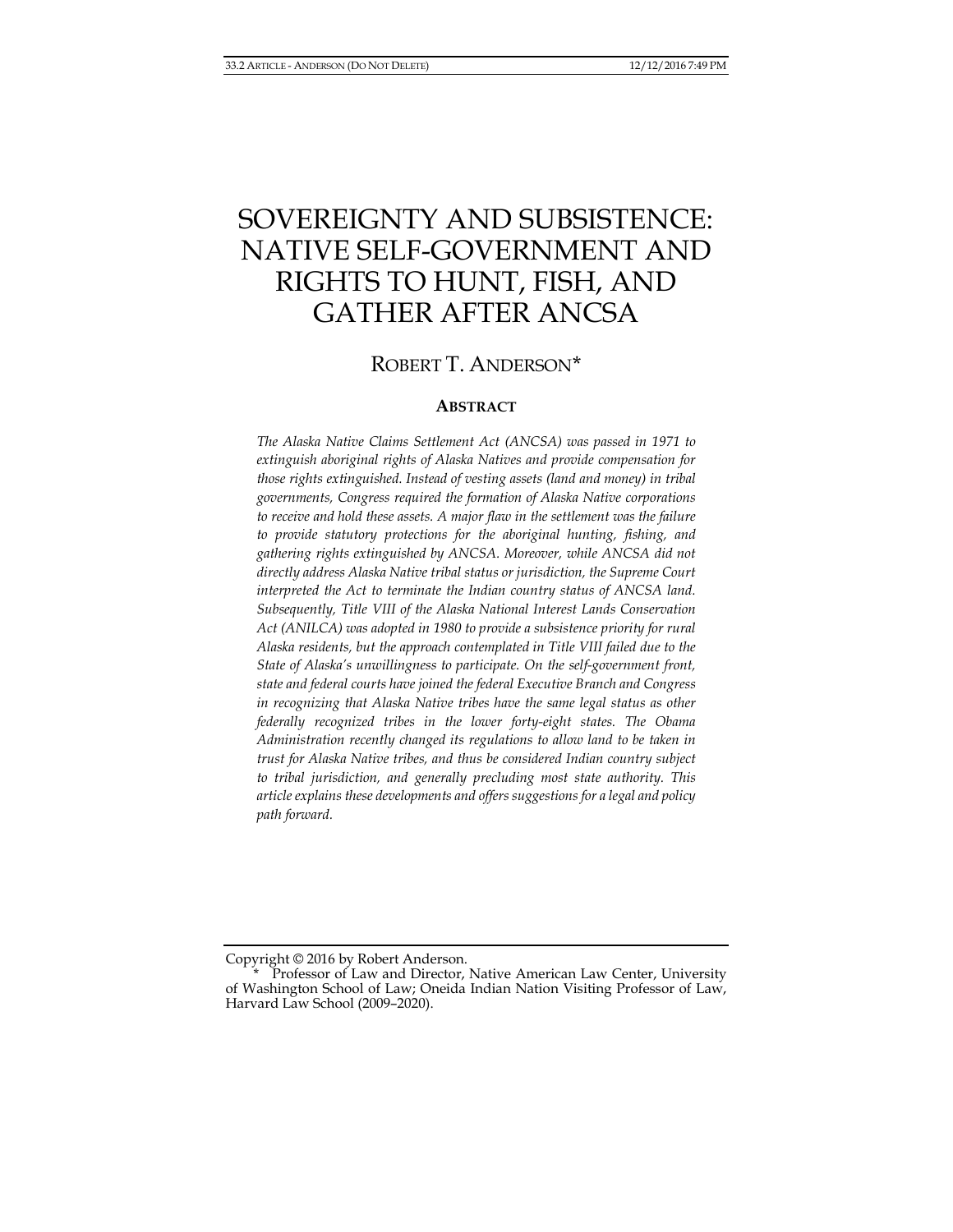#### **INTRODUCTION**

Indigenous occupancy of what is now Alaska began over 11,000 years ago, and Russian exploration of coastal areas began in the mideighteenth century. Russia claimed ownership of Alaska by virtue of "discovery" and passed the rights it claimed to the United States by treaty in 1867. Piecemeal encroachment on tribal territories by the government increased over time, as Alaska's non-Native population expanded. Alaska Natives, like all other indigenous populations within what became the United States, possessed property rights in the form of aboriginal title, which is based on principles of international law adopted as federal common law.[1](#page-1-0) Part I of this Article outlines the history of Alaska Native aboriginal rights prior to passage of the Alaska Native Claims Settlement Act (ANCSA). Part II reviews the history of ANCSA, its structure, and its effect on tribal sovereignty and hunting and fishing rights. Part III examines the post-ANCSA judicial and congressional treatment of Alaska Native sovereignty and subsistence uses, and offers suggestions for improvements.

The view that Alaska Natives possessed property rights and rights to self-government under federal law became the accepted view of the national government, but there was little pressure to deal with Alaska Native land claims until the 1950s when statehood became a reality. Although statehood itself did not affect aboriginal title, it was the first in a series of events that led Congress to pass ANCSA in 1971.[2](#page-1-1) ANCSA extinguished aboriginal title, but left unresolved important questions regarding tribal sovereignty and Native hunting and fishing rights. The sovereign status of Alaska Native villages has been confirmed, though their territorial sovereignty was severely limited by the Supreme Court's interpretation of ANCSA in *Alaska v. Native Village of Venetie Tribal Government*.[3](#page-1-2)

However, tribal sovereignty decisions from federal and state courts, along with recent Obama Administration action permitting land to be taken in trust for Alaska Native tribes, point toward an expansion of Native self-governance. The main vehicle for protecting tribal access to fish and game in all lands in Alaska, Title VIII of the Alaska National Interest Lands Conservation Act (ANILCA),[4](#page-2-0) relied on a cooperative

<span id="page-1-0"></span><sup>1.</sup> *See generally* Johnson v. M'Intosh, 21 U.S. 543 (1823) (adopting the international principle that a discovering government claims exclusive title to land it discovers subject to the right of occupancy of indigenous peoples).

<span id="page-1-2"></span><span id="page-1-1"></span><sup>2.</sup> Pub. L. No. 92-203, 85 Stat. 688 (1971) (current version at 43 U.S.C. §§ 1601– 1629h (2012)).

<sup>3.</sup> 522 U.S. 520 (1998).

<sup>4.</sup> 16 U.S.C. §§ 3111–3126 (1980).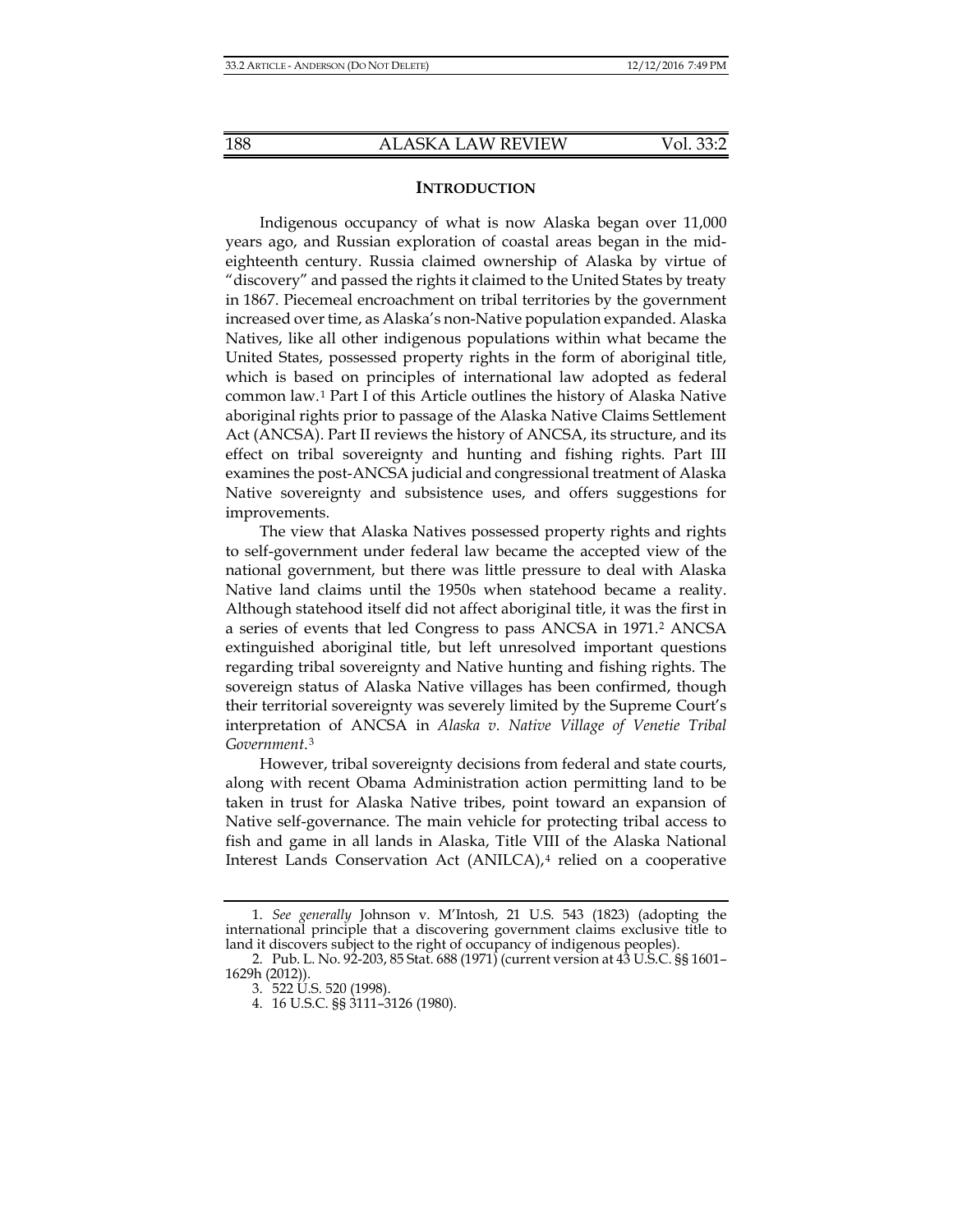federalism model that has failed due to the State of Alaska's unwillingness to participate in a regime it initially supported. Forty-five years after ANCSA's passage, it is evident that congressional and federal administrative action is needed to remedy these flaws in the Settlement Act.

## <span id="page-2-7"></span><span id="page-2-1"></span>**I. ABORIGINAL TITLE IN ALASKA[5](#page-2-2)**

When the United States acquired Alaska from Russia in 1867 pursuant to the Treaty of Cession,<sup>[6](#page-2-3)</sup> what is now the State of Alaska was essentially unknown and unexplored by non-Native<sup>[7](#page-2-4)</sup> people. Article III of the Treaty provided that "[t]he uncivilized tribes will be subject to such laws and regulations as the United States may, from time to time, adopt in regard to aboriginal tribes of that country."[8](#page-2-5) In essence, the United States stepped into Russia's shoes with respect to its relationship with the people who inhabited Alaska and occupied the land and waters.[9](#page-2-6) The

<span id="page-2-2"></span><span id="page-2-0"></span><sup>5.</sup> Section I and parts of Section II originally appeared in a 2007 article written by Professor Anderson and published in the *Tulsa Law Review*. Robert T. Anderson, *Alaska Native Rights, Statehood, and Unfinished Business*, 43 Tulsa L. Rev. 17 (2007). We have included these updated sections here with the express permission of the *Tulsa Law Review*. These earlier sections have been included as a way to provide context for the latter, updated portions of the article. Those wishing to read the original 2007 article may do so here: http://digitalcommons.law.utulsa.edu/cgi/viewcontent.cgi?article=259 9&context=tlr.

<span id="page-2-3"></span><sup>6.</sup> Treaty Concerning the Cession of Russian Possessions in North America, Russ.-U.S., Mar. 30, 1867, 15 Stat. 539 [hereinafter Treaty of Cession]. For a history of the Russian exploration and assertion of control over parts of Alaska, see CHIEF OF THE FOREIGN LAW SECTION LAW LIBRARY, LIBRARY OF CONGRESS, RUSSIAN ADMINISTRATION OF ALASKA AND THE STATUS OF THE ALASKA NATIVES, S. DOC. NO. 81-152 at 45, 50–51 (1950). *See also* HUBERT HOWE BANCROFT, HISTORY OF ALASKA 1730-1885 (1886); Richard H. Bloedel, The Alaska Statehood Movement 1–5 (Mar. 9, 1974) (unpublished Ph.D. dissertation, University of Washington) (on file with the Suzzallo and Allen Libraries, University of Washington).

<sup>7.</sup> The term "Alaska Native" is generally used as a collective reference to Alaska's various indigenous groups.

<span id="page-2-4"></span><sup>8.</sup> Treaty of Cession*, supra* note [6.](#page-2-1) The population was roughly 27,000 Natives, 1,400 Creoles, 480 Russians and Siberians, 200 non-Russian foreigners, and 150 American civilians. Bloedel, *supra* note [6,](#page-2-1) at 1.

<span id="page-2-6"></span><span id="page-2-5"></span><sup>9.</sup> *See, e.g.*, Alaska v. United States, 422 U.S. 184, 192 n.13 (1975) ("By the Treaty of Cession in 1867 Russia ceded to the United States 'all the territory and dominion now possessed (by Russia) on the continent of America and in the adjacent islands.' 15 Stat. 539. The cession was effectively a quitclaim. It is undisputed that the United States thereby acquired whatever dominion Russia had possessed immediately prior to cession."); *see also* DAVID S. CASE & DAVID A. VOLUCK, ALASKA NATIVES AND AMERICAN LAWS 24–26 (3d ed. 2012) (discussing the relationship between the United States and Alaska Natives after the transition from Russian to United States sovereignty).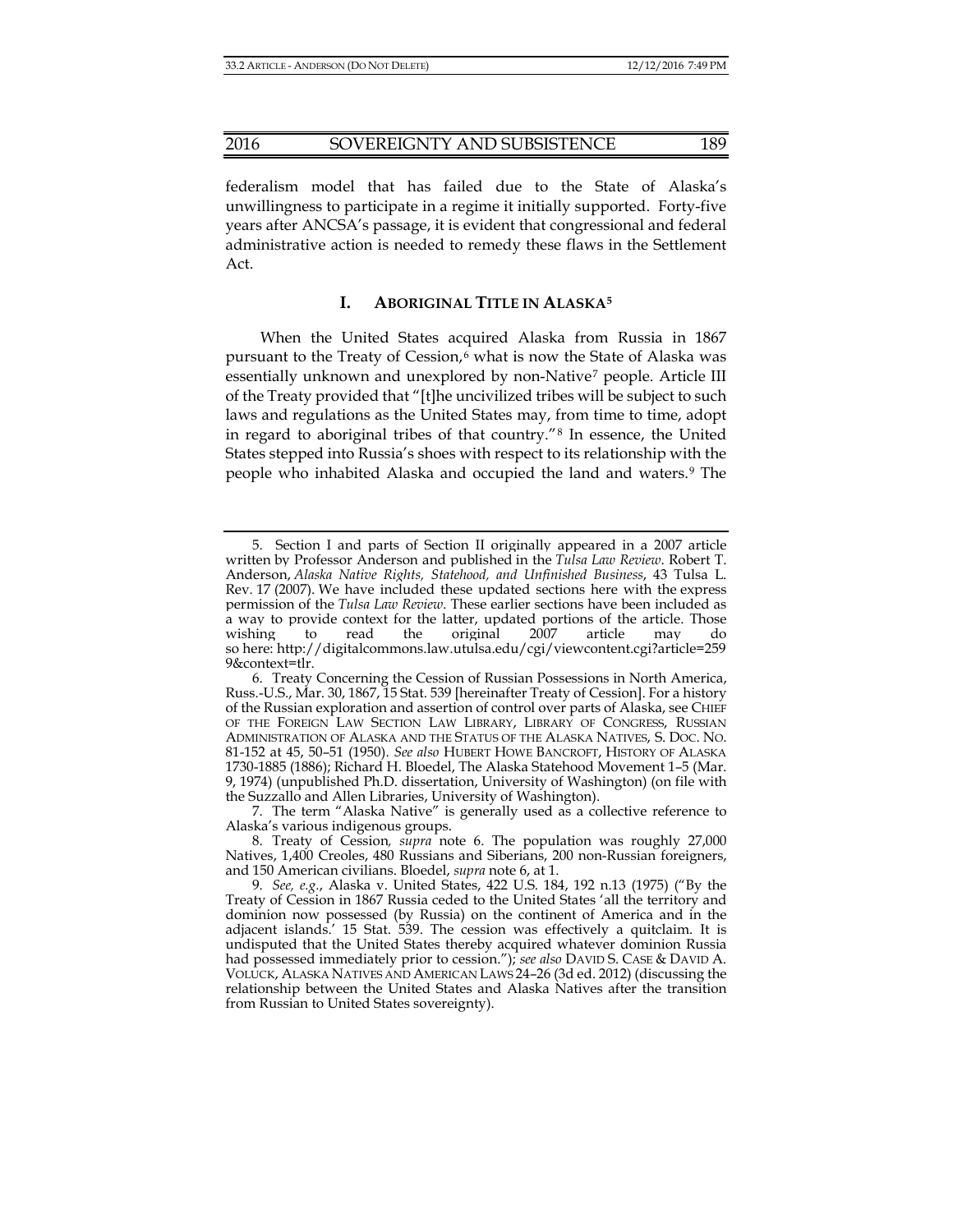plain import of the provision in the treaty was that general federal law governing Native rights was applicable.

Congress did nothing to suggest otherwise in subsequent actions. In 1868, Congress designated Alaska as a "customs collection district" and extended United States laws relating to customs, commerce, and navigation over the "mainland, islands, and waters of the territory" of Alaska.[10](#page-3-1) Under federal law, this designation had no legal or practical effect on Alaska Natives, and simply began a congressional practice of legislating for Alaska on a piecemeal basis with no consideration of Alaska Native rights.[11](#page-3-2) The United States was essentially a colonizing nation asserting rights without much regard to the indigenous population.

<span id="page-3-0"></span>What was the law regarding the indigenous inhabitants in areas that came to be claimed by the United States? Under general principles of international law, discovering nations acquired the exclusive right to deal with indigenous peoples with respect to matters of land ownership and intergovernmental relations.[12](#page-3-3) In *Johnson v. M'Intosh*,[13](#page-3-4) Chief Justice Marshall explained that under this so-called Doctrine of Discovery, indigenous tribes have a "legal as well as just claim to retain possession of [the lands]" they historically occupied.[14](#page-3-5)

Following *M'Intosh*, the rights of the discovering nation, Russia and then the United States, would similarly consist of a technical legal title plus the "right of preemption"—the right to acquire the full beneficial title to land used and occupied by the indigenous occupants.[15](#page-3-6) The right of Alaska Natives to use and occupy their lands (i.e., their rights as property owners) would be labeled by federal law to be aboriginal title, or original Indian title. Of course, the Alaska Natives had no such understanding, much less agreement, with the proposition that Russia, the United States, or any other country could divest the Native peoples of their rights to soil

<sup>10.</sup> Act of July 27, 1868, ch. 273, 15 Stat. 240.

<sup>11.</sup> *See* CASE & VOLUCK, *supra* note [9](#page-2-7) at 24–25.

<span id="page-3-3"></span><span id="page-3-2"></span><span id="page-3-1"></span><sup>12.</sup> *See generally* COHEN'S HANDBOOK OF FEDERAL INDIAN LAW § 1.02[1]–[2], at 9–18 (Nell Jessup Newton ed., 2012) [hereinafter COHEN'S HANDBOOK] (explaining the origins and development of this policy). For a comprehensive history of the discovery doctrine, see ROBERT A. WILLIAMS, JR., THE AMERICAN INDIAN IN WESTERN LEGAL THOUGHT (1990).

<sup>13.</sup> 21 U.S. 543 (1823).

<span id="page-3-5"></span><span id="page-3-4"></span><sup>14.</sup> *Id.* at 574. *See also* Cherokee Nation v. Georgia, 30 U.S. 1, 2 (1831) ("The Indians are acknowledged to have an unquestionable, and heretofore unquestioned right to the lands they occupy, until that right shall be extinguished by a voluntary cession to our government.").

<span id="page-3-6"></span><sup>15.</sup> For an illuminating analysis of *Johnson v. M'Intosh* and its progeny, see LINDSAY G. ROBERTSON, CONQUEST BY LAW (2005). *See generally* COHEN'S HANDBOOK, *supra* note [12,](#page-3-0) § 15.04[1]–[2], at 999–1004 (explaining forms of tribal property).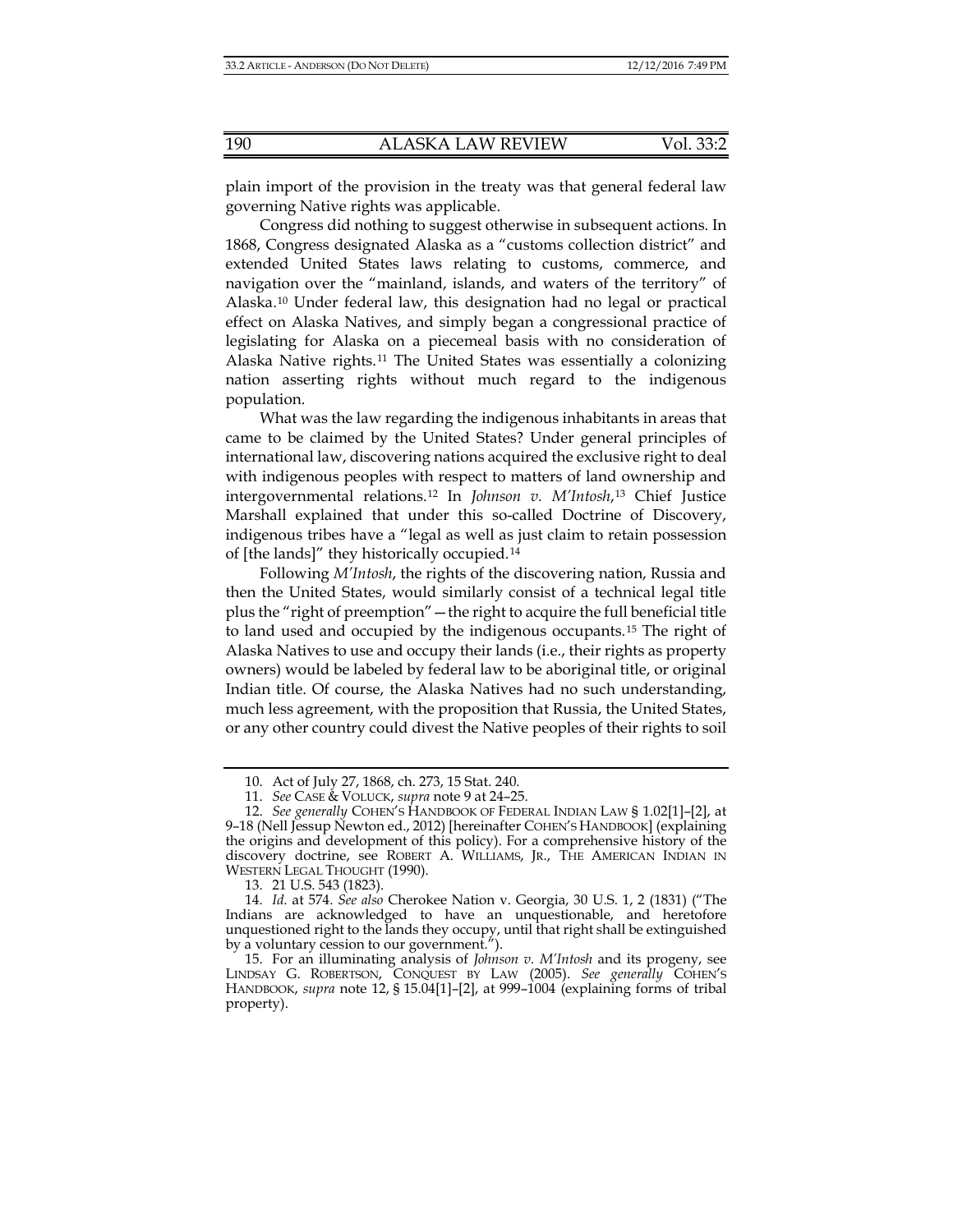and their way of life without their voluntary consent. Chief Justice Marshall was aware of the arrogance of the legal proposition introduced in *M'Intosh*:

However extravagant the pretension of converting the discovery of an inhabited country into conquest may appear; if the principle has been asserted in the first instance, and afterwards sustained; if a country has been acquired and held under it; if the property of the great mass of the community originates in it, it becomes the law of the land, and cannot be questioned.[16](#page-4-0)

Thus, the United States' legal claim to title was rooted in Supreme Court precedent, and the framework for eventual extinguishment of Alaska Native aboriginal title was in place.[17](#page-4-1)

<span id="page-4-5"></span>It is now generally accepted that prior to adoption of ANCSA,<sup>[18](#page-4-2)</sup> Alaska Natives possessed unextinguished aboriginal title, which included hunting, fishing and gathering rights.[19](#page-4-3) There were indigenous people and societies on the ground in Alaska, and they had their own systems of governance and land use rights.<sup>[20](#page-4-4)</sup> In retrospect, it seems ludicrous to think that the notion of indigenous land rights was even a matter of debate. As one Native leader described the concept of land "ownership," it is plain that the Native system recognized its own form of property rights:

The notion of private ownership was alien to most of our people. We had lived throughout the length and breadth of Alaska, using the land as our forefathers had, becoming intimate with its ways as it nurtured, however grudgingly at times, our

<sup>16.</sup> *Johnson*, 21 U.S. at 591.

<span id="page-4-1"></span><span id="page-4-0"></span><sup>17.</sup> *See* STUART BANNER, HOW THE INDIANS LOST THEIR LAND (2005) (surveying federal-Indian land transactions and underlying policies).

<span id="page-4-2"></span><sup>18.</sup> Pub. L. No. 92-203, 85 Stat. 688 (1971) (current version at 43 U.S.C. §§ 1601– 1629h (2012)).

<span id="page-4-3"></span><sup>19.</sup> *See* Tlingit and Haida Indians v. United States, 177 F. Supp. 452, 461–63 (Ct. Cl. 1959) (rejecting the United States' argument that Alaska Natives could not have possessed aboriginal title due to their mode of socio-political organization); *see also* Status of Alaskan Natives, 53 Interior Dec. 593, 595 (1932) ("[T]hese [Alaska] natives are now unquestionably considered and treated as being under the guardianship and protection of the Federal Government, at least to such an extent as to bring them within the spirit, if not within the exact letter, of the laws relative to American Indians . . . ."); *cf.* Native Vill. of Eyak v. Blank, 688 F.3d 619 (9th Cir. 2012) (assuming existence of aboriginal title in Outer Continental Shelf of Alaska but rejecting claim based on lack of exclusive use).

<span id="page-4-4"></span><sup>20.</sup> WILLIAM L. IGGIAGRUK HENSLEY, FIFTY MILES FROM TOMORROW: A MEMOIR OF ALASKA AND THE REAL PEOPLE 108 (2009).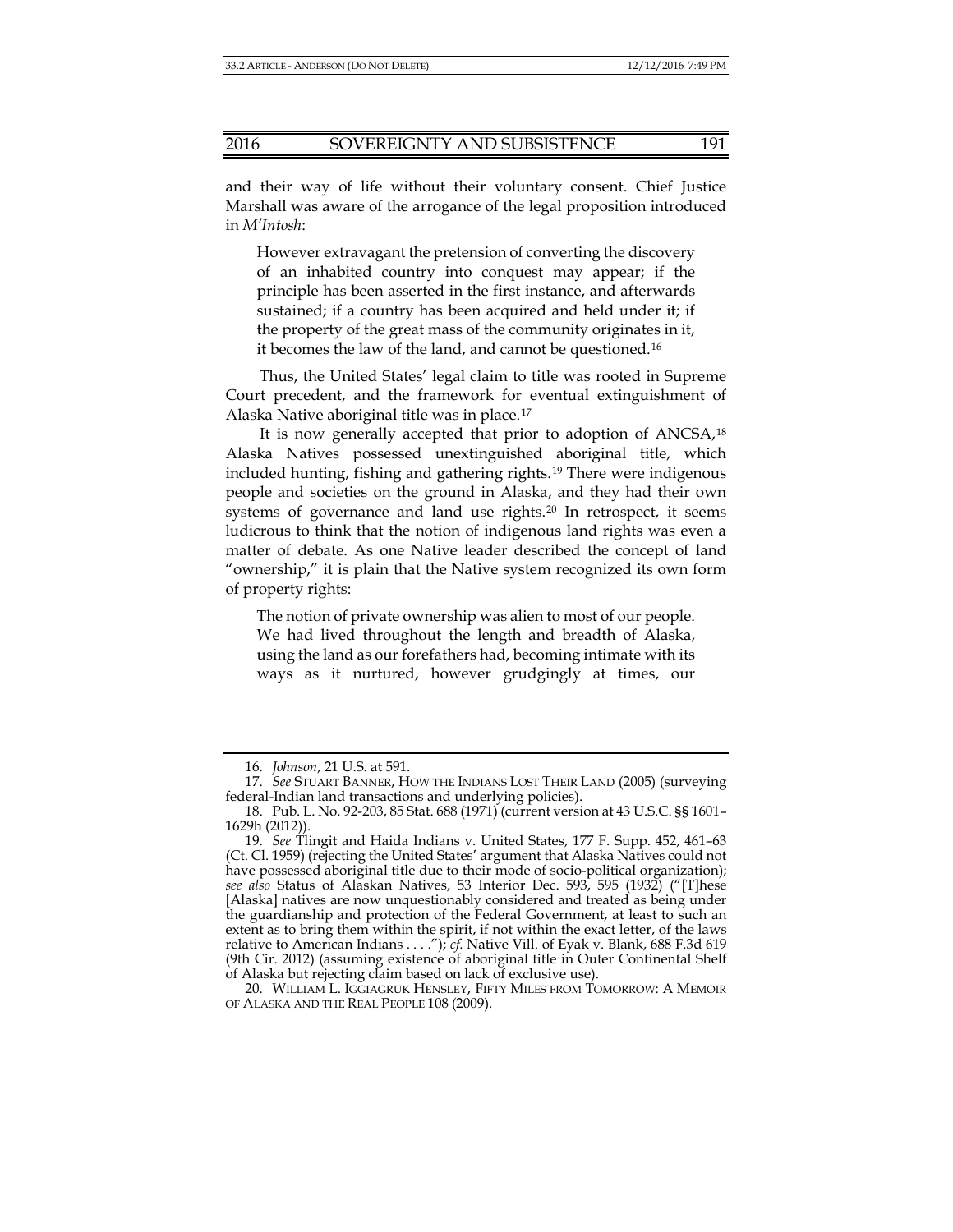<span id="page-5-7"></span>existence . . . . A house built by the leader of a family would "belong" to him and his relatives in a loose sense.<sup>[1[21](#page-5-0)]</sup>

The author further explained that the advent of reorganized tribal governance under the Indian Reorganization Act "didn't change very much the ways we had shared the land for generations."<sup>[22](#page-5-1)</sup>

Native tribes establish their aboriginal title in United States courts by demonstrating actual use and/or occupation of an area on a continuous basis, except for periods of involuntary dispossession, and this property right is not "based upon a treaty, statute, or other formal government action."[23](#page-5-2) In *Tlingit and Haida Indians v. United States*,[24](#page-5-3) the court of claims affirmed the existence of aboriginal title among the Tlingit and Haida Indians of Alaska, stating that "land and water owned and claimed by each local clan division in a village was usually well-defined as to area and use," with tracts "parceled out or assigned to the individual house groups for use and exploitation," and "[c]ertain designated offshore fishing and sea mammal hunting areas in larger bodies of water" available for common use by various clans' members residing within "a particular geographical area, but" not to those Indians living outside that geographical area.[25](#page-5-4) The court's ruling was consistent with an earlier opinion from the Department of the Interior (DOI) recognizing aboriginal fishing rights of Alaska Natives.[26](#page-5-5)

Typically, the United States acquired tribal lands pursuant to treaty,[27](#page-5-6) as negotiated by the Executive Branch and approved by the Senate. But while that had been the pattern since the formation of the United States, by the 1860s the House of Representatives became increasingly resentful of the fact that it was being called upon repeatedly to appropriate funds for treaty obligations it had not participated in approving. To resolve a budget stalemate over the Interior Appropriations Bill, the Senate agreed to a statute that ended treaty-

25. *Id.*

<sup>21.</sup> *Id.*

<sup>22.</sup> *Id.*

<span id="page-5-2"></span><span id="page-5-1"></span><span id="page-5-0"></span><sup>23.</sup> United States v. Santa Fe Pac. R.R., 314 U.S. 339, 347 (1941). This "right of occupancy is considered as sacred [to Native people] as the fee simple of the whites." *Id.* at 345 (quoting Mitchel v. United States, 34 U.S. 711, 746 (1835)).

<sup>24.</sup> 177 F. Supp. at 456.

<span id="page-5-5"></span><span id="page-5-4"></span><span id="page-5-3"></span><sup>26.</sup> Aboriginal Fishing Rights in Alaska, 57 Interior Dec. 461, 474, 476 (1942) ("The Indian who has been forbidden [through government callousness or indifference] from fishing in his back yard has not thereby lost his aboriginal title thereto. I conclude that aboriginal occupancy establishes possessory rights in Alaskan waters and submerged lands, and that such rights have not been extinguished by any treaty, statute, or administrative action.").

<span id="page-5-6"></span><sup>27.</sup> BANNER, *supra* not[e 17,](#page-4-5) at 252. *See also* Felix S. Cohen, *Original Indian Title*, 32 MINN. L. REV. 28, 34–35 (1947).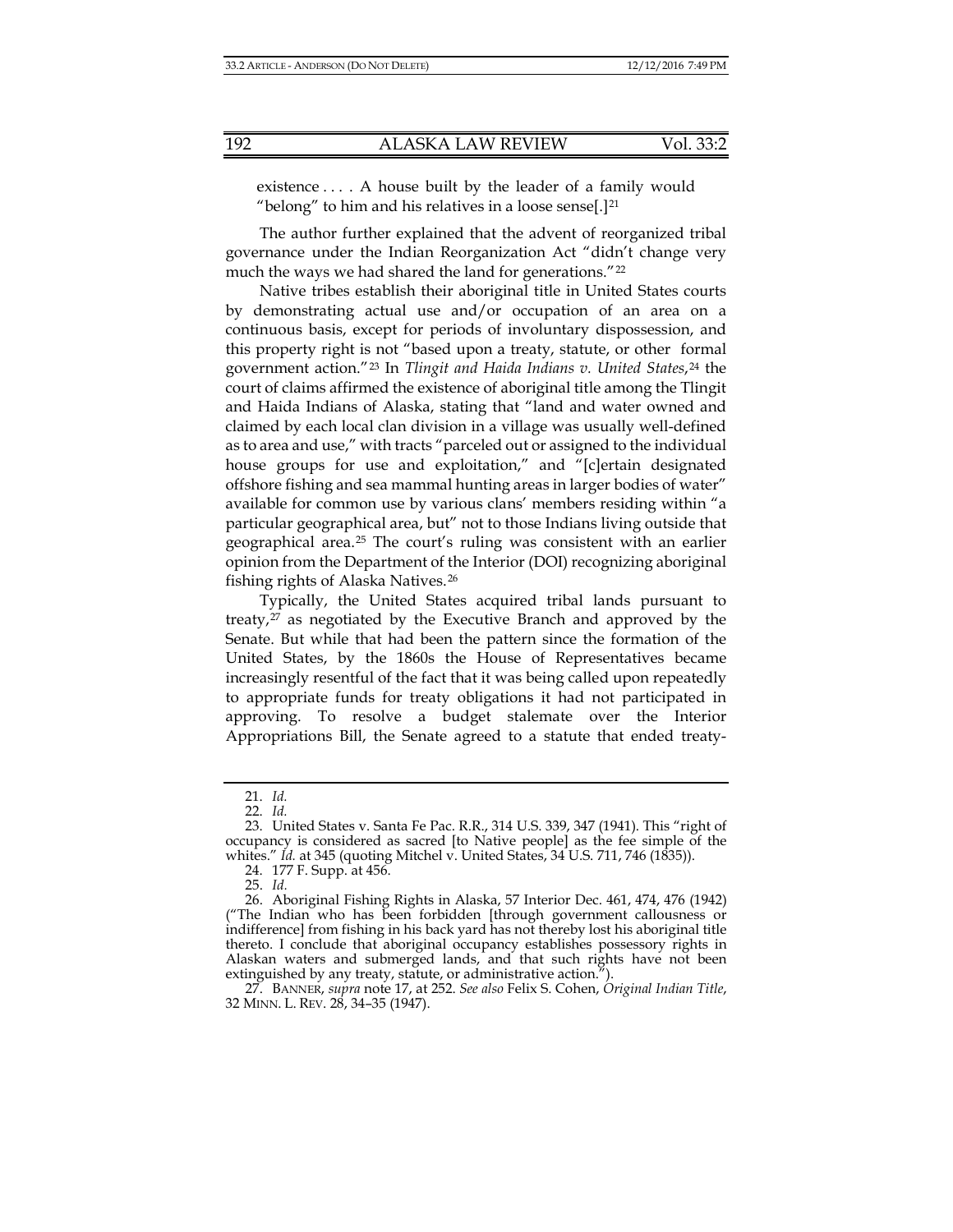<span id="page-6-8"></span><span id="page-6-7"></span>making with tribes.[28](#page-6-0) Since Alaska's acquisition by the United States in 1867 predated the formal termination of treaty-making with Indian tribes by only four years, there was little time within which treaties might have been negotiated and ratified.<sup>[29](#page-6-1)</sup> Thus, agreements after 1871 were negotiated with tribes by executive branch representatives and then presented to both houses of Congress for ratification by statute, or statutes taking tribal land for compensation were adopted, but conditioned on subsequent tribal consent.<sup>[30](#page-6-2)</sup> The geographic isolation of Alaska and its sparse non-Native population meant there was no need for an expeditious elimination of Alaska Native aboriginal rights.[31](#page-6-3) Early federal legislation simply maintained the status quo or completely ignored the issue.

#### <span id="page-6-9"></span>A. **Early Federal Governance in Alaska**

In 1884, Congress took its first major step toward governance of Alaska when it passed an Organic  $Act<sub>2</sub><sup>32</sup>$  $Act<sub>2</sub><sup>32</sup>$  $Act<sub>2</sub><sup>32</sup>$  establishing a civil government for the district of Alaska with the laws of Oregon made applicable.<sup>[33](#page-6-5)</sup> With respect to Alaska Natives, Congress provided that "the Indians or other persons in said district shall not be disturbed in the possession of any lands actually in their use or occupation or now claimed by them but the terms under which such persons may acquire title to such lands is reserved for future legislation by Congress."[34](#page-6-6) A historian writing in 1886 stated that "it is probable that the natives would be only too glad to be left alone as severely in the future as they had been in the past."[35](#page-7-0)

33. *Id.* § 7, at 25–26.

<sup>28.</sup> Act of Mar. 3, 1871, ch. 120, § 1, 16 Stat. 566 (codified as amended at 25 U.S.C. § 71 (2012)).

<span id="page-6-1"></span><span id="page-6-0"></span><sup>29.</sup> Antoine v. Washington, 420 U.S. 194, 203 (1975) (citations omitted) ("[The end of treaty-making] meant no more, however, than that after 1871 relations with Indians would be governed by Acts of Congress and not by treaty. The change in no way affected Congress' plenary powers to legislate on problems of Indians, including legislating the ratification of contracts of the Executive Branch with Indian tribes to which affected States were not parties.").

<sup>30.</sup> BANNER, *supra* note [17,](#page-4-5) at 252.

<span id="page-6-3"></span><span id="page-6-2"></span><sup>31.</sup> In 1880 and 1890 the non-Native population was 430 and 6,698, respectively. ROBERT D. ARNOLD, ALASKA NATIVE LAND CLAIMS 71 (1976).

<span id="page-6-4"></span><sup>32.</sup> Act of May 17, 1884, ch. 53, 23 Stat. 24. Section 2 of the Organic Act provided for an appointed Governor, while remaining provisions of the Act called for the appointment of judges and commissioners. *Id.*

<span id="page-6-6"></span><span id="page-6-5"></span><sup>34.</sup> *Id.* § 8, at 26. In *Tee-Hit-Ton Indians v. United States*, 348 U.S. 272 (1955), the Supreme Court held that the Organic Act did not recognize or confirm Native ownership for Fifth Amendment Takings Clause purposes, but merely preserved aboriginal title for later disposition. *Id.* at 278.

<sup>35.</sup> BANCROFT, *supra* not[e 6,](#page-2-1) at 640.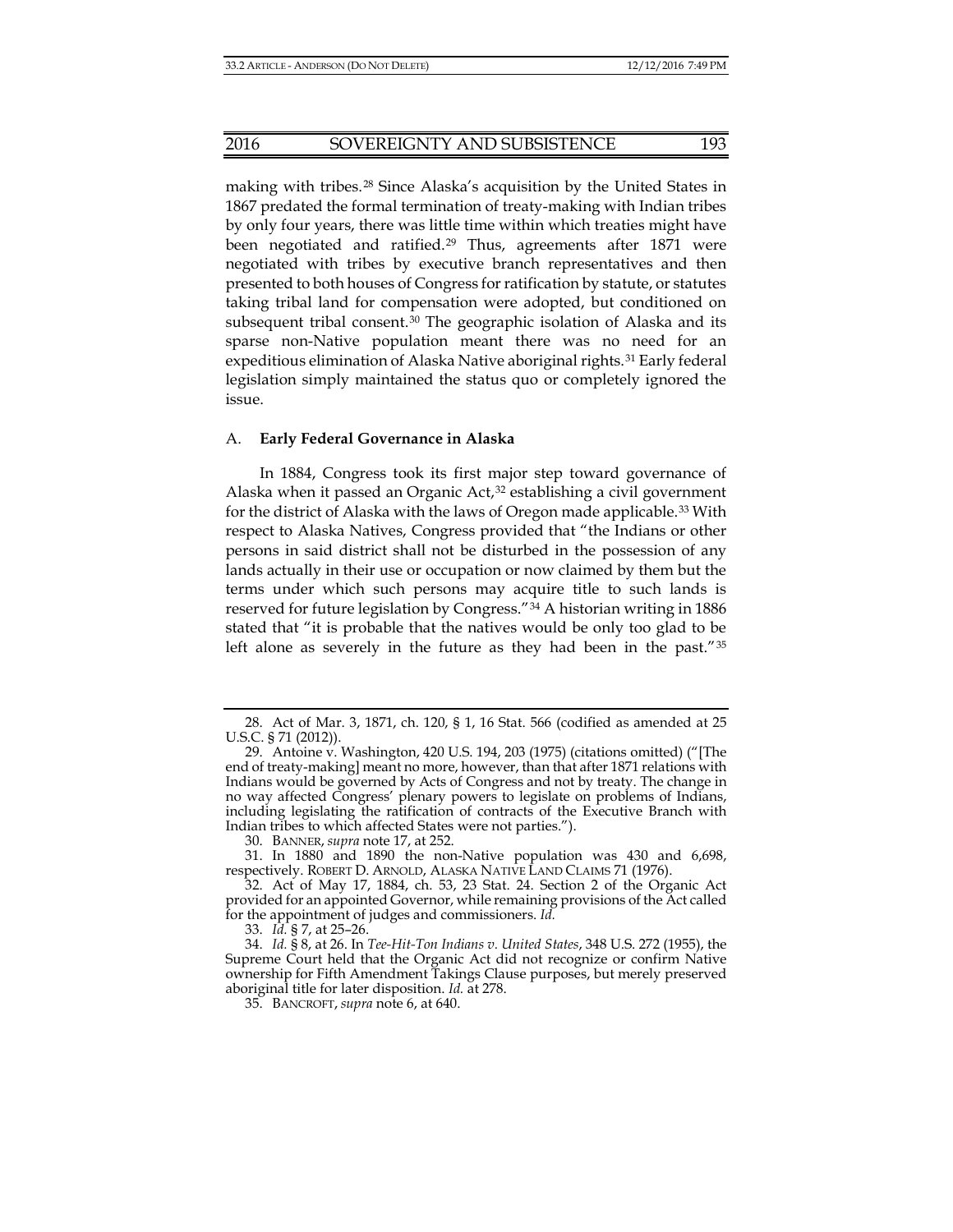<span id="page-7-2"></span><span id="page-7-1"></span>Congress provided a criminal code for Alaska in 1899,<sup>[36](#page-7-3)</sup> and a year later extended mining laws to Alaska, while withholding application of general public land laws.[37](#page-7-4) Like the Organic Act of 1884, later statutes provided that Alaska Natives were not to be disturbed in their use and occupancy of land.[38](#page-7-5) Territorial courts, as well as the Solicitor of the DOI, treated this Act as confirming that Alaska Natives held unextinguished aboriginal rights to land and to hunt and fish.<sup>[39](#page-7-6)</sup> For the most part, Alaska Natives maintained their ways of life and continued to occupy their territories largely without outside interference.[40](#page-7-7) Alaska officially became a "United States Territory" with a legislative body in 1912,<sup>[41](#page-7-8)</sup> and the first statehood bill was introduced in Congress in 1916[.42](#page-7-9) But for the most part, consideration of Native rights would be left to federal officials.

Like the treatment of Alaska Native rights to property, Native rights to hunt, fish, and gather were also provided special protection in some cases through exemptions from general government regulations.[43](#page-8-0) Alaska Natives were thus exempted from the ambit of several wildlife

<span id="page-7-6"></span><span id="page-7-5"></span>39. United States v. Cadzow, 5 Alaska 125, 132 (D. Alaska 1914); United States v. Berrigan, 2 Alaska 442, 449–50 (D. Alaska 1905) (explaining that the Organic Act of 1900 rendered "void all attempts to dispossess [Natives] of their land by deed or contract."); Aboriginal Fishing Rights in Alaska, 57 Interior Dec. 461, 474 (1942). *See also* CASE & VOLUCK, *supra* note [9,](#page-2-7) at 66 ("If one reads article III of the 1867 treaty and all of the cases together, the most satisfactory legal conclusion is that prior to ANCSA the Alaska Natives held their lands in Alaska by right of aboriginal possession."). *But see* Worthen Lumber Mills v. Alaska Juneau Gold Mining Co., 229 F. 966 (9th Cir. 1916); Sutter v. Heckman, 1 Alaska 188 (D. Alaska 1901), *aff'd on other grounds*, Heckman v. Sutter, 119 F. 83 (9th Cir. 1902) (involving disputes between non-Natives over possession of land purportedly conveyed by individual Indians). In *Miller v. United States*, 159 F.2d 997 (9th Cir. 1947), the court concluded that the Treaty of Cession in 1867 extinguished aboriginal title, but that the disclaimer in the 1884 Organic Act preserved individual rights of occupancy. *Id.* at 1001–02, 1003–04. *Miller*'s holding as to extinguishment was implicitly repudiated in *Tee-Hit-Ton Indians v. United States*, 348 U.S. 272, 279–82 (1955). The idea that the Treaty of Cession eliminated Native aboriginal title runs afoul of the rule that federal acts extinguishing tribal property rights must clearly express such an intent. Michigan v. Bay Mills Indian Cmty., 134 S. Ct. 2024, 2032 (2014).

40. *See supra* note[s 38–](#page-7-1)[39.](#page-7-2)

<span id="page-7-7"></span>41. Act of August 24, 1912, ch. 387, 37 Stat. 512. *See* Bloedel, *supra* note [6,](#page-2-1) at 20–23 (explaining the structure of Alaska's territorial legislature as defined by the Act of August 24, 1912).

<span id="page-7-8"></span>42. H.R. 13978, 64th Cong. (1916). The events leading up to introduction of the statehood bill are recounted in Bloedel, *supra* not[e 6,](#page-2-1) at 35–47.

<span id="page-7-9"></span>43. The obvious difference is the lack of treaty-based rights due to the end of treaty-making in 1871. *See supra* notes [28](#page-6-7)[–29](#page-6-8) and accompanying text.

<sup>36.</sup> Act of Mar. 3, 1899, ch. 429, 30 Stat. 1253.

<sup>37.</sup> Act of June 6, 1900, ch. 786, § 26, 31 Stat. 321.

<span id="page-7-4"></span><span id="page-7-3"></span><span id="page-7-0"></span><sup>38.</sup> *Id.* § 27, at 330; United States v. Atl. Richfield Co., 435 F. Supp. 1009, 1014– 15 (D. Alaska 1977) (citations omitted) ("The second Organic Act, for example, provided that Natives 'shall not be disturbed in the possession of any lands now actually in their use and occupancy . . . .'").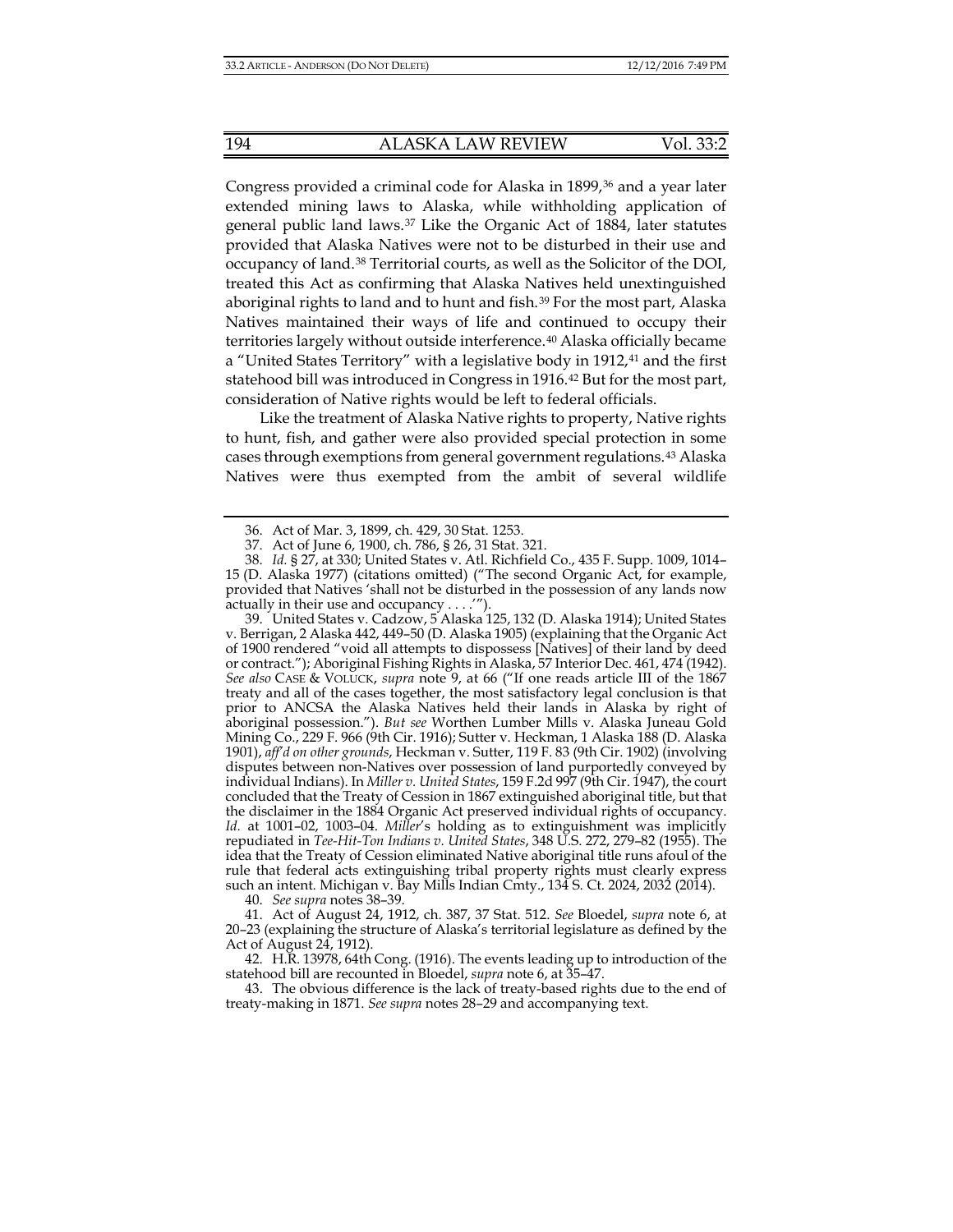conservation measures adopted by Congress prior to statehood. For example, Congress limited the taking of fur seals, but exempted Native hunting for food, clothing, and boat-manufacture.<sup>[44](#page-8-1)</sup> Congress's first hunting regulations prohibited the destruction or taking of game animals and birds, and set seasons and bag limits for hunting, but exempted hunting for food or clothing by "native Indians or Eskimos or by miners, explorers, or travelers on a journey when in need of food."[45](#page-8-2) The 1916 Migratory Bird Convention with Great Britain exempted Natives from the closed seasons for certain species.[46](#page-8-3) In 1925, Congress established an Alaska Game Commission which authorized "any Indian or Eskimo, prospector, or traveler to take animals or birds during the close season when he is in absolute need of food and other food is not available . . . . ["47](#page-8-4) The Reindeer Industry Act of 1937<sup>[48](#page-8-5)</sup> was intended to provide for Native subsistence needs and establish a Native monopoly over the reindeer industry.[49](#page-8-6)

#### **B. Efforts to Westernize Alaska Native Aboriginal Title**

While Alaska Natives had claims to aboriginal title, and were obviously present on the landscape, it was not clear whether Alaska Natives could obtain fee title to individual parcels of land under applicable federal law.[50](#page-9-0) Because tribal claims to aboriginal title had not

<sup>44.</sup> Act of July 1, 1870, ch. 189, 16 Stat. 180, 180.

<sup>45.</sup> Act of June 7, 1902, ch. 1037, 32 Stat. 327, 327 (amended 1908).

<span id="page-8-3"></span><span id="page-8-2"></span><span id="page-8-1"></span><span id="page-8-0"></span><sup>46.</sup> Convention for the Protection of Migratory Birds, Gr. Brit.-U.S., Aug. 16, 1916, 39 Stat. 1702. This pattern continued with respect to birds in the 1990s when migratory bird treaties with Canada and Mexico were amended by protocols, which exempt the taking of migratory birds and their eggs by Alaska Natives. Protocol Amending Convention for Protection of Migratory Birds and Game Mammals, Mex.-U.S., May 5, 1997, Treaty Doc. 105-26; Protocol Amending the 1916 Convention for the Protection of Migratory Birds, Can.-U.S., Aug. 14, 1995, Treaty Doc. 104-28.

<span id="page-8-4"></span><sup>47.</sup> Alaska Game Law, ch. 75, 43 Stat. 739, 739, 744 (1925) (amended 1938, 1940, 1943). The 1925 statute also imposed a one-year territorial residency requirement, id. at 740, which was amended to authorize a three-year residency requirement for trapping licenses whenever "the economic welfare and interests of native Indians or Eskimos" were threatened by non-Native trapping. Act of June 25, 1938, ch. 686, 52 Stat. 1169, 1170. These protective statutes were removed from the U.S. Code upon statehood. *See* 48 U.S.C. §§ 192–211 (2012).

<sup>48.</sup> Reindeer Industry Act of 1937, ch. 897, 50 Stat. 900.

<span id="page-8-6"></span><span id="page-8-5"></span><sup>49.</sup> *See id.*; Gigi Berardi, *Natural Resource Policy, Unforgiving Geographies, and Persistent Poverty in Alaska Native Villages*, 38 NAT. RES. J. 85, 98–99 (1998) (emphasizing subsistence as a way of life for Alaska Natives). *But see* Williams v. Babbitt, 115 F.3d 657, 659–60 (9th Cir. 1997) (interpreting statute to not provide Natives a monopoly over the reindeer industry, but rather to permit non-Native ownership of imported reindeer).

<sup>50.</sup> *See* Miller v. United States, 159 F.2d 997 (9th Cir. 1947) (evidencing confusion about whether Alaska Natives could obtain fee title under federal law).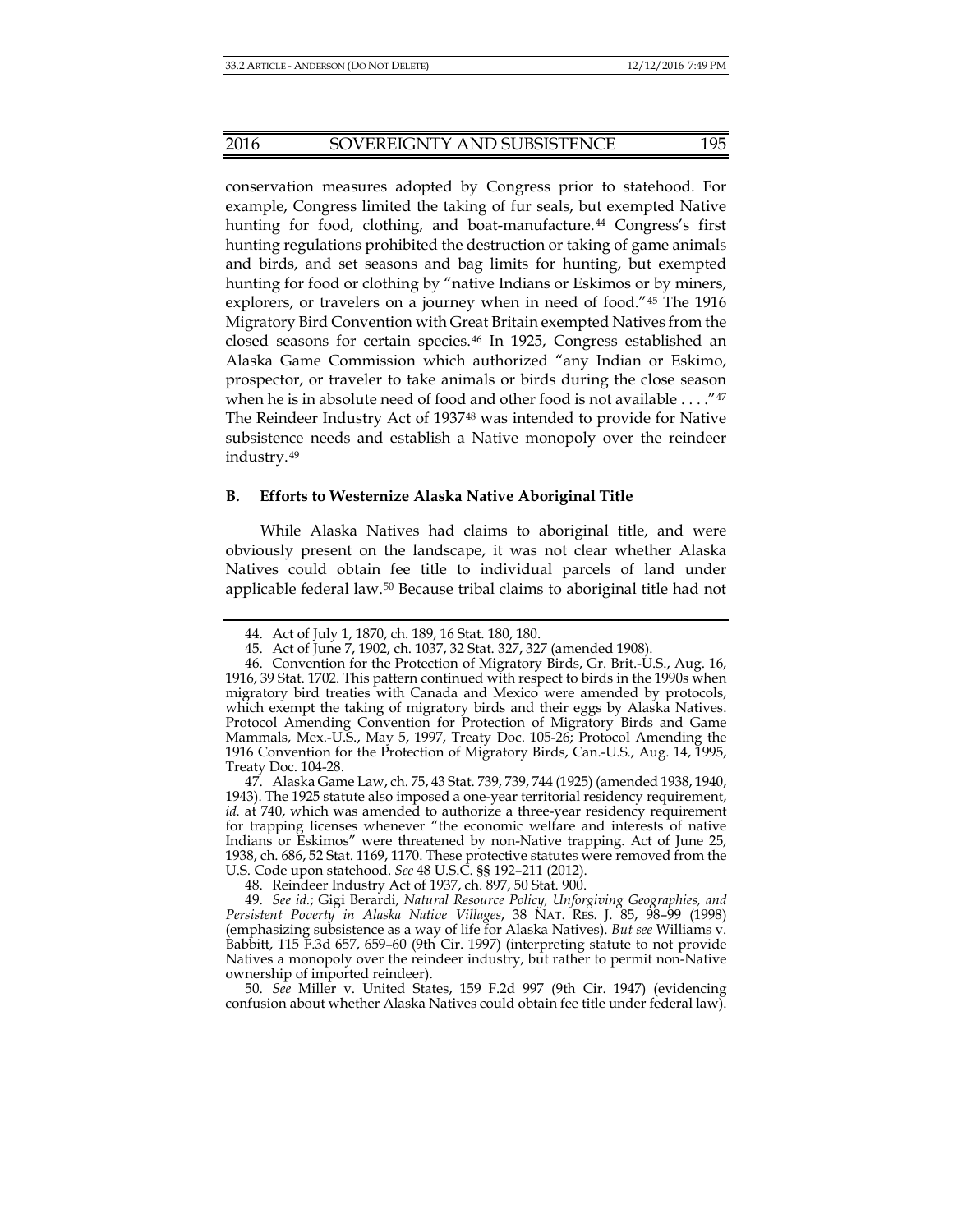been extinguished, the grant of a parcel of land to anyone—Native or non-Native—would presumably transfer only a legal interest subject to the Native right of use and occupancy.<sup>[51](#page-9-1)</sup> This right of occupancy was a protectable interest, but Congress nevertheless took two actions to provide Alaska Natives with the opportunity to obtain title to land under some form of federal supervision. First, individual Alaska Natives could acquire title to land from the United States pursuant to the Alaska Allotment Act of 1906[.52](#page-9-2) The Allotment Act was not part of a move to break up reservations as in the lower forty-eight states,[53](#page-9-3) but rather was intended to provide a way for individual Alaska Natives to acquire title to individual parcels of land important for traditional use and occupancy.[54](#page-9-4) Title to up to 160 acres of land would be granted if individual applicants could demonstrate continuous use and occupancy for five years.[55](#page-9-5) The other means provided for individual Native land ownership was supplied by the Alaska Native Townsite Act of 1926,<sup>56</sup> which permitted Native occupants of populated areas to obtain restricted fee lots in areas surveyed by a federal "townsite trustee."[57](#page-10-0)

Congress and the Executive Branch also established reservations in a fashion similar to that followed in the rest of the United States after 1871. In *Alaska Pacific Fisheries v. United States,*[58](#page-10-1) the Supreme Court upheld regulations banning encroachment by non-Native fishermen in waters

58. 248 U.S. 78 (1918).

<span id="page-9-0"></span><sup>51.</sup> *See id.* at 1003–06 (indicating that aboriginal title had been extinguished in the 1867 Treaty of Cession, but that the 1884 Organic Act recognized some form of individual Native title). The case has been repudiated by the Supreme Court and the Solicitor of the DOI and cannot be reconciled with general federal Indian law principles. *See supra* not[e 39.](#page-7-2)

<span id="page-9-1"></span><sup>52.</sup> Act of May 17, 1906, ch. 2469, 34 Stat. 197, *repealed by* Alaska Native Claims and Settlement Act, 85 Stat. 688 (1971) (codified at 43 U.S.C. § 1617 (2012)).

<span id="page-9-2"></span><sup>53.</sup> *See* COHEN'S HANDBOOK, *supra* note [12,](#page-3-0) § 16.03[2], at 1072–75 (explaining allotment policy generally as implemented in the lower forty-eight). As a consequence of the allotment process in the lower forty-eight states, tribal and individual Indian land holdings were reduced from roughly 150 million acres in 1887 to fifty million acres in 1934. *Id.* Of the thirty-six million acres allotted to individuals by 1920, twenty-seven million acres had passed out of Indian hands by 1934. *Id.* at 1074.

<span id="page-9-3"></span><sup>54.</sup> *See generally* Allotment of Land to Alaska Natives, 71 Interior Dec. 340 (1964) (canvassing prior administrative interpretations of the Act); CASE & VOLUCK, *supra* note 9, at 117–19; COHEN'S HANDBOOK, *supra* note [12,](#page-3-0) § 4.07[3][b][iv], at 338–40.

<span id="page-9-4"></span><sup>55.</sup> Allotment of Land to Alaska Natives, 71 Interior Dec. at 354–55, 357. *See* Akootchook v. United States, 271 F.3d 1160, 1161 (9th Cir. 2001).

<sup>56.</sup> Act of May 25, 1926, ch. 379, 44 Stat. 629 (*repealed by* Federal Land Policy and Management Act of 1976, Pub. L. No. 94-579, § 702, 90 Stat. 2743 (codified in 43 U.S.C. §§ 1701–1722 (2012)).

<span id="page-9-6"></span><span id="page-9-5"></span><sup>57.</sup> For a description of the program see *Aleknagik Natives v. United States,* 635 F. Supp. 1477, 1479–80 (D. Alaska 1985). For a comprehensive review of the Native town site and allotment programs, see CASE & VOLUCK, *supra* note [9,](#page-2-7) at 113–52.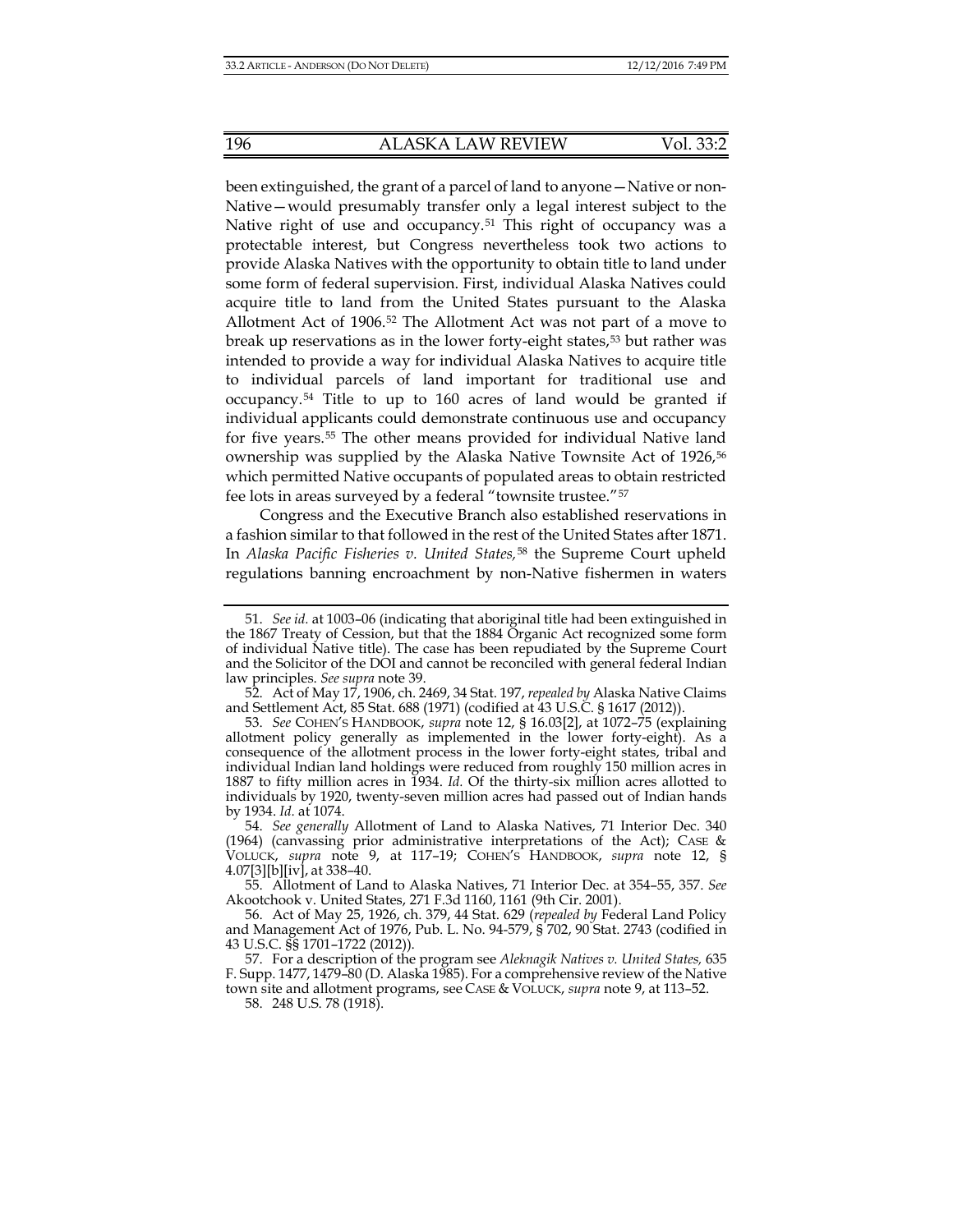adjacent to the Annette Islands.<sup>[59](#page-10-2)</sup> The statute creating the reservation did not mention the waters explicitly when it created the Annette Island Indian reservation. $60$  In interpreting the statute, the Court applied the basic Indian law jurisprudence as in the contiguous states. The Court accordingly ruled that the reservation of the islands included the surrounding waters because they were necessary to fulfill the purpose of establishing the reservation, which was to provide a homeland with a fishing economy. $61$  In reaching its conclusion, the Court followed the liberal canons of interpretation generally applicable in Indian law.[62](#page-10-5)

The Indian Reorganization Act of 1934 (IRA), $63$  was made applicable to Alaska in 1936,[64](#page-10-7) and a number of Alaska Native tribes reorganized their governments under the IRA.[65](#page-10-8) Much controversy ensued in the 1940s and continued into the 1950s after the Secretary of the Interior used his authority under the IRA to establish six reservations, with the largest being the Venetie Indian Reservation consisting of approximately 1.4 million acres.[66](#page-10-9) Eleven reservations had been created by Executive Order, $67$  and several others, including all of St. Lawrence Island, were set aside as Reindeer Reserves prior to enactment of the IRA.[68](#page-11-1) As discussed below, the anxiety that many non-Native Alaskans felt regarding

61. *Alaska Pac. Fisheries*, 248 U.S. at 89.

62. *Id*.

<span id="page-10-2"></span><span id="page-10-1"></span>63. Act of June 18, 1934, ch. 576, 48 Stat. 987 (1934) (current version at 25 U.S.C. §§ 5101–5119 (2012)).

<span id="page-10-3"></span>64. Act of May 1, 1936, ch. 254, 49 Stat. 1250 (codified at 25 U.S.C. § 5119 (2012)).

<span id="page-10-6"></span><span id="page-10-5"></span><span id="page-10-4"></span>65. By 1947 the United States Indian Service documented that over fifty tribes in Alaska had organized under the IRA. T. HAAS, U.S. INDIAN SERV., DEP'T. OF INTERIOR, TEN YEARS OF TRIBAL GOVERNMENT UNDER THE IRA 29–30 (1947). The Solicitor of the DOI put the number at sixty-nine in 1993. DEP'T OF INTERIOR, OFFICE OF THE SOLICITOR, M-36975, GOVERNMENTAL JURISDICTION OF ALASKA NATIVE VILLAGES OVER LAND AND PEOPLE 33 (Jan. 11, 1993).

<span id="page-10-8"></span><span id="page-10-7"></span>66. *See* CASE & VOLUCK, *supra* note [9,](#page-2-7) at 444 (Table V-3). This report was developed in response to a request from United States Senator Henry M. Jackson, Chairman of the Committee on Interior and Insular Affairs, "for a compilation of background data and interpretive materials relevant to a fair and intelligent resolution of the *Alaska Native problem*." *Id*. (emphasis added). Contrary to some popular assertions, there was apparently considerable interest by Alaska Natives in the establishment of reservations for their benefit. Eleven other reservations were sought under the IRA and another ninety were also requested by 1950, although no action was taken by the Bureau of Indian Affairs. *Id*. at 443.

<span id="page-10-9"></span>67. CASE & VOLUCK, *supra* not[e 9,](#page-2-7) at 87 n.31.

68. *Id.* at 87–89.

<sup>59.</sup> *Id.* at 88–90.

<span id="page-10-0"></span><sup>60.</sup> *Id.* at 86–87. *See* Winters v. United States, 207 U.S. 564 (1908) (Indian reservation included implied reservation of water to fulfill agricultural purpose of reservation).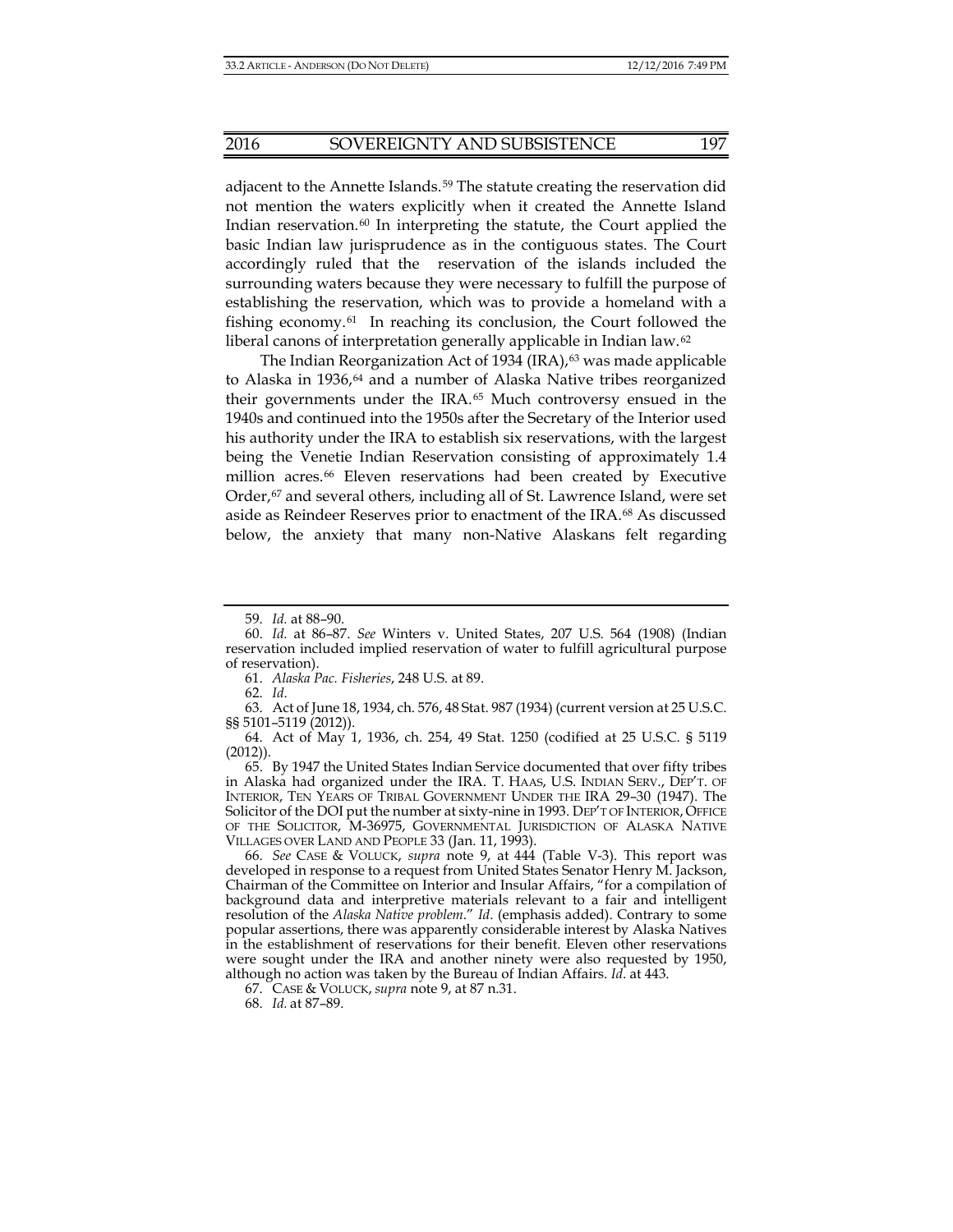establishment of reservations led to a number of efforts to foreclose the legal authority to create them.<sup>[69](#page-11-2)</sup>

In 1943, the Secretary established the Karluk Indian reservation on Kodiak Island, $70$  designating adjacent tidelands and coastal waters under the IRA's authority to reserve "public lands which are actually occupied by Indians or Eskimos" in Alaska.[71](#page-11-4) The Supreme Court rejected a challenge to the Secretary's inclusion of navigable waters in the reservation, noting that for Natives "the adjacent fisheries are as important, perhaps more important than the forests, the furbearing animals or the minerals."[72](#page-11-5) The reservation was established for the very purpose of buffering the Natives from the non-Native commercial fishing competition.[73](#page-11-6) The case was simply another product of the increase in Alaska's non-Native population and continued encroachment on areas important for aboriginal uses. It also coincided with the inexorable movement towards statehood.

#### **C. Statehood and Aboriginal Rights**

The question of extinguishing Alaska Native aboriginal claims picked up steam following World War II, after which Alaska's population increased dramatically.[74](#page-11-7) At times, confusing court decisions made it appear that there might not be much substance to the Native claims.<sup>[75](#page-11-8)</sup> By 1943, though, the establishment of reservations for Alaska Natives by the Roosevelt Administration prompted Anthony Dimond, Alaska's delegate to Congress, to propose massive transfers of federal land to the Territory

<span id="page-11-2"></span><span id="page-11-1"></span><span id="page-11-0"></span><sup>69.</sup> Bloedel, *supra* note [6,](#page-2-1) at 267–68 (discussing proposals to revoke the Secretary of the Interior's authority to create Indian reservations and replace it with authority "to issue patents to 'Native tribes, and villages or individuals for the lands actually possessed, used or occupied for town sites, villages, smokehouses, gardens, burial grounds, or missionary stations.'"). A look back reveals that no reservations were in fact created after 1946. CASE & VOLUCK, *supra* not[e 9,](#page-2-7) at 101, 105-106.

<sup>70.</sup> Exec. Order No. 128, 8 Fed. Reg. 8557 (May 22, 1943).

<sup>71.</sup> Hynes v. Grimes Packing Co., 337 U.S. 86, 100 (1949).

<sup>72.</sup> *Id.* at 114.

<sup>73.</sup> *See id.* at 116.

<sup>74.</sup> Bloedel, *supra* not[e 6,](#page-2-1) at 88. The non-Native population grew from 29,295 in 1929 to 94,780 in 1950 and then to 183,086 by 1960. ARNOLD, *supra* not[e 31,](#page-6-9) at 71.

<span id="page-11-8"></span><span id="page-11-7"></span><span id="page-11-6"></span><span id="page-11-5"></span><span id="page-11-4"></span><span id="page-11-3"></span><sup>75.</sup> *Miller v. United States* included dictum that Native aboriginal title had been extinguished in 1867. *See* CASE & VOLUCK, *supra* note 9, at 71-72 (discussing alterntive interpetations of the *Miller* dictum); MARY CLAY BERRY, THE ALASKA PIPELINE: THE POLITICS OF OIL AND NATIVE LAND CLAIMS 31 (1975) (noting that in 1954, "many Senators did not think the [land] claims were valid.") *See also* note 38, *supr*a.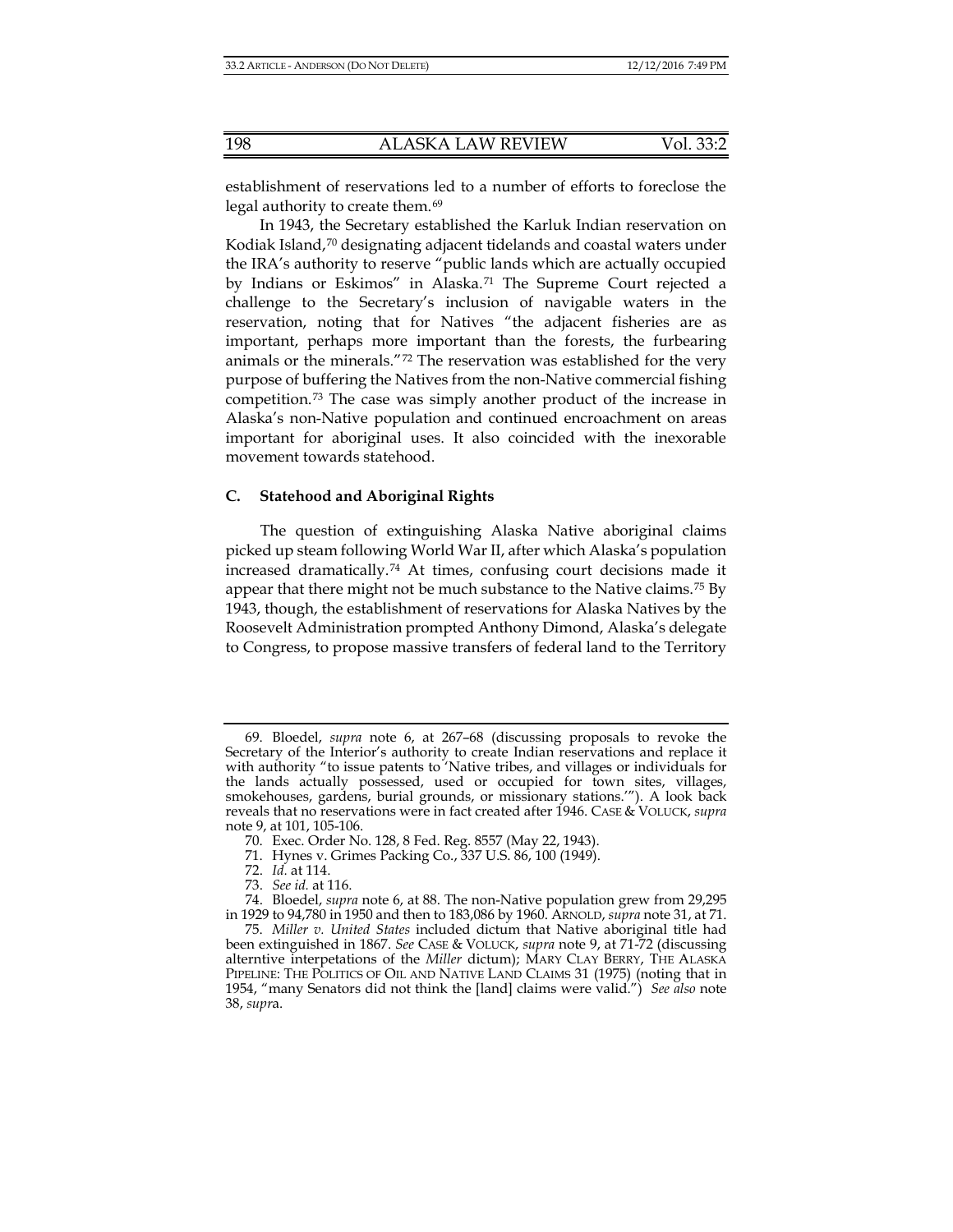of Alaska so as to preclude the establishment of new Indian reservations under the IRA.[76](#page-12-0)

Hearings on statehood took place at several locations around Alaska in 1945. Secretary of the Interior Harold Ickes spoke in favor of it, discussing that "the ancestral claims of the Native population should be affirmed, delineated, or extinguished with compensation."[77](#page-12-1) The first bill introduced in the post-war period provided for statehood, but did not include any reference to Native aboriginal rights, causing the DOI, led by Secretary Julius Krug, to propose amendments requiring the State and its people to disclaim any interest in land owned or held by any Native.[78](#page-12-2) The situation became more complicated as a provision precluding the establishment of any reservations in Alaska was linked to the statehood bill.[79](#page-12-3) The upshot was that statehood bills failed in the 80th and 81st Congresses.

For the most part, however, non-Native Alaskans were not prepared or willing to deal with Native claims to aboriginal title during the post-war economic expansion.<sup>[80](#page-12-4)</sup> One historian described the situation thus:

During this period of economic growth, the Natives were growing increasingly aware of their rights and asked repeatedly for the protections of reservations. Their petitions were ignored. . . . No one wanted to talk about the claims. This issue was a highly emotional Pandora's box: to open it would let out bigotry and greed and fears that were inappropriate in a group of people petitioning for admission to the democratic United States of America.[81](#page-12-5)

In 1944, Juneau was a Jim Crow town where the windows of many bars and restaurants warned "No Dogs or Indians Allowed." Windows in Anchorage and Fairbanks had similar signs. In Nome, seating in the local movie theater was segregated. And after touring the territory the previous winter, a Bureau of Indian Affairs social worker described Alaska to Commissioner of Indian Affairs John Collier as a "territory where race prejudice is more shocking than in the South."

<span id="page-12-6"></span><sup>76.</sup> Bloedel, *supra* not[e 6,](#page-2-1) at 95.

<sup>77.</sup> *Id.* at 124.

<sup>78.</sup> *Id.* at 192–94 (describing the disclaimer as "copied from Arizona, New Mexico and other recent states").

<sup>79.</sup> *See id*. at 267–68 (noting the uproar against statehood when news broke regarding the reservations restrictions).

<sup>80.</sup> *See id*. at 220–21.

<span id="page-12-2"></span><span id="page-12-1"></span><span id="page-12-0"></span><sup>81.</sup> MARY CLAY BERRY, THE ALASKA PIPELINE: THE POLITICS OF OIL AND NATIVE LAND CLAIMS 25 (1975). Anti-Native sentiment was rampant among non-Natives in Alaska:

<span id="page-12-5"></span><span id="page-12-4"></span><span id="page-12-3"></span>DONALD C. MITCHELL, SOLD AMERICAN: THE STORY OF ALASKA NATIVES AND THEIR LAND, 1867–1959, at 332–33 (1997) (footnote omitted). In fact, the territorial legislature rejected an effort to outlaw discrimination. *Id.* at 333.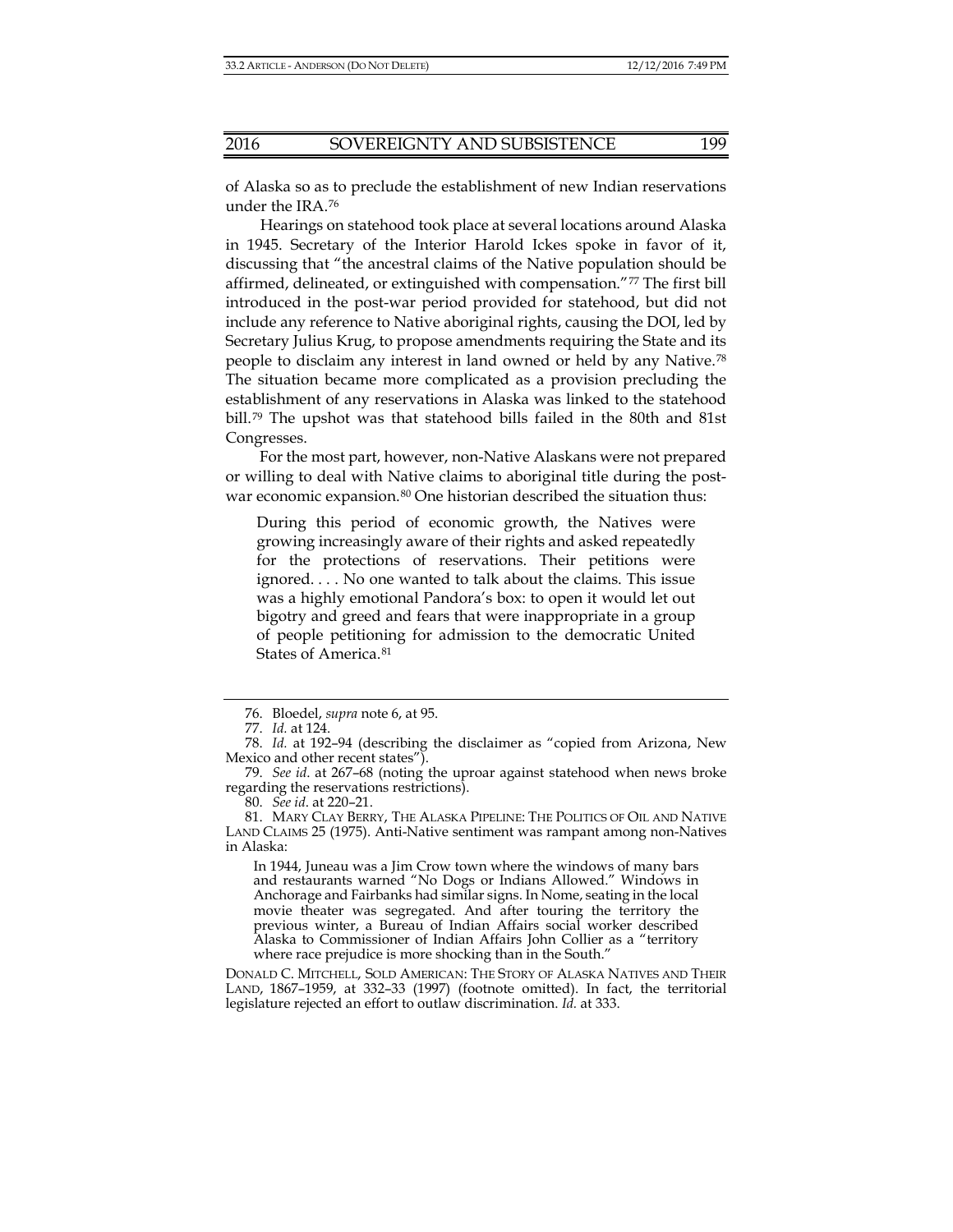It was in this context that Congress considered a number of approaches to the extinguishment of Alaska Native land claims.[82](#page-13-0) Some of these would have provided Alaska Natives with the right to sue the United States over compensation for the loss of aboriginal lands,<sup>[83](#page-13-1)</sup> while others provided for the confirmation of title to relatively small amounts of land in and around the Native villages.[84](#page-13-2) The effort to extinguish Alaska Native claims to aboriginal title subsided to some degree when the Supreme Court decided *Tee-Hit-Ton Indians v. United States*,[85](#page-13-3) which was incorrectly interpreted by some as clearing the way for non-Native development and presumably, acquisition of Native lands.<sup>[86](#page-13-4)</sup> In fact, the Court simply held that aboriginal title, unrecognized by Congress, was not subject to the just compensation clause of the Fifth Amendment.[87](#page-13-5) The Court did not hold that aboriginal title did not exist and appeared to assume just the opposite.

While some members of Congress continued to believe the settlement of Native aboriginal claims should take place prior to Alaskan statehood,<sup>[88](#page-14-0)</sup> that view did not prevail. The approach chosen by Congress in the Statehood Act set up an inevitable conflict between aboriginal property rights and State land selections under another section of the Statehood Act. Article 4 of the Statehood Act<sup>[89](#page-14-1)</sup> provided that the State must disclaim any right to the property of Alaska Natives (including

<span id="page-13-0"></span><sup>82.</sup> MITCHELL, *supra* note [81,](#page-12-6) at 332–37. It was also during this period that Congress evidenced its hostility toward ongoing government-to-government relationships with Indian tribes when it adopted a resolution calling for the termination of the federal-tribal relationship with certain Indian tribes. H.R. Con. Res. 108, 83d Cong. 1st Sess., 67 Stat. B132 (1953). This termination policy was intended to eventually do away completely with recognition of Indian tribes as sovereign entities under federal law. *See* COHEN'S HANDBOOK, *supra* not[e 12,](#page-3-0) § 1.06, at 84–93 (explaining termination policy generally).

<sup>83.</sup> MITCHELL, *supra* not[e 81,](#page-12-6) at 333.

<sup>84.</sup> *Id*. at 334.

<sup>85.</sup> 348 U.S. 272 (1955).

<sup>86.</sup> MITCHELL, *supra* not[e 81,](#page-12-6) at 358.

<span id="page-13-5"></span><span id="page-13-4"></span><span id="page-13-3"></span><span id="page-13-2"></span><span id="page-13-1"></span><sup>87.</sup> *Tee-Hit-Ton Indians*, 348 U.S. 272 at 278–79 ("There is no particular form for congressional recognition of Indian right of permanent occupancy. It may be established in a variety of ways but there must be the definite intention by congressional action or authority to accord legal rights, not merely permissive occupation."). The Court concluded that there was no such congressional recognition, but implicit in its ruling was the acknowledgement that Alaska Natives did have aboriginal title claims. *Id*. at 275 ("The Court of Claims . . . held that petitioner was an identifiable group of American Indians residing in Alaska; that its interest in the lands prior to purchase of Alaska by the United States in 1867 was 'original Indian title' or 'Indian right of occupancy.'").

<sup>88.</sup> This is not to imply that the efforts had no connection. Extinguishment of Native land claims was viewed by some as a prerequisite to statehood. *See* MITCHELL, *supra* note [81,](#page-12-6) at 367 (quoting Senator Hugh Butler to the effect that it was "futile" to discuss Alaska Statehood without dealing first with Native claims).

<sup>89.</sup> Statehood Act, Pub. L. No. 85-508, § 4, 72 Stat. 339, 339 (1958).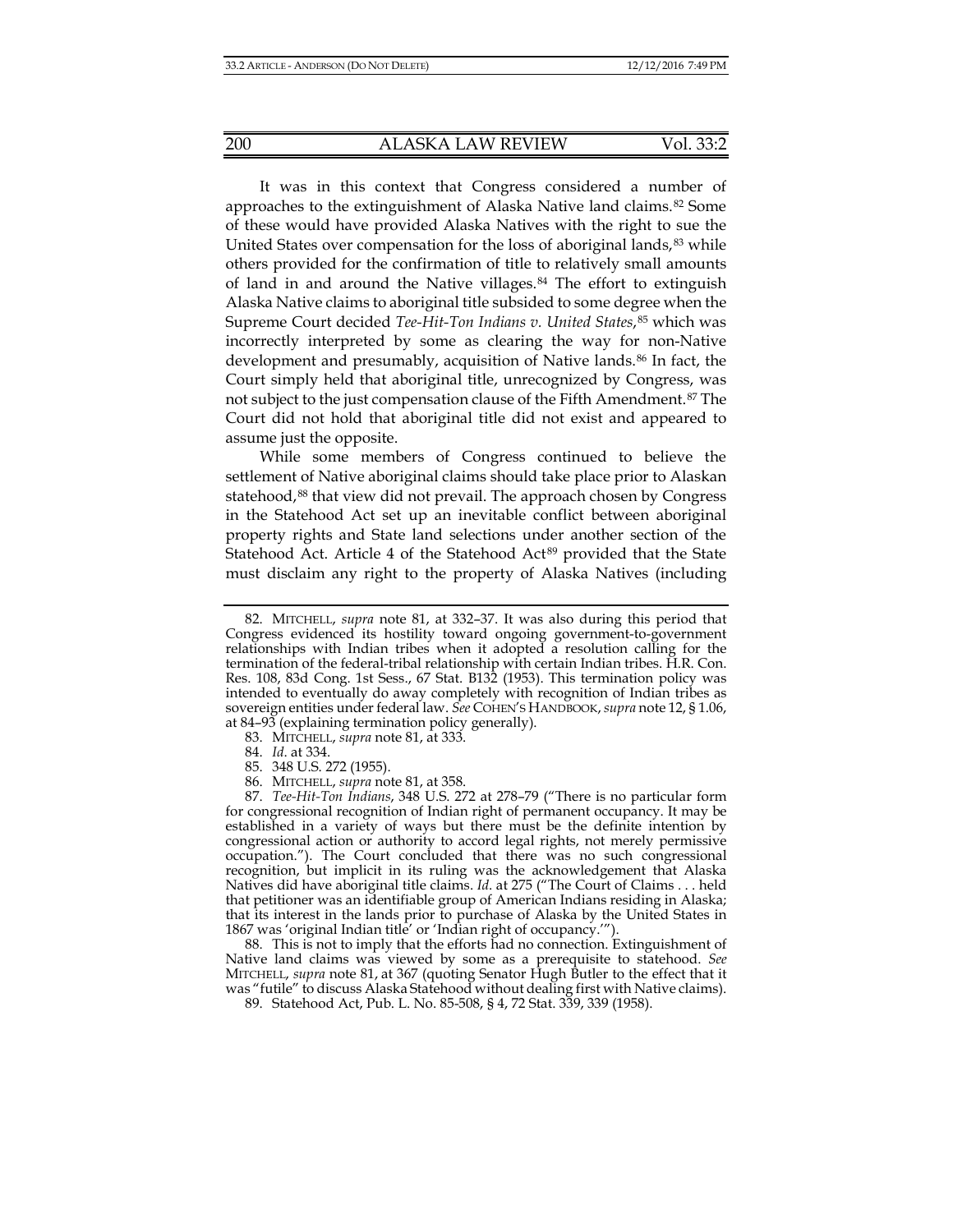fishing rights) and that such property remained under the "absolute jurisdiction and control of the United States ... ."<sup>[90](#page-14-2)</sup> Corresponding language appears in the Alaska Constitution as required by the Statehood Act.<sup>[91](#page-14-3)</sup> At the same time, however, Section  $6(b)$  of the Statehood Act granted the State of Alaska the right to select "within twenty-five years after the admission of Alaska into the Union, not to exceed one hundred and two million five hundred and fifty thousand acres from the public lands of the United States in Alaska which are vacant, unappropriated, and unreserved at the time of their selection[.]" $\frac{92}{2}$  $\frac{92}{2}$  $\frac{92}{2}$  The State's efforts to implement the latter section were doomed until Native aboriginal claims were settled.

Pressure to settle Native land claims gradually increased after statehood as the new State asserted its entitlement to land grants under the Statehood Act. Protests by Alaska Natives prompted the federal government to suspend transfer of public lands to Alaska. At the convention creating the Alaska Federation of Natives, Native leader Willie Hensley explained that he wrote the position paper "arguing that there was not 'public land' in Alaska. It was Native land unless there had been a previous taking by the federal government for federals. And if there had, then we [Natives] were owed compensation."[93](#page-14-5)

As the State of Alaska began to select lands, Native villages protested to the Secretary of the Interior that the lands chosen were not vacant and unoccupied, but were used and occupied for aboriginal purposes.<sup>[94](#page-15-0)</sup> The first protests occurred in 1961 when Alaska proposed establishing a recreations area on land near the Alaska Native Village of Minto—land that was important for Native hunting and fishing activities. Minto leaders filed a protest over the selection with the DOI, which effectively precluded transfers of land to the State.<sup>[95](#page-15-1)</sup> Secretary of the Interior Stewart Udall informally suspended the issuance of patents and tentative

<sup>90.</sup> *Id.*

<span id="page-14-3"></span><span id="page-14-2"></span><span id="page-14-1"></span><span id="page-14-0"></span><sup>91.</sup> ALASKA CONST., art. XII, § 12 ("The State and its people further disclaim all right or title in or to any property, including fishing rights, the right or title to which may be held by or for any Indian, Eskimo, or Aleut, or community thereof, as that right or title is defined in the act of admission. The State and its people agree that, unless otherwise provided by Congress, the property, as described in this section, shall remain subject to the absolute disposition of the United States. They further agree that no taxes will be imposed upon any such property, until otherwise provided by the Congress. This tax exemption shall not apply to property held by individuals in fee without restrictions on alienation.").

<span id="page-14-5"></span><span id="page-14-4"></span><sup>92.</sup> Statehood Act §  $6(b)$ . Other subsections of § 6 provided for roughly another million acres in state selections or grants. *See* BERRY, *supra* note [81,](#page-12-6) at 31– 33.

<sup>93.</sup> HENSLEY, *supra* not[e 21,](#page-5-7) at 157.

<sup>94.</sup> ARNOLD, *supra* not[e 31,](#page-6-9) at 100–03.

<sup>95.</sup> *Id. See also* MITCHELL, *supra* note [81,](#page-12-6) at 379–80.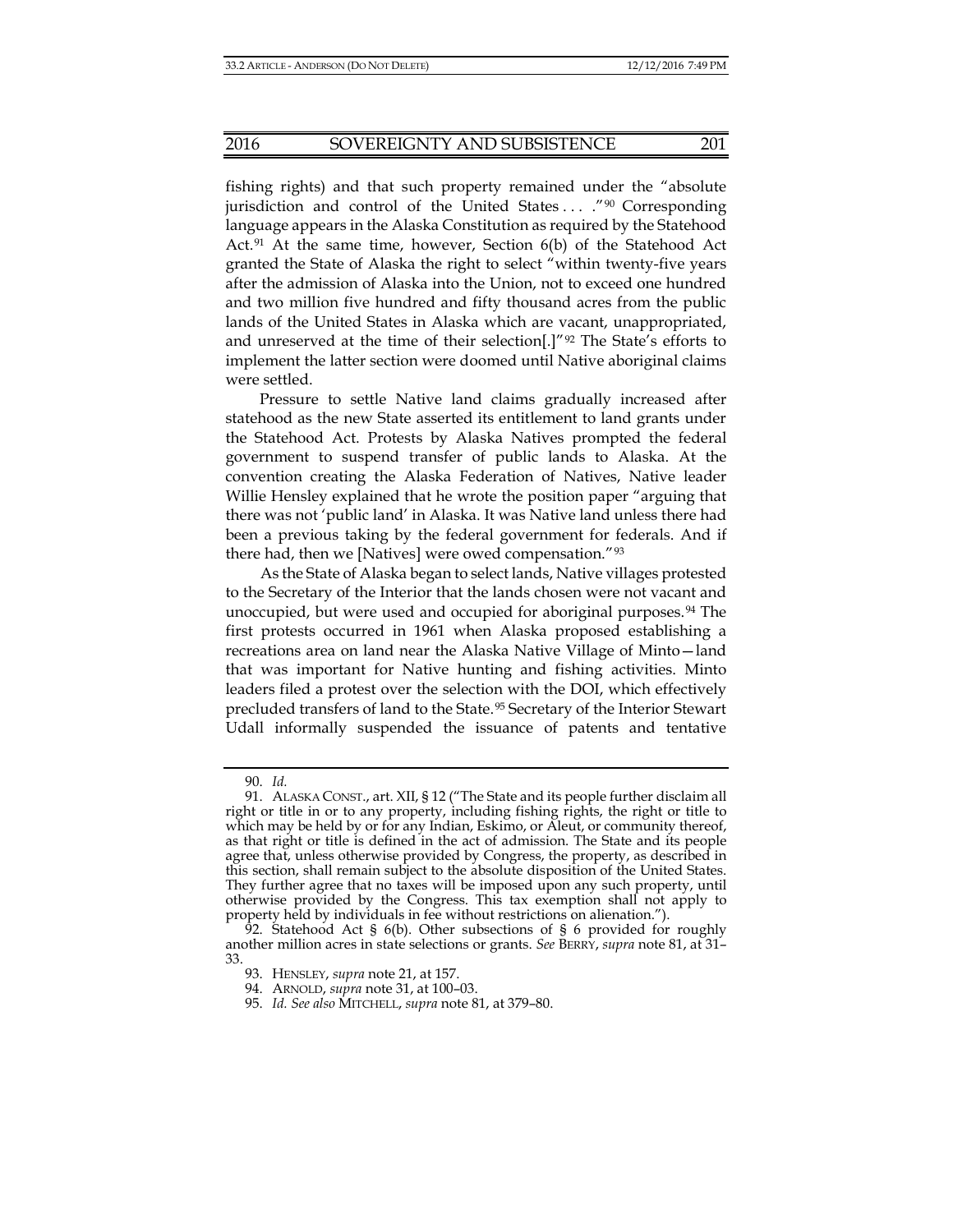approvals of state selections in 1[96](#page-15-2)6,<sup>96</sup> and on January 12, 1969, Secretary Udall imposed a formal freeze on further patenting or approval of applications for public lands in Alaska pending the settlement of Native claims.[97](#page-15-3) An effort by the State to set aside the land freeze was rejected by the Ninth Circuit in *Alaska v. Udall*.[98](#page-15-4)

In 1966, state officials complained that as a result of the protests, the state had received only three million acres of its land grant.<sup>[99](#page-15-5)</sup> This was a serious problem for the new State of Alaska, because "[a]t the time, the infant state was an economic basket case, running a deficit government with little revenue . . . just about 226,000 people, and very little private land to tax."[100](#page-15-6) "Pressure to resolve Native claims in Alaska also came from the state and from oil companies wishing to exploit the state's newly discovered petroleum resources."[101](#page-15-7) "Oil development could not progress so long as Native claims clouded state authority to lease lands or transfer rights to the companies, [and hindered] federal capacity to authorize construction of the Trans-Alaska Pipeline[, necessary] to transport the oil."[102](#page-15-8) Willie Hensley, who was serving in the State Legislature, as well as part of the Native land claims leadership effort, explained that "Alaska's government and everyone else who had a stake in the new state's success were doing everything in their power to get us [Natives] out of the way."[103](#page-15-9) Hensley believed "that if the oil companies had not been able to find, pump, transport, and sell the oil under Prudhoe Bay, Alaska might have had to rescind statehood."[104](#page-16-0)

Another pressing question was whether the State would have authority to regulate Native aboriginal hunting and fishing rights. The new state flexed its regulatory muscles in a case involving the use of fish traps by two Native villages pursuant to federal permits. In March 1959, the Secretary of the Interior issued regulations under authority of the White Act,<sup>[105](#page-16-1)</sup> permitting Angoon to operate three fish traps during the 1959 season and Kake to operate four traps.[106](#page-16-2) The following year, the

<sup>96.</sup> CASE & VOLUCK, *supra* note [9,](#page-2-7) at 57.

<sup>97</sup>*. See* Public Land Order 4582, 34 Fed. Reg. 1025 (1969).

<sup>98.</sup> 420 F.2d 938 (9th Cir. 1969).

<sup>99.</sup> ARNOLD, *supra* not[e 31,](#page-6-9) at 112.

<sup>100.</sup> HENSLEY, *supra* not[e 21,](#page-5-7) at 136.

<span id="page-15-5"></span><span id="page-15-4"></span><span id="page-15-3"></span><span id="page-15-2"></span><span id="page-15-1"></span><span id="page-15-0"></span><sup>101.</sup> COHEN'S HANDBOOK, *supra* note [12,](#page-3-0) § 4.07[3][b][i], at 329. *See* HENSLEY, *supra* not[e 21,](#page-5-7) at 151; BERRY, *supra* note [81,](#page-12-6) at 123, 163–214.

<span id="page-15-8"></span><span id="page-15-7"></span><span id="page-15-6"></span><sup>102.</sup> COHEN'S HANDBOOK, *supra* not[e 12,](#page-3-0) § 4.07[3][b][i], at 329. *See* ARNOLD,*supra*  note [31,](#page-6-9) at 137–47; Native Vill. of Allakaket v. Hickel, No. 706-70 (D.D.C. Apr. 1, 1970) (enjoining the issuance of permits for the construction of trans-Alaska pipeline over Native-claimed lands). *See also* BERRY, *supra* note [81,](#page-12-6) at 123.

<sup>103.</sup> HENSLEY, *supra* not[e 21,](#page-5-7) at 137.

<sup>104.</sup> *Id.* at 152.

<sup>105.</sup> White Act, 43 Stat. 464 (codified as amended at 48 U.S.C. §§ 221–228).

<span id="page-15-9"></span><sup>106.</sup> 24 Fed. Reg. 2053, 2069 (Mar. 19, 1959).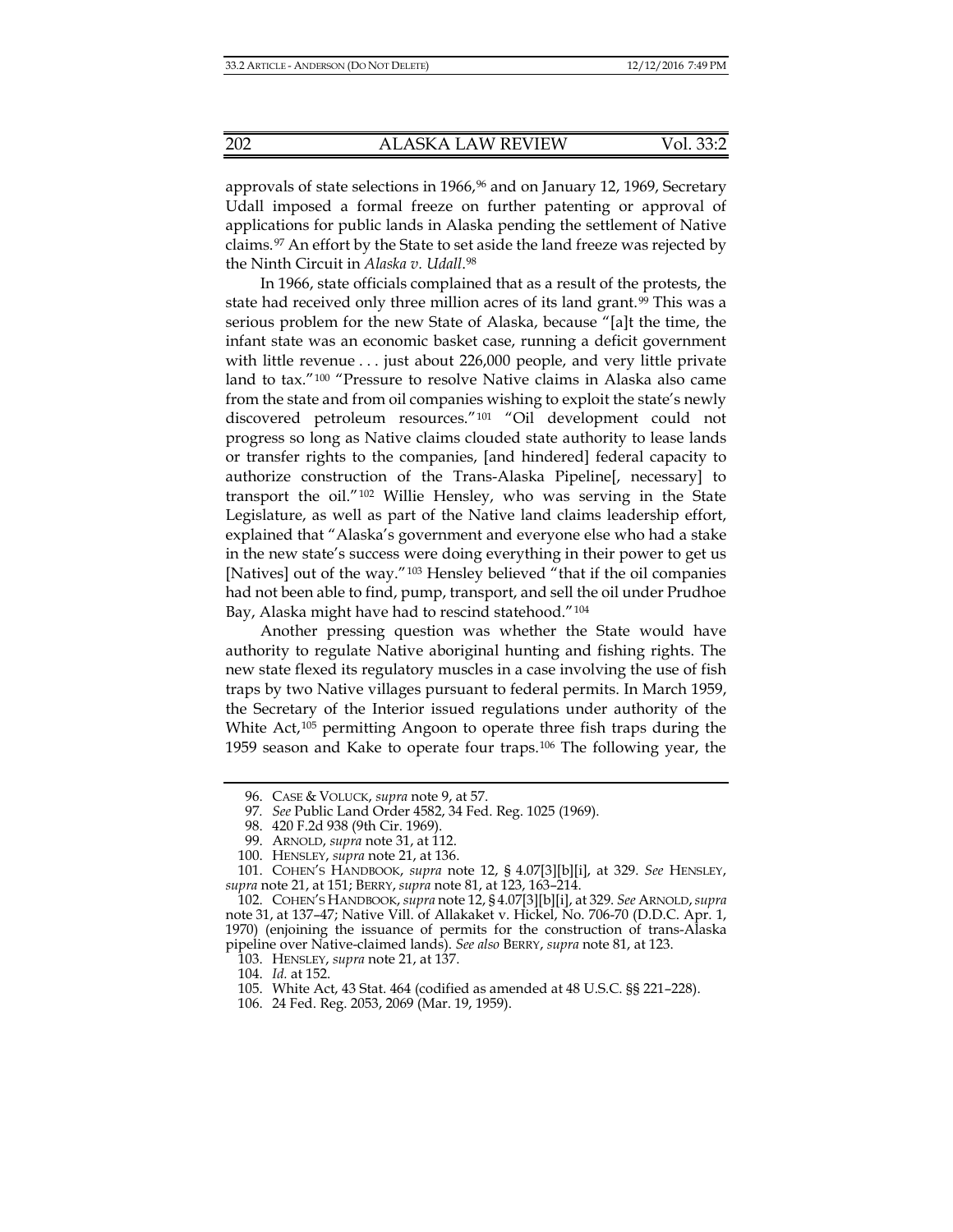Secretary authorized permanent operation of these trap sites and specified one additional site for Angoon and five more for Kake for possible future authorization.[107](#page-16-3)

State officials denied that the federal government had authority to exempt the Native fishers from state regulations, and arrested Native fishermen for violating Alaska's anti-fish trap law. In the course of upholding state authority over off-reservation fishing,[108](#page-16-4) the United States Supreme Court said that the aboriginal rights disclaimer<sup>[109](#page-16-5)</sup> "was intended to preserve unimpaired the right of any Indian claimant to assert his claim, whether based on federal law, aboriginal right, or simply occupancy, against the Government. Appellants' claims are 'property including fishing rights' within § 4."[110](#page-16-6)

The Court nevertheless held that the State possessed regulatory authority over the exercise of aboriginal fishing rights—at least for conservation purposes. "This Court has never held that States lack power to regulate the exercise of aboriginal Indian rights, such as claimed here, or of those based on occupancy."[111](#page-16-7) The disclaimer was said to relate only to interference with aboriginal property rights. The exercise of state regulatory jurisdiction over aboriginal fishing rights—at least with respect to the fish trap prohibition—was said to be consistent with aboriginal title.<sup>[112](#page-17-0)</sup>

<span id="page-16-6"></span><span id="page-16-5"></span><span id="page-16-4"></span><span id="page-16-3"></span><span id="page-16-2"></span><span id="page-16-1"></span><span id="page-16-0"></span>112. The Court ignored the fact that aboriginal property rights include the usufructuaory right to hunt, fish, and gather. As the Court stated in *Mitchel v. United States*, 34 U.S. 711, 746 (1834):

Indian possession or occupation was considered with reference to their habits and modes of life; their hunting grounds were as much in their actual possession as the cleared fields of the whites; and their rights to its exclusive enjoyment in their own way and for their own purposes were as much respected, until they abandoned them, made a cession to the government, or an authorized sale to individuals.

<span id="page-16-7"></span>A rationale more consonant with the Court's jurisprudence would have been to recognize that states have power to regulate only for conservation-based purposes, and that like Indian treaty rights, the State would first need to eliminate non-Native consumptive uses. *Cf.* Wash. Game Dep't v. Puyallup Tribe, 414 U.S.

<sup>107.</sup> Organized Vill. of Kake v. Egan, 369 U.S. 60, 62 (1962), citing 25 C.F.R. (1961 Supp.) pt. 88.

<sup>108.</sup> *Id.* at 61–62.

<sup>109.</sup> Statehood Act, Pub. L. No. 85-508, § 4, 72 Stat. 339, 339 (1958).

<sup>110.</sup> *Organized Vill. of Kake*, 369 U.S. at 67.

<sup>111.</sup> *Id.* at 76. The Court's reasoning was based in part on a now discredited case, *Ward v. Race Horse*, 163 U.S. 504 (1889), which held that Montana's entry into the Union defeated certain tribal treaty rights. *Id.* at 504. In 1999, the Supreme Court stated, "[b]ut *Race Horse* rested on a false premise. As this Court's subsequent cases have made clear, an Indian tribe's rights to hunt, fish, and gather on state lands are not irreconcilable with a State's sovereignty over the natural resources in the State." Minnesota v. Mille Lacs Band of Chippewa, 526 U.S. 172, 204 (1999).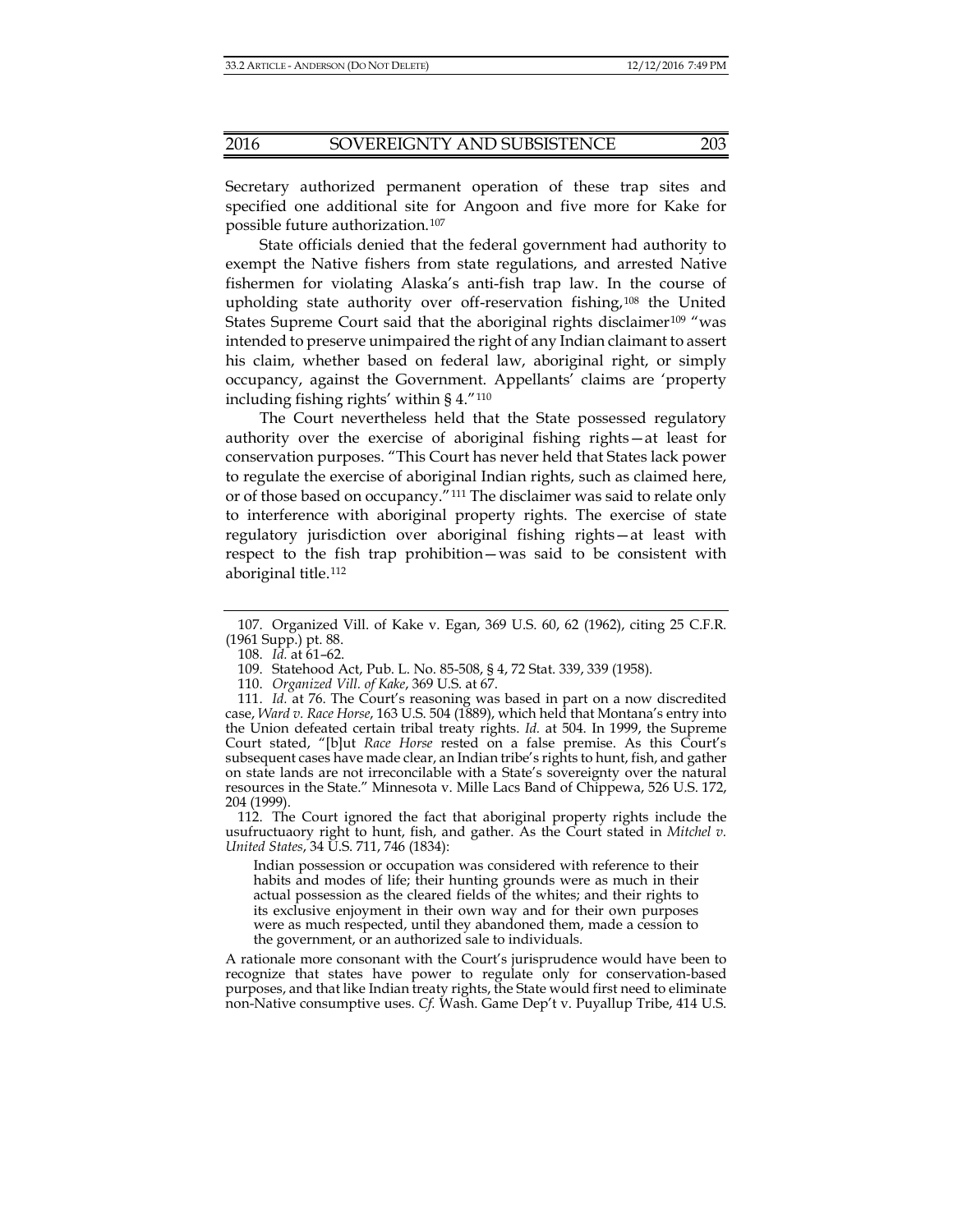The State's inability to receive title to land under the Statehood Act, the injunction against permits and construction related to a trans-Alaska oil pipeline, and increasing disputes over fish and game resources, all set the table for movement on the settlement of Native land claims. Of these factors, however, it was the thirst for Alaska's North Slope oil that served as the impetus for settlement of the land claims by Congress.

#### **II. THE ALASKA NATIVE CLAIMS SETTLEMENT ACT**

Passage of the Alaska Native Claims Settlement Act (ANCSA) in 1971 was undoubtedly the most important event in the history of Alaska Native people since 1867. If one views it from the perspective of the state and oil industry eager to develop oil and gas at Prudhoe Bay, ANCSA was a resounding success. It unequivocally extinguished all claims to aboriginal title in Alaska and also all claims for past damages based on trespass to Native aboriginal title. It also provided substantial compensation for Alaska Natives, at least if one accepts the proposition from the *Tee-Hit-Ton* case that whatever property interests Natives held under aboriginal title, they were not entitled to *any* compensation under the Fifth Amendment's just compensation clause. Rather, compensation for extinguishment was something done out of a sense of fairness and justice, and was not based on recognition of legal title to the property that would be taken.[113](#page-17-1)

ANCSA was silent on the status of Native powers of selfgovernment, though the Supreme Court would later interpret the silence as fatal to the treatment of Native corporation lands as Indian country. ANCSA's affirmative elimination of aboriginal hunting and fishing rights has had devastating effects on Native subsistence uses, and has made it extremely difficult for Native tribes to have a role in co-management by virtue of their reserved tribal rights.[114](#page-18-0) The issues of sovereignty and hunting and fishing rights are explored more fully in Part III of this article.

<span id="page-17-0"></span>The situation faced by Alaska Natives with respect to their aboriginal claims in the 1960s differed little from that faced by Indian tribes which entered into "agreements" with the United States in the late

<sup>44, 49 (1973);</sup> COHEN'S HANDBOOK, *supra* not[e 12,](#page-3-0) § 18.04[3], at 1177–84 (describing application of state authority to Native rights pursuant to conservation necessity principles).

<sup>113.</sup> For a historical critique of *Tee-Hit-Ton*, see Joseph William Singer, *Erasing Indian Country: The Story of Tee Hit Ton Indians v. United States*, *in* INDIAN LAW STORIES 229 (Goldberg et al. eds., 2011).

<span id="page-17-1"></span><sup>114.</sup> In contrast, the Indian tribes of western Washington by virtue of their treaty, had the right to harvest up to one-half of the available harvest free of state jurisdiction. See COHEN'S HANDBOOK, *supra* note [12,](#page-3-0) §§ 18.03-18.04 (discussing regulatory jurisdiction over on- and off-reservation fishing and hunting rights).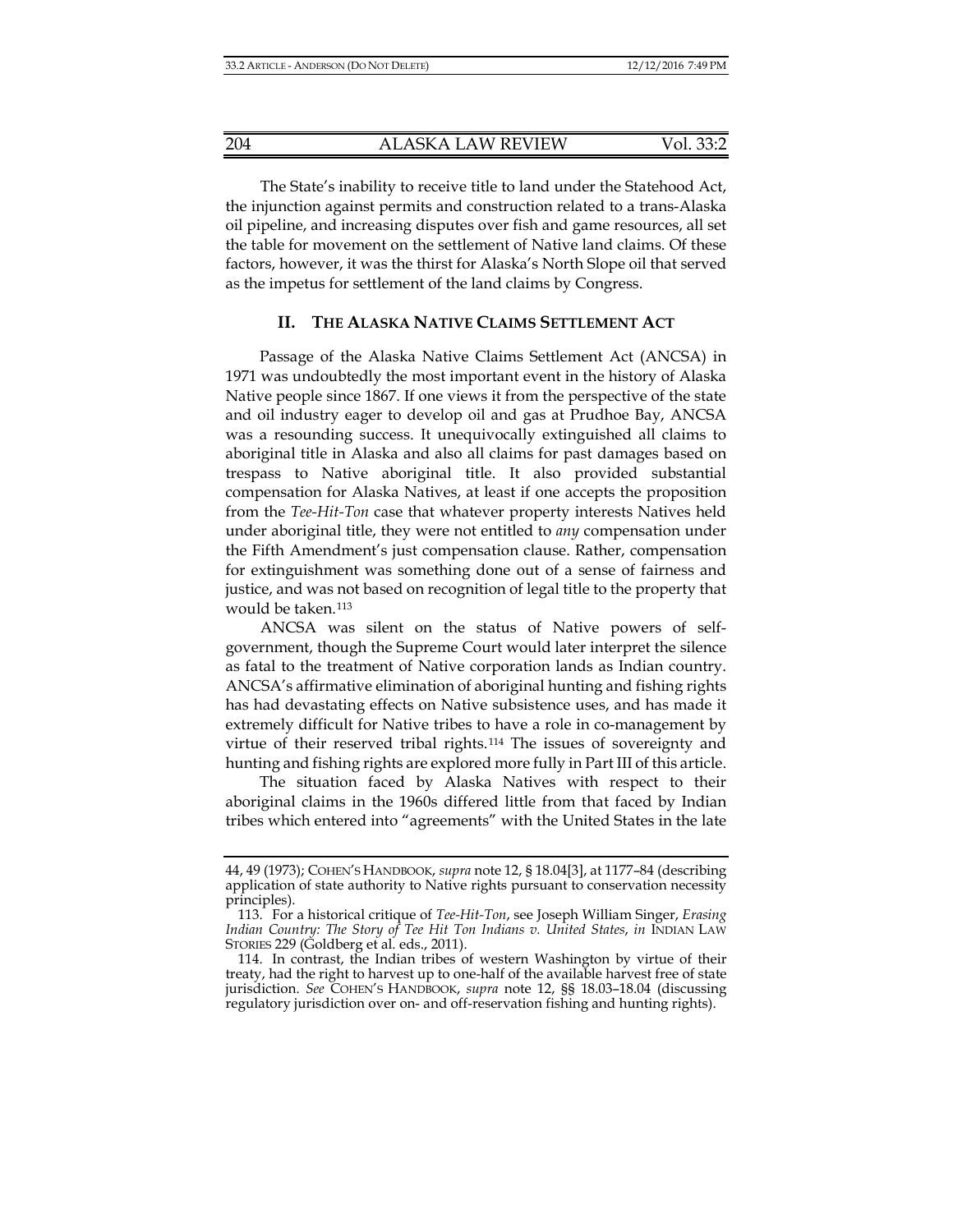nineteenth and early twentieth centuries.[115](#page-18-1) Alaska Natives had some say in the terms of the settlement of their land claims, and proved adept at using the system to maximize their economic share of the pie as their claims were settled.[116](#page-18-2) They did not, however, have a veto and could not postpone the inevitable for too long. The non-Natives, the oil companies and the State of Alaska were not going to go away, and the Native community fought for the best bargain it could get. Aboriginal claims would be settled, State land selections would proceed, and the trans-Alaska pipeline would be authorized and built.<sup>[117](#page-18-3)</sup>

<span id="page-18-6"></span>The question of how much land and money would be provided in compensation for the extinguishment would be decided by Congress after some consultation with Alaska Natives. In the end, the settlement has been praised by many in terms of the amounts of land and money awarded,[118](#page-18-4) but others have decried the failings with respect to tribal sovereignty and protection of hunting, fishing, and gathering rights.<sup>[119](#page-18-5)</sup> Preparations for the settlement began in earnest in the mid-1960s, and a comparison of the opening proposal with the final outcome reveals some of the strengths and weaknesses of the settlement.

Alaska Native villages and regional organizations mobilized to halt the transfer of land to the State of Alaska under the Statehood Act before 1966, and in that year came together to form the Alaska Federation of Natives (AFN).[120](#page-19-0) At the initial AFN convention, 250 representatives met and appointed a land claims committee to deal with the increasing pressure toward settlement. It was at the second meeting of the AFN in 1967 that representatives of the Governor of Alaska appeared and proposed that the Native community and State work together.[121](#page-19-1) An

<span id="page-18-5"></span>120. ARNOLD, *supra* note 31, at 108–15.

<span id="page-18-0"></span><sup>115.</sup> *See, e.g.*, Hagen v. Utah, 510 U.S. 399 (1994) (considering the effect of a federal statute that unilaterally removed land from the Uintah Indian reservation).

<sup>116.</sup> *See* HENSLEY, *supra* not[e 21,](#page-5-7) at 134–45 (describing Native organization and mobilization in Washington, D.C. and Alaska to assert land claims).

<sup>117.</sup> *See* BERRY, *supra* note [81,](#page-12-6) at 123.

<span id="page-18-2"></span><span id="page-18-1"></span><sup>118.</sup> CHARLES F. WILKINSON, BLOOD STRUGGLE: THE RISE OF MODERN INDIAN NATIONS 235–36 (1st ed. 2005). *See* DONALD C. MITCHELL, TAKE MY LAND TAKE MY LIFE 10 (2001) (characterizing the settlement as "the most generous and innovative land claim settlement in U.S. history"). It is hard to agree that the Settlement was so great in every way. The loss of aboriginal hunting and fishing rights with no replacement, and the loss of tribal sovereignty over Indian country per the *Venetie* ruling have long-term value that is impossible to calculate. *See infra* Part III.

<span id="page-18-4"></span><span id="page-18-3"></span><sup>119.</sup> *See* WILKINSON, *supra* note 118, at 239 (asserting that ANCSA was "termination in disguise"). *See generally* THOMAS R. BERGER, VILLAGE JOURNEY: THE REPORT OF THE ALASKA NATIVE REVIEW COMMISSION (1st ed. 1985) (sharply criticizing the Settlement and suggesting alternatives based on extensive field research and interviews with Alaska Native people and others with expertise).

<sup>121.</sup> *Id.* at 119.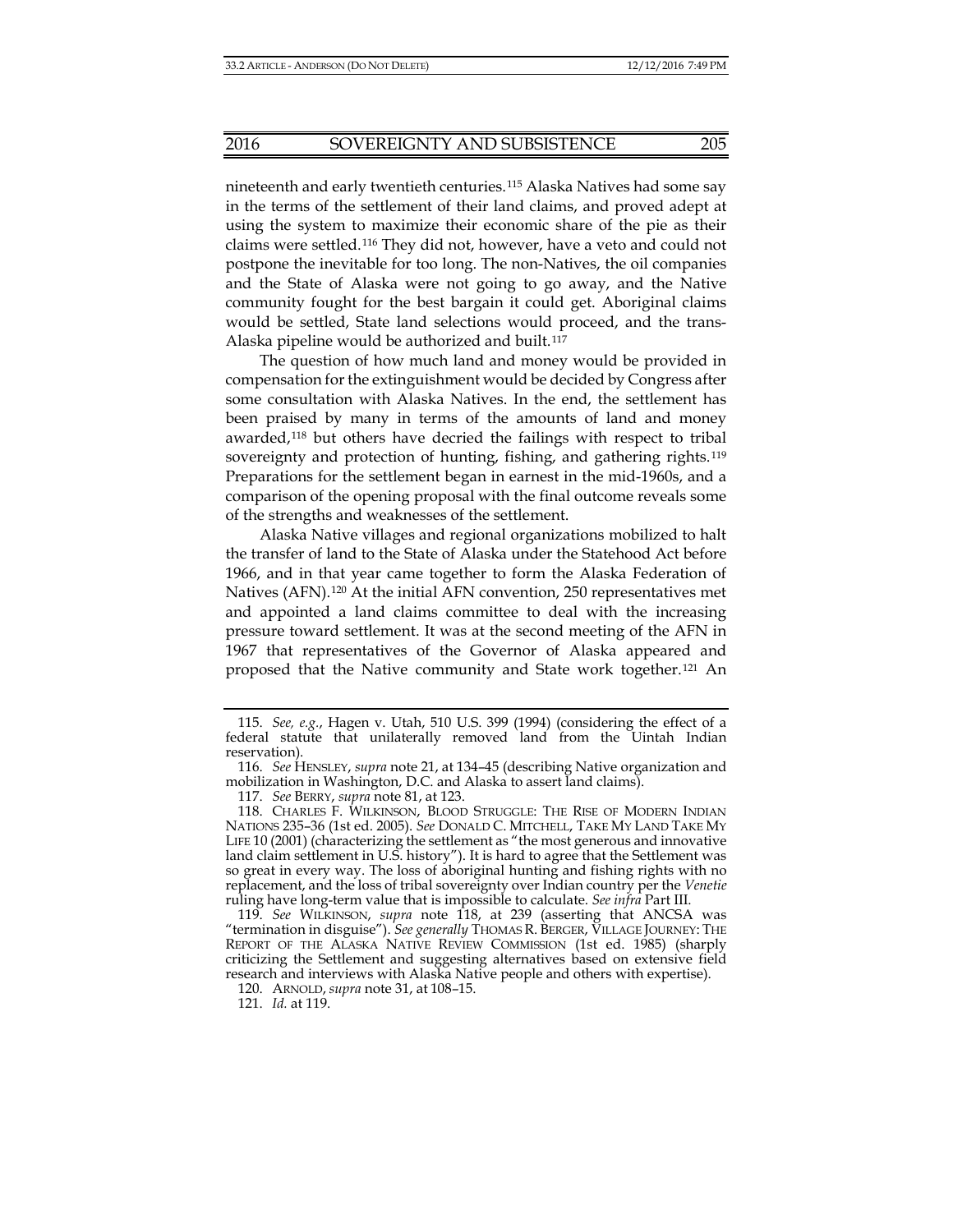Alaska Native Claims Task Force, chaired by State Representative Willie Hensley, and composed of Native leaders, state government leaders, and representatives of the DOI, was formed at the meeting. In 1968, the Task Force recommended a three-pronged settlement that included forty million acres of land, money and continued use of traditional lands for hunting, fishing and gathering activities. Task Force Chairman Willie Hensley presented the Task Force's findings to Congress in 1968 and explained the unique and yet diverse nature of Alaska's Indigenous peoples and their claims, but noted that "we all basically agree on the major objectives in the land settlement."[122](#page-19-2)

<span id="page-19-5"></span><span id="page-19-4"></span>The Report that Chairman Hensley submitted reflected an approach different in many ways from the traditional reservation model used in the contiguous forty-eight states, but provided the same basic elements land, monetary compensation, and protection for traditional activities. Chairman Hensley's testimony also carried a message of selfdetermination in that it called for Native management of lands reserved in Native ownership, and for any federal role to be informed by Native representation.[123](#page-19-3)

A REPORT OF THE GOVERNOR'S TASK FORCE ON NATIVE LAND CLAIMS

JUNEAU, JANUARY 10-16, 1968

HON. WALTER J. HICKEL,

*Governor of Alaska:*

Your Task Force proposes a four-part settlement of the Native land claim question, consisting of-

(a) A grant of 40 million acres of land in fee, or in trust, to village groups (compared to the 102.5 million acres given the state of Alaska under the Statehood Act, or the much larger area encompassed in the Native claims) allocated among the villages in proportion to the number of persons on their rolls.

(b) A grant of 10% royalty interest in outer continental shelf revenues, along the lines proposed by Secretary Udall, in lieu of

<span id="page-19-2"></span><span id="page-19-1"></span><span id="page-19-0"></span><sup>122.</sup> *Alaska Native Land Claims: Hearing on H.R. 11213, H.R. 15049 and H.R. 17129 Before the Subcomm. on Indian Affairs of the H. Comm. on Interior and Insular Affairs*, 90th Cong. 117 (1968) [hereinafter *Alaska Native Land Claims Hearing*] (statement of Hon. Willie Hensley, Representative in the Alaska Legislature from the 17th District, Kotzbue, Alaska).

<span id="page-19-3"></span><sup>123.</sup> *Id.* at 118 ("The task force desires a simplification of the administrative process. The powers of the Secretary of the Interior should be limited and controls over land, if necessary, be located in Alaska with native representation.").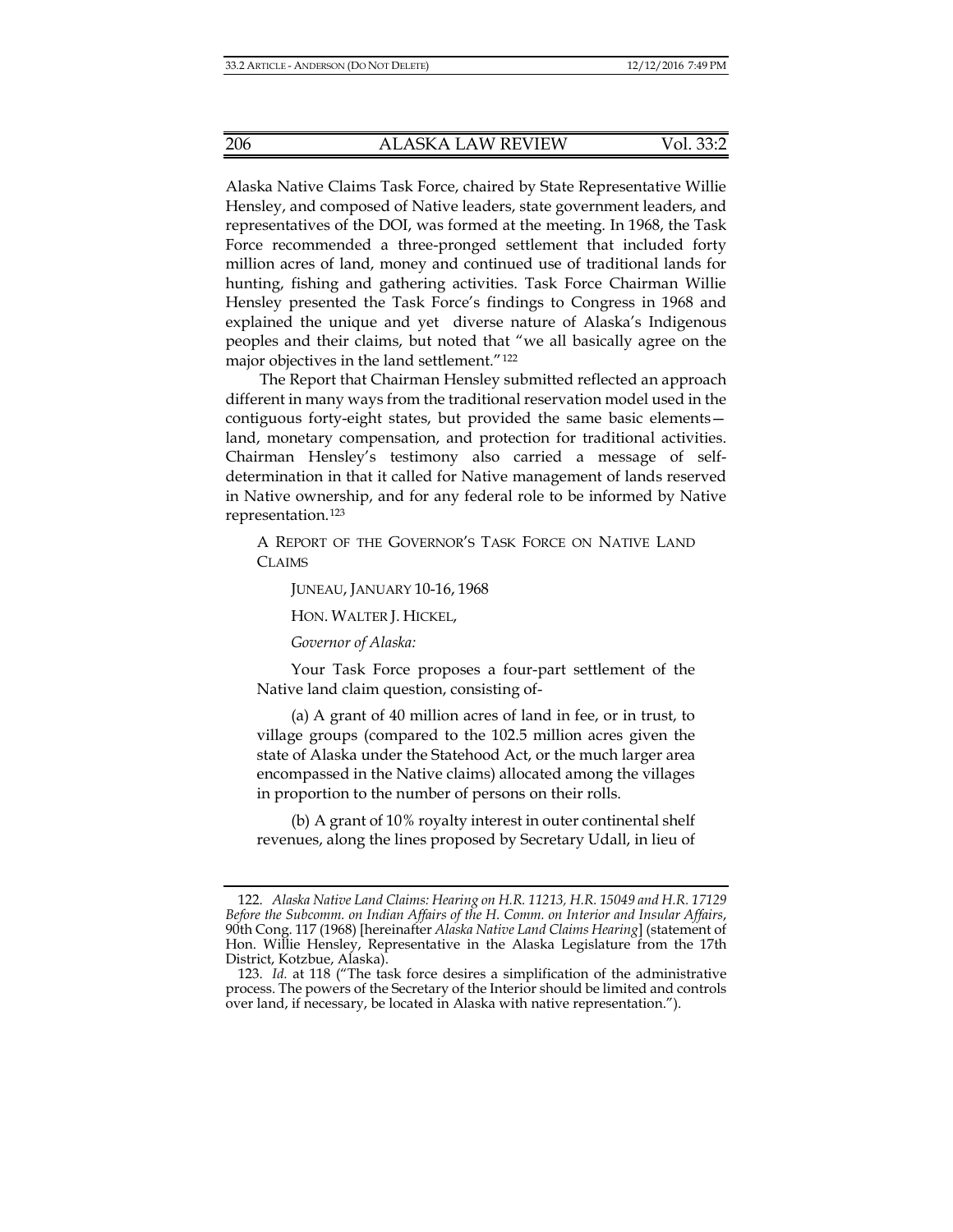<span id="page-20-4"></span>

the right to compensation for lands reserved or disposed of to third parties, with an immediate advance payment of \$20,000,000 by the Federal Government.

(c) A grant by the State of 5% royalty interest in state selected lands, tidelands, and submerged lands, but excluding current revenue sources from the state lands (in order to avoid direct impact on the general fund) and commencing only upon lifting the land freeze and resumption of state selection.

(d) A terminable license to use the surface of lands under occupancy and used by Natives.[124](#page-20-0)

These general recommendations were followed by draft implementing language that detailed the way in which the corporation lands would be allocated. For example, the township grant section (a) anticipated the population formula adopted in ANCSA, but whereas ANCSA provided only surface rights to the village, the proposal provided for surface and subsurface rights.[125](#page-20-1) In addition, village land grants could be held as "village-as-incorporated-tribal group[s]."[126](#page-20-2) Further, the village would have the option of whether to receive the grant in fee or in trust.[127](#page-20-3) If in trust, the village could choose the Secretary of the Interior as trustee, or subject to his concurrence, could "appoint any other person, including a regional or statewide Native corporation as trustee."[128](#page-21-0) The revenue sharing sections (b)  $\&$  (c) would have been implemented through federal contirbutions of at least \$65,000,000 over twenty-five years, while the state royalty would have been perpetual.[129](#page-21-1) The terminable license provision (d) would have allowed for continued, but permissive, permissive use of federal lands for up to 100 years for hunting fishing and gathering by Alaska Natives.[130](#page-21-2)

The combined references to fee or trust lands for incorporated "tribal groups" could have led to an option under ANCSA that would have

<sup>124.</sup> *Id.* at 119.

<sup>125.</sup> *Id.* at 120.

<sup>126</sup>*. Id.* These incorporated tribal groups would have been limited to Alaska Natives who would become corporate shareholders with stock ownership limited to the original holder, and for 100 years to the descendants of original stock recipients.

<sup>127.</sup> *Id.*

<sup>128.</sup> *Id.*

<sup>129.</sup> *Id*. at 120-121.

<span id="page-20-3"></span><span id="page-20-2"></span><span id="page-20-1"></span><span id="page-20-0"></span><sup>130.</sup> *Id*. at 121. H.R. 11213, § 401 which had been transmitted and introduced at the request of the Secretary of the Interior in 1967, contained the use and occupancy provision. *See* Letter from Secretary of the Interior Stewart Udall to Hon. Wayne N. Aspinall (April 30, 1968), reprinted in *Alaska Native Land Claims Hearing, supra* note 122 at 72-74.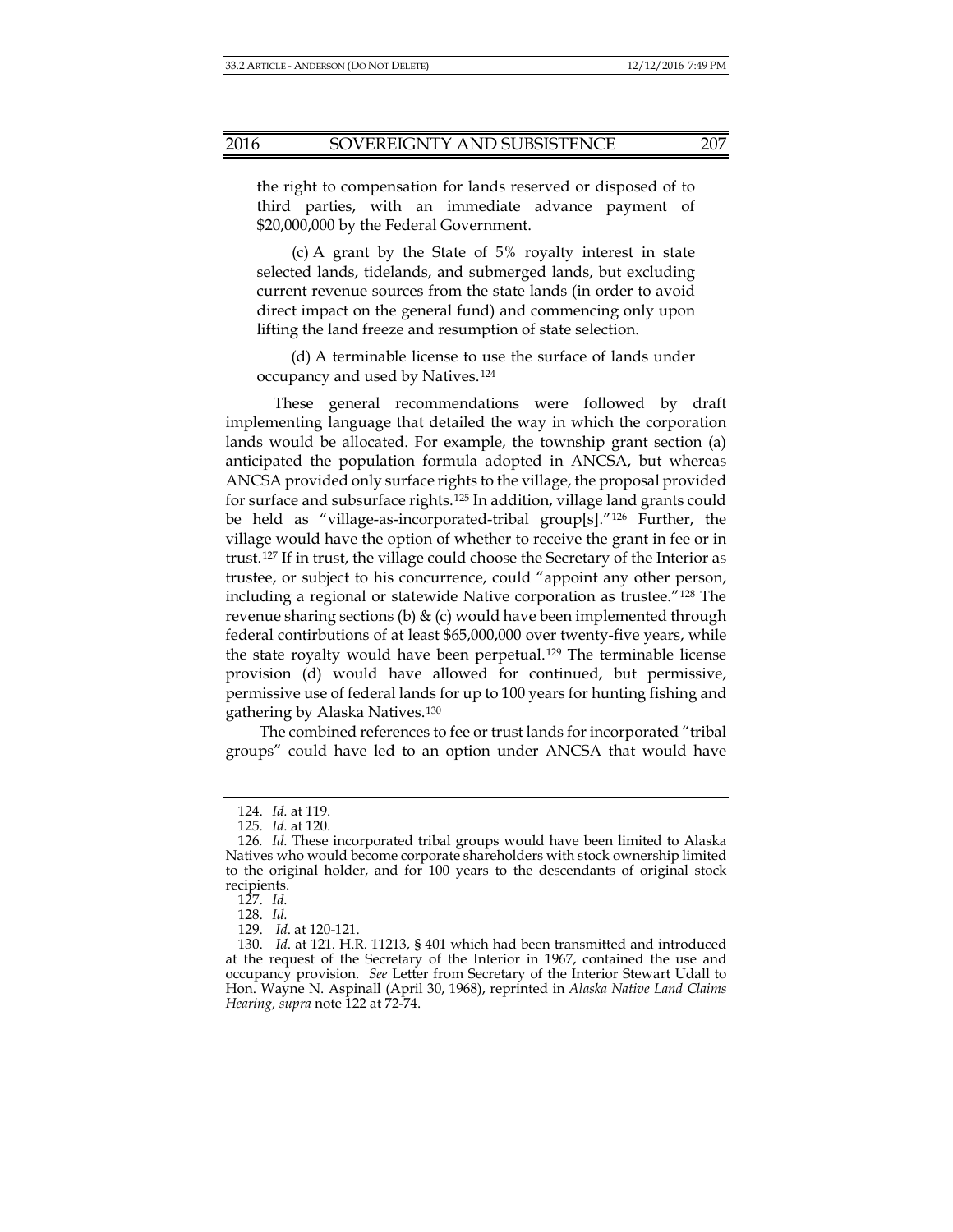<span id="page-21-7"></span>allowed villages to maintain land that would be considered "Indian country" under federal law.[131](#page-21-3) Other statements in the record at this point, however, demonstrated a clear tilt toward some form of corporation system, motivated most clearly by animosity toward the Bureau of Indian Affairs (BIA).[132](#page-21-4) At the time, the BIA was known for its paternalism, which many tribes and individual tribal citizens found offensive and counterproductive to improving their economic and social status.[133](#page-21-5) In any event, the die was cast, and the "administrative mechanism" for the settlement would be corporations of some sort.[134](#page-21-6) At the same time, there was no discussion of the role of Native tribes as governments in the villages.

<span id="page-21-8"></span>ANCSA completely accomplished the objectives of the State of Alaska and the oil companies in the first operative section of the Act. It extinguished aboriginal title and any claims based on aboriginal title and also expressly extinguished "any aboriginal hunting and fishing rights that may exist."[135](#page-22-0) In exchange, Alaska Natives born by December 18, 1971, were to become stockholders in one of thirteen regional corporations and in one of more than 200 village corporations, according to their place of residence or origin.[136](#page-22-1) The monetary settlement was perceived as large: nearly a billion dollars to the corporations to be shared pursuant to a complicated formula.<sup>[137](#page-22-2)</sup>

The corporations as a group were entitled to receive approximately forty million acres of land.[138](#page-22-3) The quantity of land achieved thus matched the amount suggested in the 1968 Task Force Report, but there was no option related to holding the land in some form of a federal trust as

<span id="page-21-2"></span><span id="page-21-1"></span><span id="page-21-0"></span><sup>131.</sup> 18 U.S.C. § 1151 (2012) (defining reservations as "Indian country" and trust lands held by the Secretary of the Interior as treated as the legal equivalent). *See* United States v. John, 437 U.S. 634 (1978) (holding that treatment of land as Indian country is necessary for a tribe occupying the land to take advantage of general federal Indian law principles that permit exercise of jurisdiction over nontribe members and most immunities from state law).

<span id="page-21-3"></span><sup>132.</sup> *Alaska Native Land Claims Hearing*, *supra* note [122,](#page-19-4) at 134 (statement of Barry W. Jackson, Alaska Federation of Natives) ("Now, we are trying to get away from the BIA, frankly, and from the Secretary of the Interior and accomplish a transition into American society."). *But see supra* notes 57–66 and accompanying text.

<span id="page-21-4"></span><sup>133.</sup> *See generally* Kevin Gover, *An Indian Trust for the Twenty-first Century*, 46 NAT. RESOURCES J. 317 (2006).

<sup>134.</sup> *Alaska Native Land Claims Hearing*, *supra* note [122,](#page-19-5) at 133 (statement of Barry W. Jackson, Federation of Alaska Natives) (describing effort to develop "a proposal that perhaps all could accept, that all could live with").

<span id="page-21-6"></span><span id="page-21-5"></span><sup>135.</sup> 43 U.S.C. § 1603(b) (2012). *See* Inupiat Comm. of the Arctic Slope v. United States, 680 F.2d 122, 129 (1982) (right to sue for trespass damages extinguished).

<sup>136.</sup> 43 U.S.C. §§ 1606–1607.

<sup>137.</sup> 43 U.S.C. § 1605(a).

<sup>138.</sup> COHEN'S HANDBOOK, *supra* not[e 12,](#page-3-0) § 4.07[3][b][ii][B], at 332–33.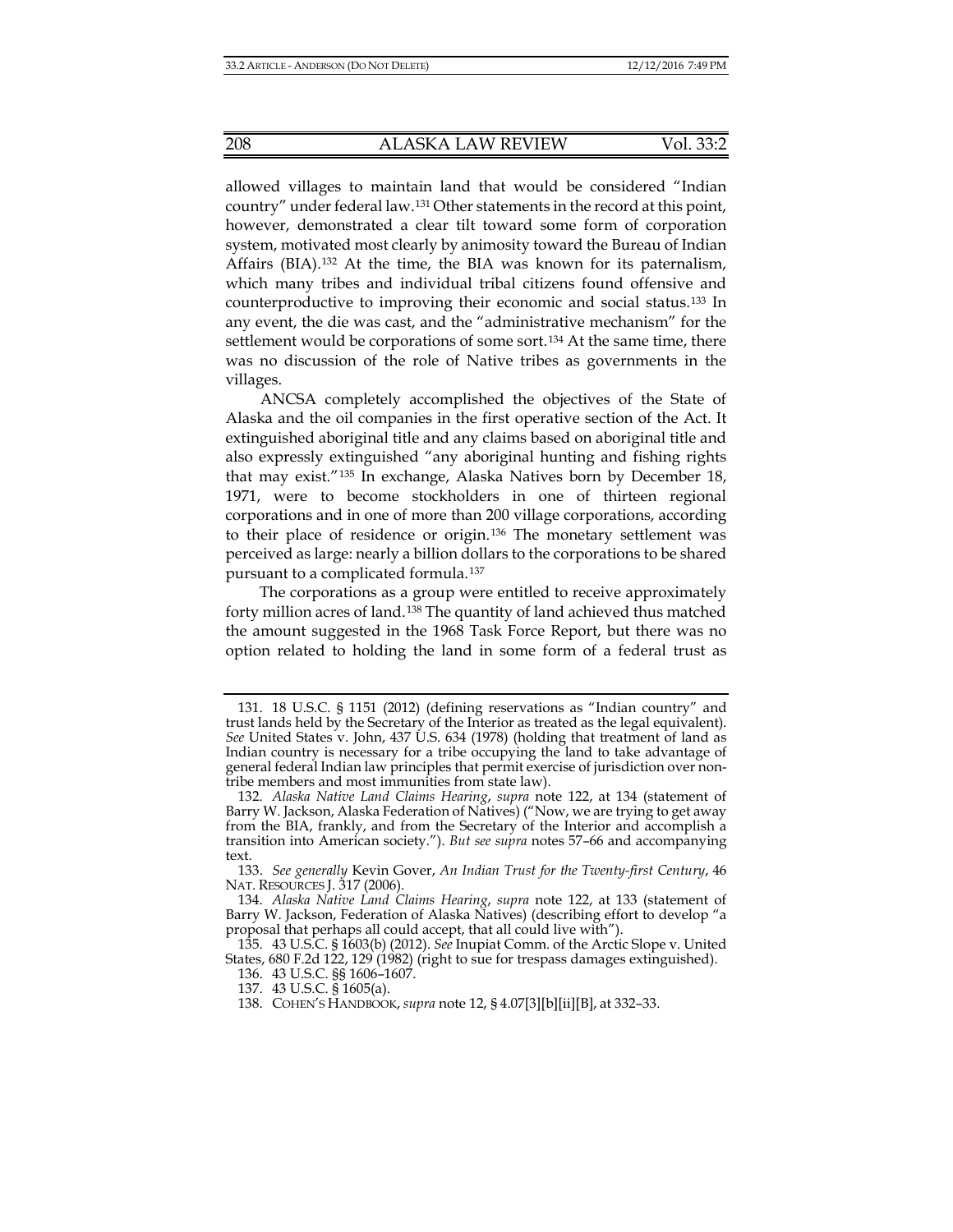suggested in the Report delivered to Congress, and the Supreme Court made it clear that the omission (coupled with the express revocation of all reservations, save Metlakatla) extinguished the "Indian country" status of land conveyed pursuant to ANCSA.[139](#page-22-4) The inherent powers of selfgovernance over members and territory had been acknowledged in a number of ways,[140](#page-22-5) and there is no evidence that Congress intended to extinguish them.

Why was ANCSA silent on such a critical matter? The remote locations of Native villages and the relative lack of non-Native encroachment best explains the lack of concern for expressly securing rights of self-government. As explained by the chairman of the 1968 Governor's Task Force Report, Willie Hensley:

Our focus was on land. Land was our future, our survival. In my region all we wanted was to get control of our space so we could live on it and hunt and fish on it and make our own way into the twentieth century at our own pace. Our focus was on land not structure. The vehicle for administering the land was not our focus. We weren't lawyers. We were battling the state tooth and tong. We were always afraid the President might create a pipeline corridor. We were afraid of failure, or not getting a settlement and not protecting the land for our future generations. As a minority group we knew we could only press the country so far. But none of us ever envisioned a loss of tribal structure. We never thought the tribal control would not continue.[141](#page-23-0)

In addition, federal policy had not yet moved completely out of the termination era that took hold in the 1950s. Senator Henry Jackson, a key player in ANCSA's development, had an "antipathy toward Indian reservations in general and Alaska reservations in particular."[142](#page-23-1) Thus,

<span id="page-22-0"></span><sup>139.</sup> Alaska v. Native Vill. Of Venetie Tribal Gov't, 522 U.S. 520 (1998). *But see* Andy Harrington, *Whatever Happened to the Seveloff Fix*, 32 ALASKA L.REV. 32 (2015) (arguing that "Indian country" federal law regarding liquor extends to the Alaska Native Villages).

<span id="page-22-4"></span><span id="page-22-3"></span><span id="page-22-2"></span><span id="page-22-1"></span><sup>140.</sup> *See* Aboriginal Fishing Rights in Alaska, 57 Interior Dec. 461, 474 (1942); Validity of Marriage by Custom Among the Natives or Indians of Alaska, 54 Interior Dec. 39 (1932); 25 U.S.C. § 5119 (2012) (application of the IRA to Alaska); *In re* McCord, 151 F. Supp. 132 (D. Alaska 1957); 18 U.S.C. § 1162 (application of Public Law 280 authorizing state jurisdiction over offenses committed in "Indian country" in Alaska).

<span id="page-22-5"></span><sup>141.</sup> WILKINSON, *supra* note [118,](#page-18-6) at 238–39 (quoting Willie Hensley). *See also* HENSLEY, *supra* note [21,](#page-5-7) chs. 16–17 (describing land claims negotiation process from a first-hand perspective).

<sup>142</sup>*.* WILKINSON, *supra* note [118,](#page-18-6) at 238. *See generally* MARK N. TRAHANT, THE LAST GREAT BATTLE OF THE INDIAN WARS (2010) (describing Senator Jackson's role in the termination policy era).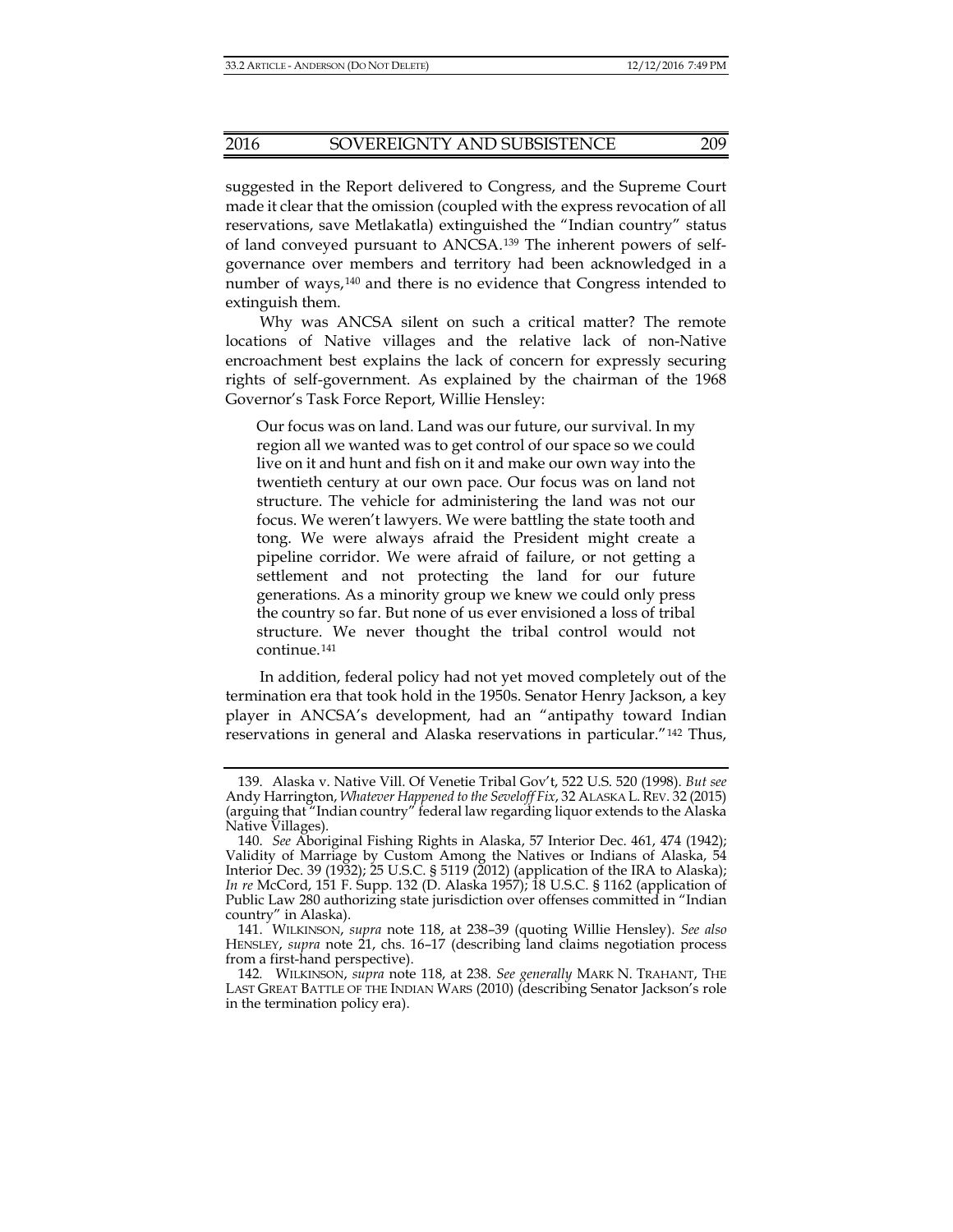instead of providing a local option of receiving settlement lands in either trust or fee lands as set out in the 1968 Task Force Report,[143](#page-23-2) ANCSA revoked all existing reservations (save Metlakatla).[144](#page-23-3) The latter action can be viewed as consistent with the theme of distancing the Secretary of the Interior from a paternalistic supervisory position with respect to land, but is not necessarily inconsistent with fee simple ownership of land and continued existence of substantial aspects of tribal sovereignty.[145](#page-23-4) The perceived problem with reservations is that once land is held in trust (or reservation status), the federal restriction on alienation protects the land from not only involuntary loss, but also from most leasing or other short term transfers without federal approval.[146](#page-24-0) Until recently, most tribes could only lease their land with the approval of the Secretary of the Interior, and even then only for a twenty-five year term.[147](#page-24-1) The paternalism inherent in a regime where the BIA acts as trustee was abhorrent to many Alaska Natives.[148](#page-24-2) The trust status frees the land from state and local taxation, and most other state or local regulation such as zoning.[149](#page-24-3) Trust status is also essential for the exercise of tribal territorial jurisdiction over non-members of the tribe.<sup>[150](#page-24-4)</sup>

It is understandable that Native leadership at the time would not have seriously considered that settlement of land claims necessarily diminished the authority of Native tribal governments. There were over seventy villages organized under the IRA at the time, and most others operated under some form of traditional council governance.[151](#page-24-5) ANCSA did not speak at all to their continued existence and federal law made it quite clear that tribal powers of self-governance survive until expressly

<span id="page-23-0"></span><sup>143.</sup> *See supra* notes [122–](#page-19-5)[128](#page-20-4) and accompanying text. Trust lands are generally viewed as being the equivalent of Indian reservations, as both are treated as "Indian country" where federal and tribal law are generally applicable, and state law often does not apply. *See* Okla. Tax Comm'n v. Sac & Fox Nation, 508 U.S. 114, 125 (1993).

<sup>144.</sup> 43 U.S.C. § 1618 (2012).

<span id="page-23-2"></span><span id="page-23-1"></span><sup>145.</sup> For example, historic Pueblo Indian lands are held in fee simple, but have been treated as Indian country subject to tribal jurisdiction. *See* COHEN'S HANDBOOK, *supra* note [12,](#page-3-0) § 4.07[3][b][ii][C], at 334–35. The lands of the New York tribes are not held in trust, but as restricted fee lands. The New York Indians, 72 U.S. 761 (1867). In both of these instances, it must be conceded that Congress had included the land at issue within the terms of the Indian country statute (as in the case of the Pueblos), or promised by treaty that land would not be taxable. *See id.*; COHEN'S HANDBOOK, *supra* note [12,](#page-3-0) § 4.07[3][b][ii][C], at 334–35.

<sup>146.</sup> 25 U.S.C. § 177 (2012).

<sup>147.</sup> *Id.* at § 415(a).

<sup>148.</sup> *See supra* note[s 131](#page-21-7)[–133](#page-21-8) and accompanying text.

<span id="page-23-4"></span><span id="page-23-3"></span><sup>149.</sup> *See* COHEN'S HANDBOOK, *supra* note [12,](#page-3-0) § 6.04[3][b] (discussing the limits of state civil regulation provided under Public Law 280).

<sup>150.</sup> *Id*. at 184-185, 211-212.

<sup>151.</sup> CASE & VOLUCK, *supra* note [9,](#page-2-7) at 329–30.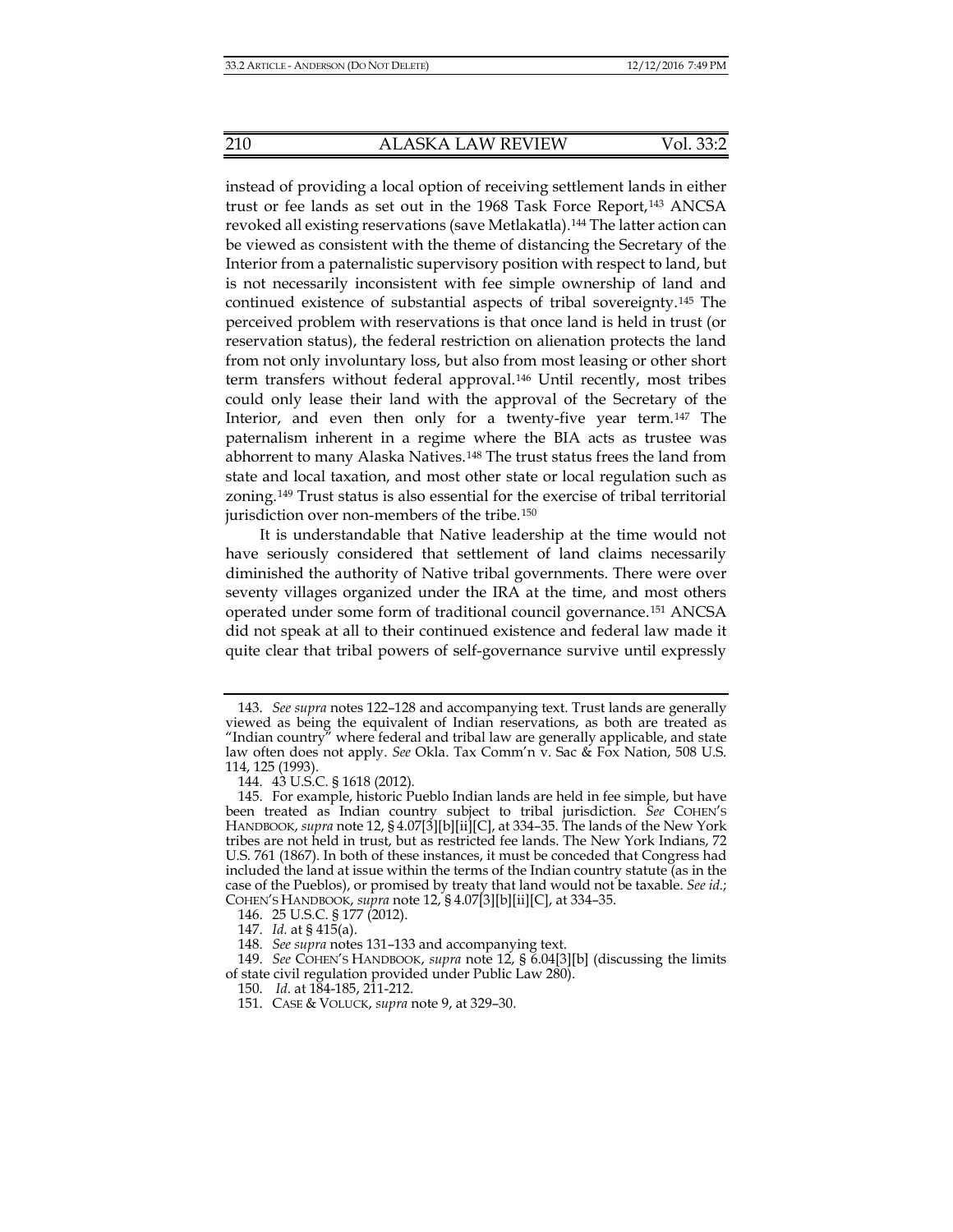extinguished by Congress.[152](#page-24-6) As discussed below, the Supreme Court flipped that presumption in the *Venetie* litigation and severely undermined tribal territorial jurisdiction.[153](#page-24-7)

## **III. ANCSA'S CHANGING STRUCTURE: SOVEREIGNTY AND SUBSISTENCE**

The forty-five years since ANCSA have seen a major restructuring of the Act through amendments adopted by nearly every Congress for the following thirty-five years.[154](#page-24-8) The major change came when the Native community persuaded Congress in 1988 to indefinitely extend the federal restrictions on the sale of corporate stock, which were set to expire in 1991.[155](#page-24-9) Congress explained in its findings that "Natives have differing opinions as to whether the Native Corporation, as originally structured by the Alaska Native Claims Settlement Act, is well adapted to the reality of life in Native villages and to the continuation of traditional Native cultural values ... ."<sup>[156](#page-25-0)</sup> At that point, the notion that the federal government would somehow terminate its involvement with the Native corporations died. Other amendments to ANCSA provided for protection from state and local taxation, and certain forms of involuntary loss.[157](#page-25-1)

Congress had not spoken at all directly to the status of Alaska Native tribes with the notable exception of confirming their status as federal

<span id="page-24-5"></span><span id="page-24-4"></span>156. Act of Feb. 3, 1988, Pub. L. No. 100-241, § 2(4), 101 Stat. 1788. The Senate Report elaborated on dissatisfaction with parts of ANCSA:

<sup>152.</sup> *See* Michigan v. Bay Mills Indian Cmty., 134 S. Ct. 2024, 2032 (2014) ("[C]ourts will not lightly assume that Congress in fact intends to undermine Indian self-government . . ."); Santa Clara Pueblo v. Martinez, 436 U.S. 49, 72 (1978) (refusing to imply limitations to tribal sovereignty in the absence of clear expressions of Congressional intent).

<sup>153.</sup> See *infra* Part III.B. (discussing Alaska Supreme Court cases recognizing tribal jurisdiction over non-members).

<sup>154.</sup> CASE & VOLUCK, *supra* note [9,](#page-2-7) at 165.

<span id="page-24-3"></span><span id="page-24-2"></span><span id="page-24-1"></span><span id="page-24-0"></span><sup>155</sup>*.* Act of Feb. 3, 1988, Pub. L. No. 100-241, 101 Stat. 1788; 43 U.S.C. §§ 1606(h), 1607(c) (2012). The federal securities law exemptions were similarly continued. 43 U.S.C. § 1625; *see* Jimerson v. Tetlin Native Corp., 144 P.3d 470, 474 (Alaska 2006) (holding that "no exception applies for transfer of ANCSA stock back to a Native corporation in exchange for stock in a newly created corporation").

<span id="page-24-6"></span>In addition to the problems already discussed, a number of Native witnesses who appeared before the Committee testified that they and many other Alaska Natives, particularly those who live in isolated rural villages who participate in the subsistence hunting, fishing and gathering economy, feel that the social and human values embodied in the corporate form of organization frequently conflict with traditional Native values and Alaska's traditional Native cultures.

<span id="page-24-9"></span><span id="page-24-8"></span><span id="page-24-7"></span>S. REP. NO. 100-201, at 21 (1987), *as reprinted in* 1987 U.S.C.C.A.N. 3269, 3272.

<sup>157.</sup> *See, e.g.*, 16 U.S.C. § 1636(d) (automatic land bank protections for unleased and undeveloped corporation land).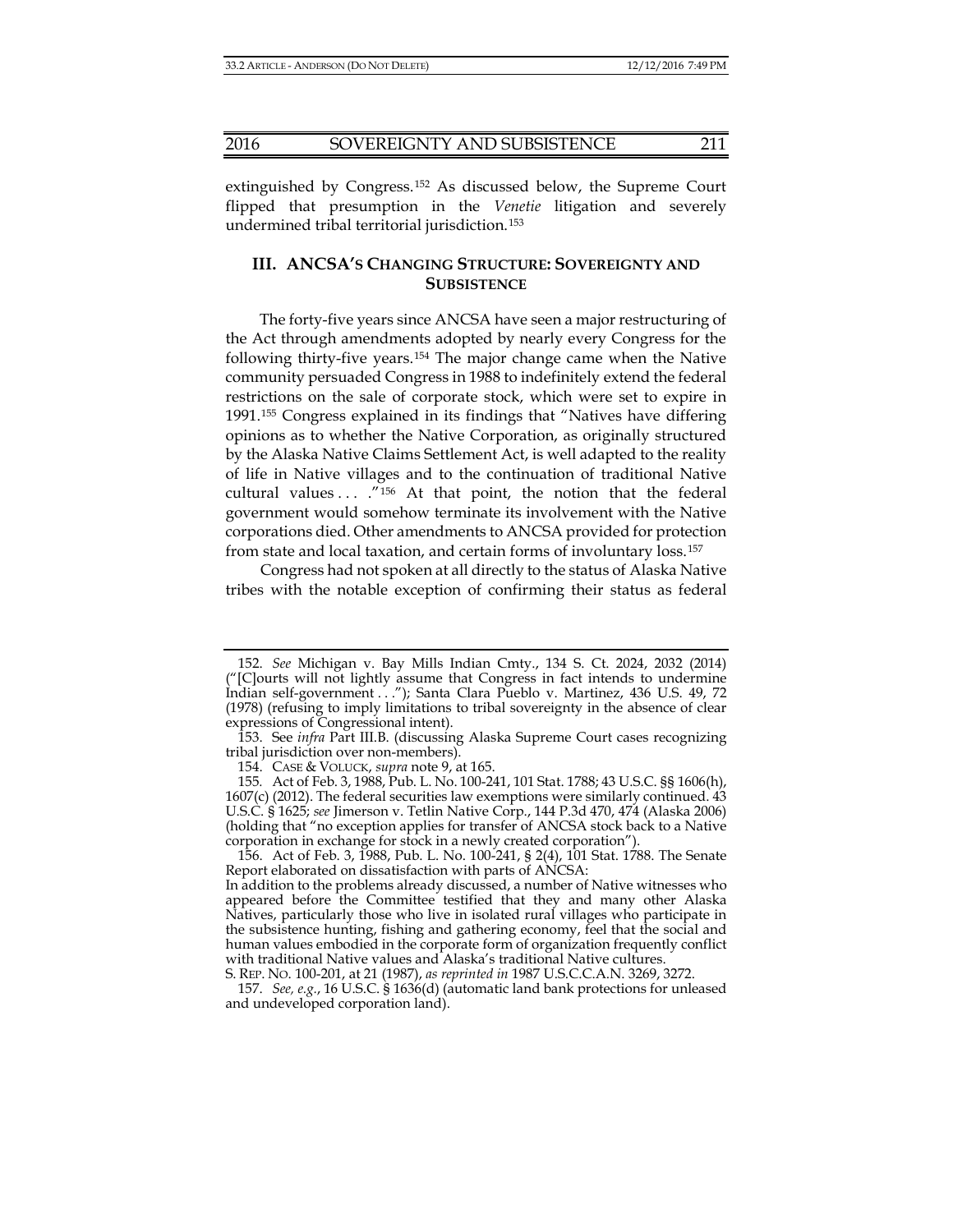recognized tribes in 1993.[158](#page-25-2) Since then, a string of court decisions, administrative actions, and congressional acts have confirmed of the status of Alaska Native tribes and their governmental powers. Congress addressed subsistence uses in a number of statutes, but the primary vehicle for protecting subsistence uses, Title VIII of the Alaska National Interest Lands Conservation Act (ANILCA), has failed. This section examines the developments in these two areas after ANCSA's extinguishment of aboriginal rights.

#### **A. Hunting, Fishing and Gathering Rights After ANCSA**

ANCSA did not provide any statutory protection for Native hunting, fishing and gathering rights on lands important for subsistence purposes, though prior versions of proposed legislation provided some protection on public and Native lands.[159](#page-25-3) When the Senate and the House could not agree on the terms, all protections were dropped and the conference report simply expressed the conviction that "Native peoples' interest in and use of subsistence resources" could be safeguarded by the Secretary of the Interior's "exercise of his existing withdrawal authority" to "protect Native subsistence needs and requirements ... The Conference Committee expects both the Secretary and the State to take any action necessary to protect the subsistence needs of the Natives."[160](#page-26-0)

Soon after ANCSA, Congress and the Executive Branch continued to afford federal protection to subsistence rights in a few areas, largely through exemptions from federal laws, or international treaties governing migratory birds or marine mammals. The Marine Mammal Protection Act of 1972 (MMPA), $161$  exempted from the moratorium on taking marine mammals any Alaska Native "who resides in Alaska and who dwells on the coast of the North Pacific Ocean or the Arctic Ocean," if the taking is for "subsistence purposes" or for "creating and selling" handicrafts and clothing.[162](#page-26-2) The MMPA was amended in 1996 to provide for co-

161. 16 U.S.C. § 1371 (2012).

<span id="page-25-0"></span><sup>158.</sup> Federally Recognized Indian Tribe List Act of 1994, Pub. L. No. 103-454, 108 Stat. 4791; McCrary v. Ivanof Bay Vill., 265 P.3d 337, 341 (Alaska 2011) (describing federal recognition and Congress's actions respecting Alaska tribes).

<sup>159.</sup> *See* H. Conf. Rep. No. 92-746, at 37 (1971), *as reprinted in* 1971 U.S.C.C.A.N., 2247, 2250.

<span id="page-25-1"></span><sup>160.</sup> *Id*. The President had the authority under the Pickett Act to withdraw lands for public purposes, which presumably could have included a withdrawal for subsistence purposes. Pickett Act, ch. 421, Pub. L. No. 61-303, 36 Stat. 847 (1910) (repealed 1976).

<span id="page-25-3"></span><span id="page-25-2"></span><sup>162.</sup> *Id.* § 1371(b). *See* Beck v. U.S. Dep't of Commerce, 982 F.2d 1332, 1342 (9th Cir. 1992) (interpreting Native handicrafts exception favorably to Alaska Natives); United States v. Clark, 912 F.2d 1087 (9th Cir. 1990) (rejecting handicraft exception where a "substantial portion" of the animal was wasted); People of Togiak v.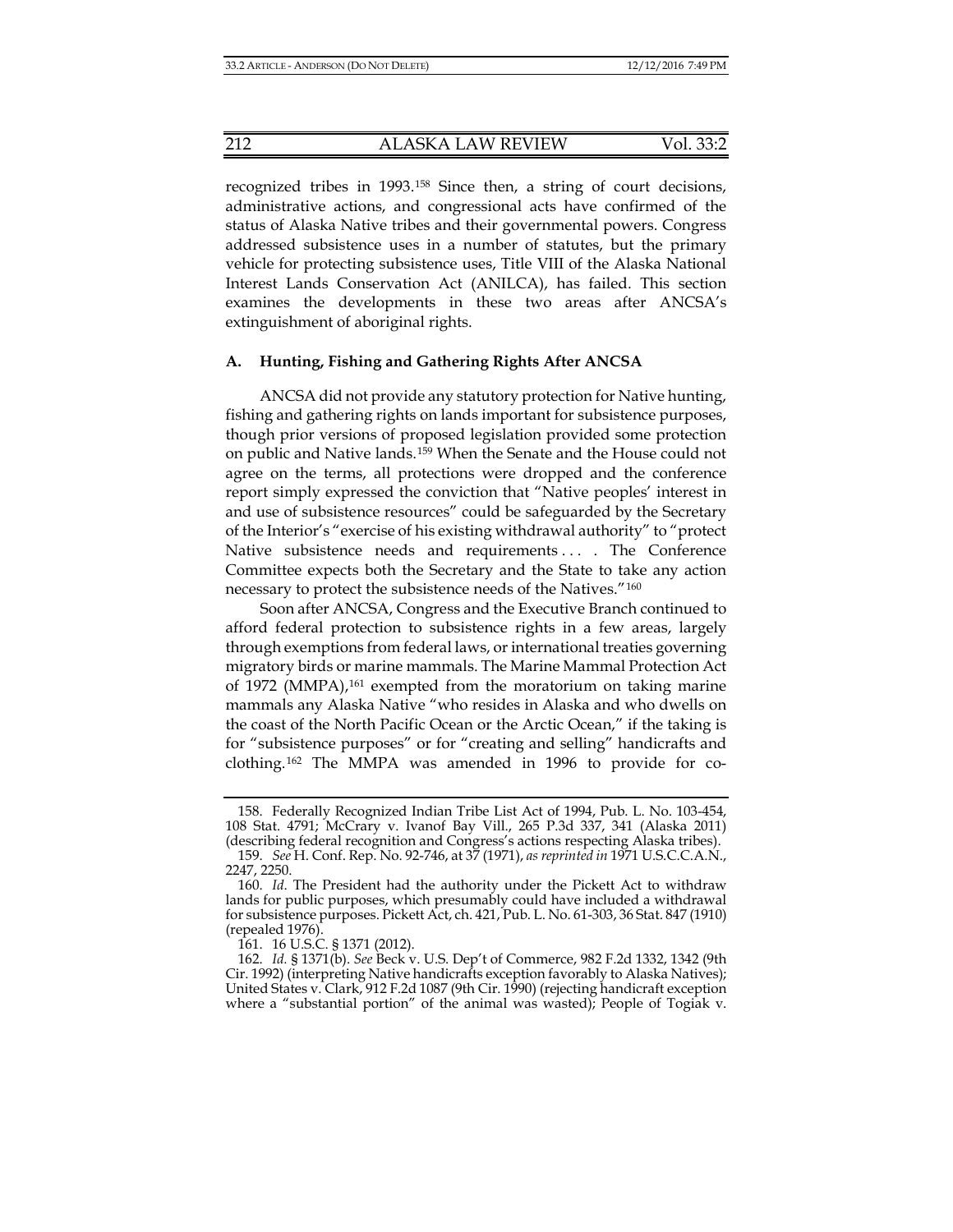management with Alaska Natives.<sup>[163](#page-26-3)</sup> The Alaska Eskimo Whaling Commission annually obtains subsistence bowhead whaling quotas pursuant to the International Whaling Convention.[164](#page-26-4) Polar bear management agreements and treaties also contain special provisions dealing with Native harvest,<sup>[165](#page-26-5)</sup> and regulations implementing the Pacific Halibut Convention provide for Native subsistence uses of halibut.<sup>[166](#page-26-6)</sup>

In 1973, the Trans-Alaska Oil Pipeline Act imposed strict liability for any harm to the subsistence resources of Natives or others,[167](#page-26-7) and the Endangered Species Act (ESA) presumptively exempted subsistence uses by Natives and "any non-[N]ative permanent resident of an Alaskan native village" from its coverage.[168](#page-26-8) The Secretaries of the Interior and Commerce issued an order requiring early and substantial consultation between federal agencies implementing the ESA and affected Alaska Native tribes.<sup>[169](#page-27-0)</sup>

The 1978 Fish and Wildlife Improvement Act authorized the Secretary "to assure that the taking of migratory birds and the collection of their eggs, by the indigenous inhabitants of the State of Alaska, shall be permitted for their own nutritional and other essential needs."[170](#page-27-1) These efforts to protect Native subsistence access to marine mammals, migratory birds, and halibut in offshore waters were beneficial, but too limited in scope. Fish and game, which are critical for Native subsistence uses, were not generally protected and the need for congressional action was apparent. Dissatisfaction with the lack of protection for subsistence uses by Alaska Natives led Congress to legislate a subsistence preference for all rural residents of Alaska in 1980 via ANILCA,[171](#page-27-2) after it became clear that the state and federal governments were doing little to provide for Native hunting and fishing rights.

<span id="page-26-1"></span><span id="page-26-0"></span>United States, 470 F. Supp. 423 (D.D.C. 1979) (federal exception to MMPA preempts state regulation of walrus hunting).

<sup>163.</sup> *See* 16 U.S.C. § 1388.

<sup>164.</sup> *See* CASE & VOLUCK, *supra* note [9,](#page-2-7) at 276–78.

<sup>165.</sup> 16 U.S.C. § 1423c.

<span id="page-26-2"></span><sup>166.</sup> 50 C.F.R. § 300.65(g)(2) (2016) ("A person is eligible to harvest subsistence halibut if he or she is a member of an Alaska Native tribe . . . with customary and traditional uses of halibut.").

<sup>167.</sup> 43 U.S.C. § 1653(a)(1) (2012).

<sup>168.</sup> 16 U.S.C. § 1539(e)(1) (2012).

<span id="page-26-6"></span><span id="page-26-5"></span><span id="page-26-4"></span><span id="page-26-3"></span><sup>169.</sup> DEP'T. OF THE INTERIOR, ORDER No. 3225, Endangered Species Act and Subsistence Uses in Alaska (Supplement to Secretarial Order 3206), signed Jan. 19, 2001.

<sup>170.</sup> 16 U.S.C. § 712(1) (2012).

<span id="page-26-8"></span><span id="page-26-7"></span><sup>171.</sup> Alaska National Interest Lands Conservation Act, Pub. L. No. 96-487, 94 Stat. 2371 (1980) (codified at 16 U.S.C. §§ 3111–3126). *See generally* COHEN'S HANDBOOK, *supra* note [12](#page-3-0)*,* § 4.07[3][c][ii], at 345–52.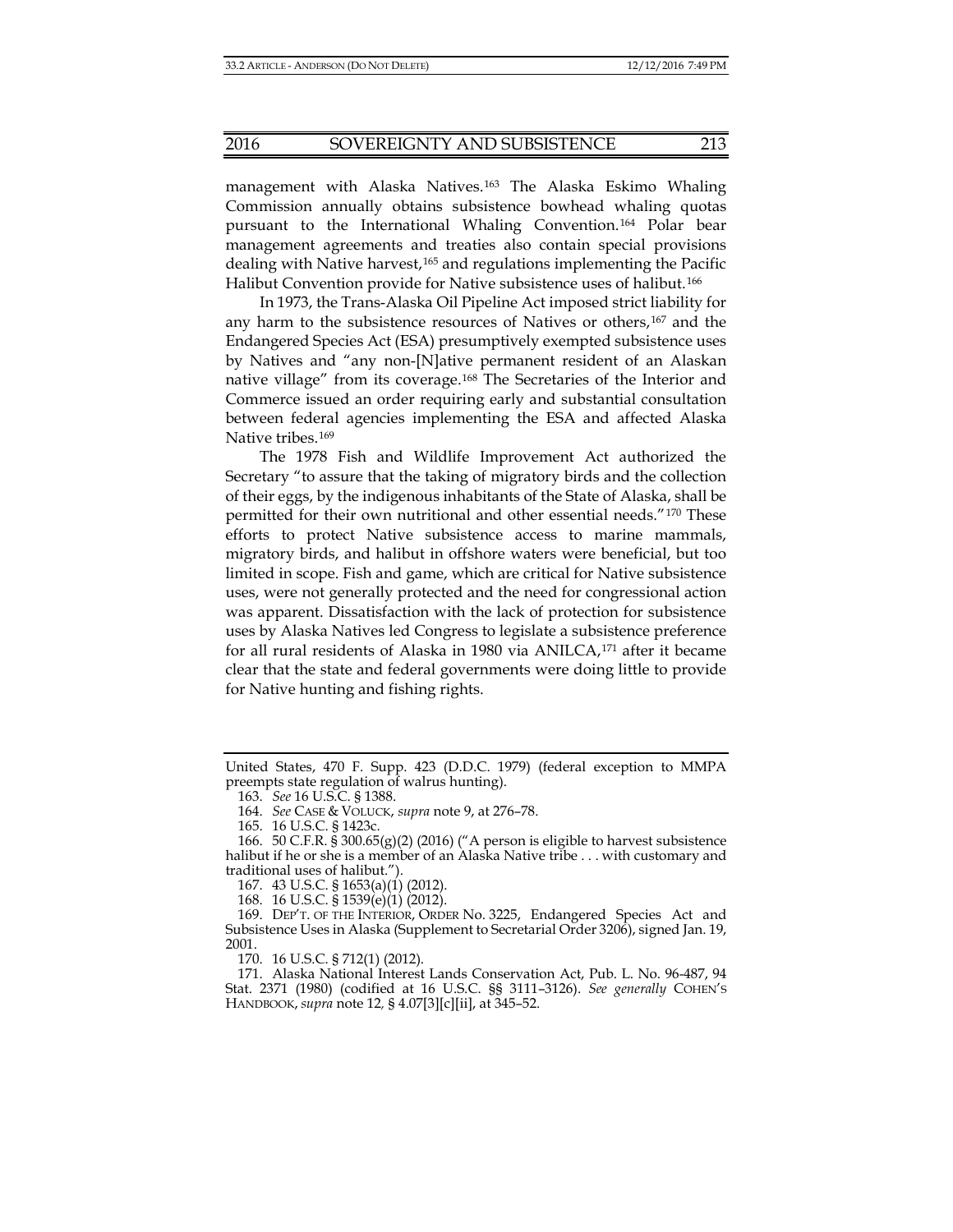ANILCA served as a partial substitute for the rights extinguished in ANCSA, providing a priority for subsistence uses on the "public lands"[172](#page-27-3) by rural residents of Alaska.[173](#page-27-4) Although the rural priority applied only to public lands, Title VIII provided that the State could obtain management authority over subsistence on federal public lands, "if the State enacts and implements laws of general applicability which are consistent with, and which provide for the definition, preference, and participation specified in [ANILCA]."[174](#page-27-5) Anticipating the enactment of ANILCA, Alaska adopted a subsistence priority statute in 1978.[175](#page-28-0) Although the preference was not initially restricted to rural Alaskans, regulations adopted in 1982 brought state law into compliance with ANILCA's rural priority.[176](#page-28-1) In 1982, the Secretary of the Interior certified the state government to regulate ANILCA rights.[177](#page-28-2) As a result, "Alaska's 1978 subsistence priority statute became operative as to all state lands and to virtually all federally owned lands in Alaska."[178](#page-28-3)

In a great surprise to all parties involved in the ANILCA process, the State of Alaska became legally unable to manage the subsistence priority for rural residents. The Alaska Supreme Court ruled that the State was disabled from implementing a "rural" subsistence priority by the equal access provisions of the Alaska Constitution.[179](#page-28-4) The federal government was accordingly forced to administer the subsistence priority on federal public lands—a job that it assumed reluctantly and only after protracted litigation. Federal regulations implementing the Katie John ruling on federal waters were adopted in 1999,[180](#page-28-5) and were challenged by the State

180. Subsistence Management Regulations for Public Lands in Alaska, 64 Fed.

<span id="page-27-0"></span><sup>172.</sup> 16 U.S.C. § 3012(1)–(3) (2012) ("The term 'land' means lands, waters, and interests therein. The term 'Federal land' means lands the title to which is in the United States after December 2, 1980. The term 'public lands' means land situated in Alaska which, after December 2, 1980 are federal lands").

<span id="page-27-2"></span><span id="page-27-1"></span><sup>173.</sup> *See* 16 U.S.C. § 3114 ("Except as otherwise provided in this Act and other Federal laws, the taking on public lands of fish and wildlife for nonwasteful subsistence uses shall be accorded priority over the taking on such lands of fish and wildlife for other purposes."). *See also* 16 U.S.C. § 3111(1) (subsistence uses "essential to Native physical, economic, traditional, and cultural existence").

<span id="page-27-4"></span><span id="page-27-3"></span><sup>174.</sup> 16 U.S.C. § 3115(d). Any laws regulating subsistence uses must be formulated with the advice and participation of regional councils and local advisory committees, which have the authority to evaluate and make recommendations on laws regulating such uses. *Id.* § 3115(a), (d). If the state chooses not to participate, the management obligations default to the federal government. *Id.* § 3115(d).

<sup>175.</sup> Bobby v. Alaska, 718 F. Supp. 764, 767 (D. Alaska 1989).

<sup>176.</sup> *Id.*

<sup>177.</sup> *Id.*

<sup>178.</sup> *Id.*

<span id="page-27-5"></span><sup>179.</sup> McDowell v. State, 785 P.2d 1 (Alaska 1989) (holding the rural priority for subsistence fishing and hunting unconstitutional under sections 3, 5, and 17 of article VIII of the Alaska Constitution).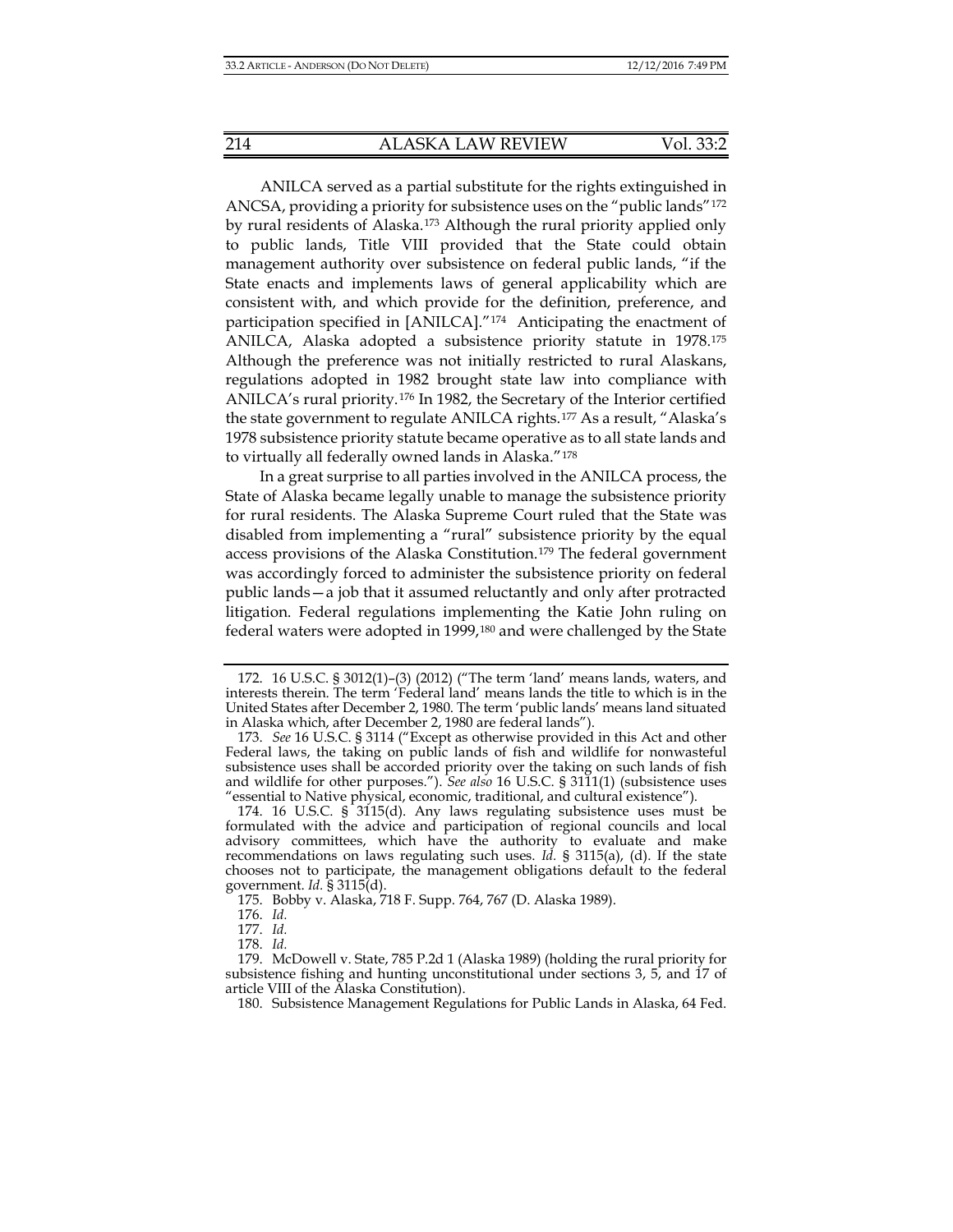of Alaska on a number of grounds in litigation commenced in 2005, concluding in 2014 when the United States Supreme Court denied review of the Ninth Circuit decision upholding the regulations.[181](#page-28-6)

In general, the subsistence priority for rural residents has not provided adequate protections for Native hunting and fishing rights.[182](#page-28-7) As noted in the leading treatise on federal Indian law:

Since the state fell out of compliance with Title VIII of ANILCA in 1989, its statutory scheme maintains a subsistence priority in name, but not in substance, and is far removed from the federal standards. For example, the state has created vast nonsubsistence areas, and treats its subsistence priority as applying only to use of fish or game after capture, and not as allowing for traditional means, methods, and timing of harvest. These provisions are inconsistent with federal law. Thus it appears unlikely that the state will be able to reassume management without making major changes to its constitution and statutes. In the meantime, dual state and federal management continue. Apart from issues regarding the geographic scope of the regulations, however, subsistence users have brought few legal challenges to the Subsistence Board's rules. There is widespread dissatisfaction among the Alaska Native community with the limited nature of the federal subsistence program.<sup>[183](#page-29-0)</sup>

Reg. 1276 (Jan. 8, 1999) (codified as amended at 50 C.F.R. § 100 (2016)).

<span id="page-28-2"></span><span id="page-28-1"></span><span id="page-28-0"></span><sup>181.</sup> John v. United States, 720 F.3d 1214, 1221 (9th Cir. 2013), *cert. denied sub nom.*; Alaska v. Jewell, 134 S. Ct. 1759 (2014). *See also* John v. United States, 247 F.3d 1032 (9th Cir. 2001) (*en banc*) (upholding federal assertion of jurisdiction over federal reserved waters as "public lands" under Title VIII and adopting the opinion in *Alaska v. United States*, 72 F.3d 698 (9th Cir. 1995)).

<span id="page-28-7"></span><span id="page-28-6"></span><span id="page-28-5"></span><span id="page-28-4"></span><span id="page-28-3"></span><sup>182.</sup> There had been a great deal of litigation with most of it involving state efforts to limit application of the subsistence priority. *See, e.g*., Kenaitze Indian Tribe v. Alaska, 860 F.2d 312 (9th Cir. 1988) (holding state's statutory definition of "rural" unlawful, as it was inconsistent with the plain meaning of the term); Bobby v. Alaska, 718 F. Supp. 764 (D. Alaska 1989) (striking down state seasons and bag limits for moose and caribou as inconsistent with the customs and traditions of a Native Village, and affirming that ANILCA precludes restrictions on subsistence uses by rural residents unless all other non-subsistence uses are first eliminated); John v. Alaska, No. A85-698-CV, slip op. at 2 (D. Alaska Jan. 19, 1990) (Order on Cross Motions for Summary Judgment) (striking down state regulations that restricted subsistence fishing at a historic Native fish camp); United States v. Alexander, 938 F.2d 942 (9th Cir. 1991) (setting aside a federal Lacey Act prosecution on the ground that state law prohibiting cash sales from being considered subsistence uses was in conflict with ANILCA's protection of customary trade as a subsistence use); Kwethluk IRA Council v. Alaska, 740 F. Supp. 765 (D. Alaska 1990) (striking down state regulations governing subsistence hunting of caribou in western Alaska as inconsistent with the customary and traditional harvest patterns of Yupik Natives).

<sup>183.</sup> COHEN'S HANDBOOK, *supra* note [12,](#page-3-0) § 4.07[3][c][ii][C], at 348–52 (footnotes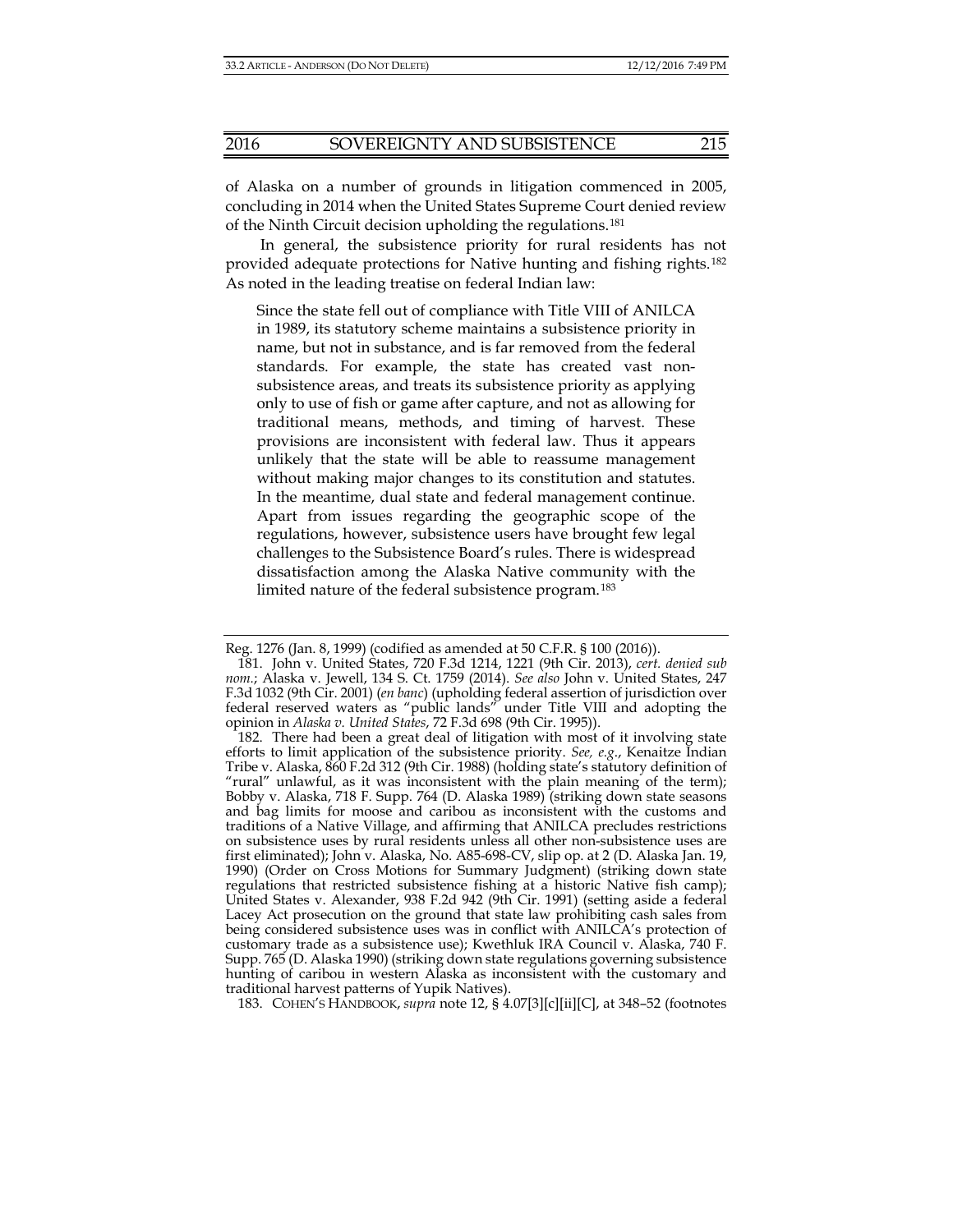In a number of congressional oversight hearings, Alaska Native tribes and organizations have expressed their frustration with the way the federal subsistence priority has been implemented. At the United States Senate Energy and Natural Resources Committee Hearing "[t]o examine wildlife management authority within the State of Alaska under [ANILCA] and [ANCSA],"<sup>[184](#page-29-1)</sup> Rosita Worl described the current situation:

<span id="page-29-2"></span>Forty-two years after ANCSA passed, and 33 years after ANILCA passed, neither the Department of the Interior nor the State of Alaska has lived up to Congress's expectation that Alaska Native subsistence needs would be protected. Today, the Federal Government manages subsistence on federal lands in Alaska. The State of Alaska generally manages subsistence on state and private lands in Alaska, including private lands owned by Alaska Native Corporations formed pursuant to ANCSA. After more than 20 years of ''dual'' federal and state management, it has become clear that the State will not do what is required to regain management authority over subsistence uses on federal lands and waters. . . . We hope this Committee will recognize that ANCSA and ANILCA failed to provide the long-term protections for Native subsistence needs that Congress intended, and take the actions necessary to provide those protections.[185](#page-30-0)

Subsistence fishing and hunting provide a large share of the food consumed in rural Alaska. The state's rural residents harvest about 22,000 tons of wild foods each year—an average of 375 pounds per person.[186](#page-30-1) Fish make up about 60 percent of this harvest.[187](#page-30-2) Nowhere else in the United States is there such a heavy reliance upon fish and game.<sup>[188](#page-30-3)</sup> The United States Senate Energy and Natural Resources Committee recently held a Full Committee Hearing "[t]o examine wildlife management authority within the State of Alaska under [ANILCA] and [ANCSA]." Senator Lisa Murkowski began the hearing by stating:

187. *Id.*

omitted).

<sup>184.</sup> *Hearing to Examine Wildlife Management Authority Within the State of Alaska Under the Alaska National Interest Lands Act and the Alaska Native Claims Settlement Act: Hearing Before the S. Comm. on Energy and Nat. Res.*, 113th Cong. 1 (2013) [hereinafter *ANILCA Hearing*].

<sup>185.</sup> *Id*. at 50 (statement of Rosita Worl, Subsistence Committee Chair, Alaska Federation of Natives).

<span id="page-29-1"></span><span id="page-29-0"></span><sup>186.</sup> *Id.* at 17 (statement of Craig Fleener, Deputy Commissioner, Alaska Dep't of Fish and Game).

<sup>188.</sup> *Id.* ("Alaska . . . is unique among all the states in that our fish and wildlife are essential to our quality of life  $\dots$ .").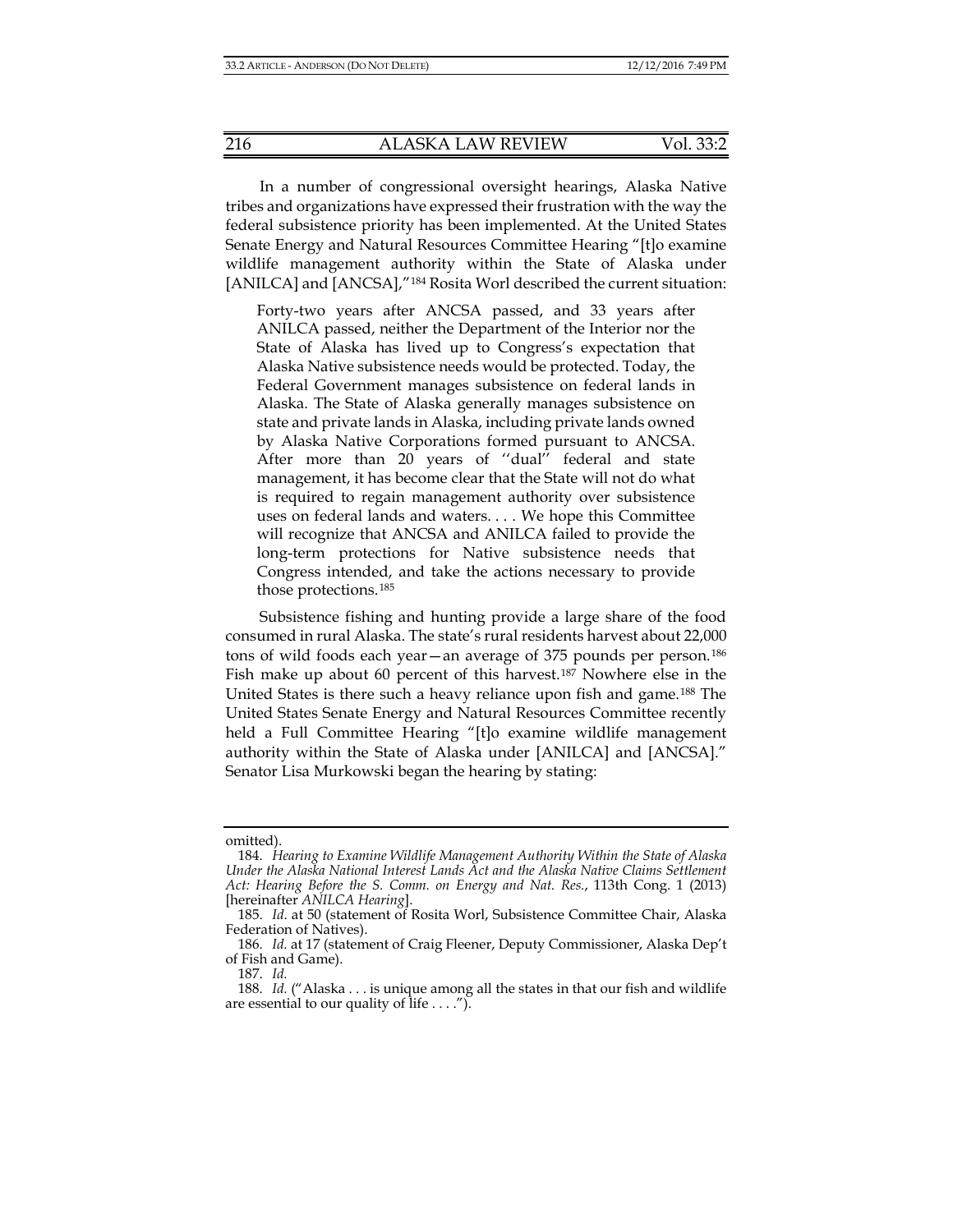[S]ubsistence is about a way of life . . . [for] our Native people around the State ... [and] to identify your, not only your cultures, but, really, your spirituality with your food source, I think, is something that is important when we talk about subsistence because it is more than just putting food on the table.[189](#page-30-4)

In testimony at the same hearing, AFN Co-Chair Ana Hoffman reported that in western Alaska, local residents harvest 490 pounds of wild fish and game per person per year.<sup>[190](#page-30-5)</sup>

As outlined above, Alaska Natives have some measure of protection for subsistence uses in specialized subject matter areas including marine mammal protection, whaling, reindeer herding, and migratory birds. The Huna Tlingit Traditional Gull Egg Use Act of 2014[191](#page-30-6) provides that the Secretary of the Interior "may allow the collection by members of the Hoonah Indian Association of the eggs of glaucous-winged gulls (Laurus glaucescens) within Glacier Bay National Park."[192](#page-31-0) In recognition of the importance of subsistence uses, an amendment to the Federal Duck Stamp Act exempts rural Alaska subsistence users from the requirement to purchase a Duck Stamp in order to hunt migratory waterfowl.[193](#page-31-1)

Most subsistence activities, however, involve hunting for animals and fishing for anadromous and freshwater fish populations.[194](#page-31-2) Most of that activity takes place on land and water within Alaska's legal boundary, which was where ANILCA Title VIII and state law mirroring Title VIII should have provided protection.[195](#page-31-3) As the United States interprets the "public lands" definition of ANILCA, about 60 percent of the water and land in the state is under federal jurisdiction for purposes of Title VIII.<sup>[196](#page-31-4)</sup> This interpretation means that the 104 million acres of state-owned land and the 44 million acres owned by Alaska Native Corporations (ANCs) and tribes are not considered "public lands" under federal law.[197](#page-31-5) Thus,

<sup>189.</sup> *Id*. at 3 (statement of Lisa Murkowski, U.S. Senator from Alaska).

<sup>190.</sup> *Id*. at 34 (statement of Ana Hoffman, President/CEO, Bethel Native Corporation).

<sup>191.</sup> Pub. L. No. 113-142, 128 Stat. 1749 (2014).

<sup>192.</sup> *Id.* at 1749.

<span id="page-30-0"></span><sup>193.</sup> Pub. L. No. 113-264, § 4, 128 Stat. 2939 (2014) (codified as amended at 16 U.S.C. § 718a(a)(2)(D)).

<span id="page-30-1"></span><sup>194.</sup> ANILCA Hearing, *supra* note [184,](#page-29-2) at 54 (statement of Rosita Worl, Subsistence Committee Chair, Alaska Federation of Natives).

<span id="page-30-3"></span><span id="page-30-2"></span><sup>195.</sup> *See* Amoco Prod. Co. v. Vill. Of Gambell, 480 U.S. 531, 547 (1987) (holding that ANILCA applies within Alaska's legal boundaries, i.e., out to three miles offshore).

<span id="page-30-4"></span><sup>196.</sup> *See* ALASKA DEP'T NAT. RES., FACT SHEET: LAND OWNERSHIP IN ALASKA (2000), http://dnr.alaska.gov/mlw/factsht/land\_fs/land\_own.pdf.

<span id="page-30-6"></span><span id="page-30-5"></span><sup>197.</sup> Moreover, the Supreme Court noted that "[n]o lands conveyed to the State, to any Native Corporation, or to any private party shall be subject to the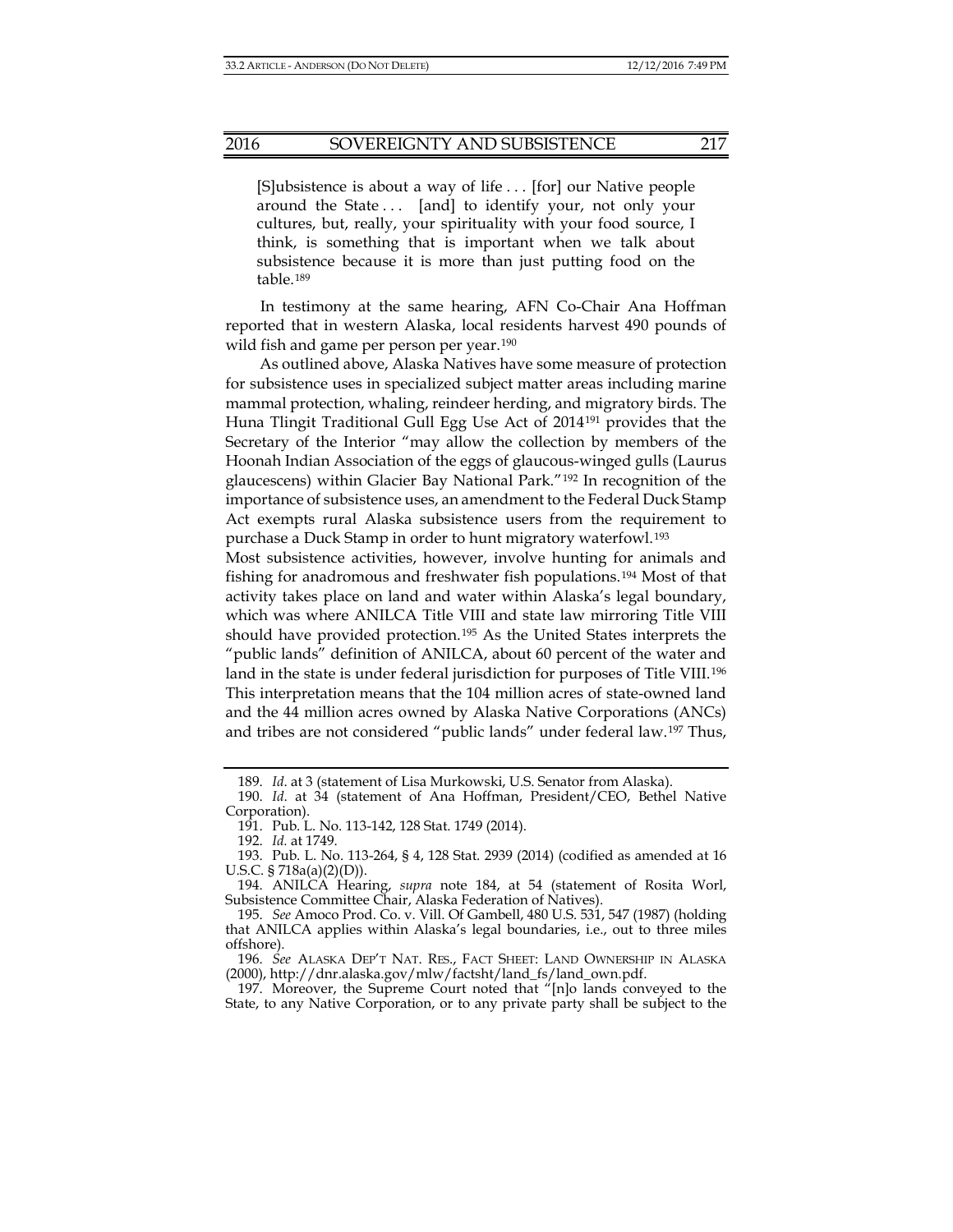no federal protection and only watered-down state protections for subsistence uses apply to these lands.<sup>[198](#page-31-6)</sup>

It is more than ironic that Alaska Natives on their own lands have no federal subsistence protections—even though Congress directed that subsistence needs be taken into account in making selections.[199](#page-32-0) No wonder, then, that there is a significant call for federal reforms to subsistence management in Alaska. The Native corporations as landowners have the right to exclude others from those activities on ANC lands, but the management regime is governed by state law. Accordingly, there have been informal discussions regarding the assertion of some measure of regulatory control over ANC lands by way of a cooperative arrangement between an ANC, local tribes, and the Secretary of the Interior. While this is a sound policy proposal, it will likely require a change in the "public lands" definition to make the subsistence priority of ANILCA Title VIII applicable..[200](#page-32-1)

Congress's broad authority to restore tribal powers over people and territory could be used to restore a measure of tribal territorial jurisdiction in Alaska.[201](#page-32-2) This could include recognition of Native hunting and fishing rights on Native corporation land, federal land, and even state land. A more conservative approach would amend ANILCA to provide that Native corporation lands are "public lands," but only for purposes of Title VIII, or simply that subsistence uses by rural residents are the priority use on ANC-owned lands. A number of such proposals have been presented to Congress over the years.[202](#page-32-3) While there is clearly congressional power to accomplish any of the proposals, it will take increased political will to move forward. In the meantime, Native subsistence users will be required

<span id="page-31-5"></span><span id="page-31-4"></span><span id="page-31-3"></span><span id="page-31-2"></span><span id="page-31-1"></span><span id="page-31-0"></span>regulations applicable solely to public lands within such units." Sturgeon v. Frost, 136 S. Ct. 1061, 1071 (2016) (internal quotation marks omitted). Several ANCs participated as amici in the case before the Supreme Court, arguing that the federal government had no authority over ANCSA lands within National Parks or National Wildlife Refuges. *See, e.g.*, Brief for Arctic Slope Regional Corporation, et al. as Amici Curiae Supporting Petitioner, Sturgeon v. Frost, 136 S. Ct. 1061 (2016) (No. 14-1209), 2015 WL 7625446, 2 ("ANILCA was *not* intended to regulate Native corporation (or State or private) property falling within the geographically-drawn boundaries of [conservation systems units]" (emphasis in original)).

<sup>198.</sup> The DOI recognizes a duty to consult with ANCs regarding matters affecting their lands and associated interests. *See* DEP'T OF THE INTERIOR, DEPARTMENT OF THE INTERIOR POLICY ON CONSULTATION WITH ALASKA NATIVE CLAIMS SETTLEMENT ACT (ANCSA) CORPORATIONS (2012), CLAIMS SETTLEMENT ACT (ANCSA) CORPORATIONS (2012), https://www.fws.gov/alaska/external/native\_american/doi\_ancsa\_policy.pdf. 199. 43 U.S.C. § 1611(b) (2012).

<sup>200.</sup> *See* Alaska National Interest Lands Conservation Act, *supra* note 171.

<sup>201.</sup> *See infra* Part III. B., Section 1.

<span id="page-31-6"></span><sup>202.</sup> *See, e.g.*, *ANILCA Hearing*, *supra* note [184,](#page-29-2) at 3 (Statement of Lisa Murkowski, U.S. Senator from Alaska).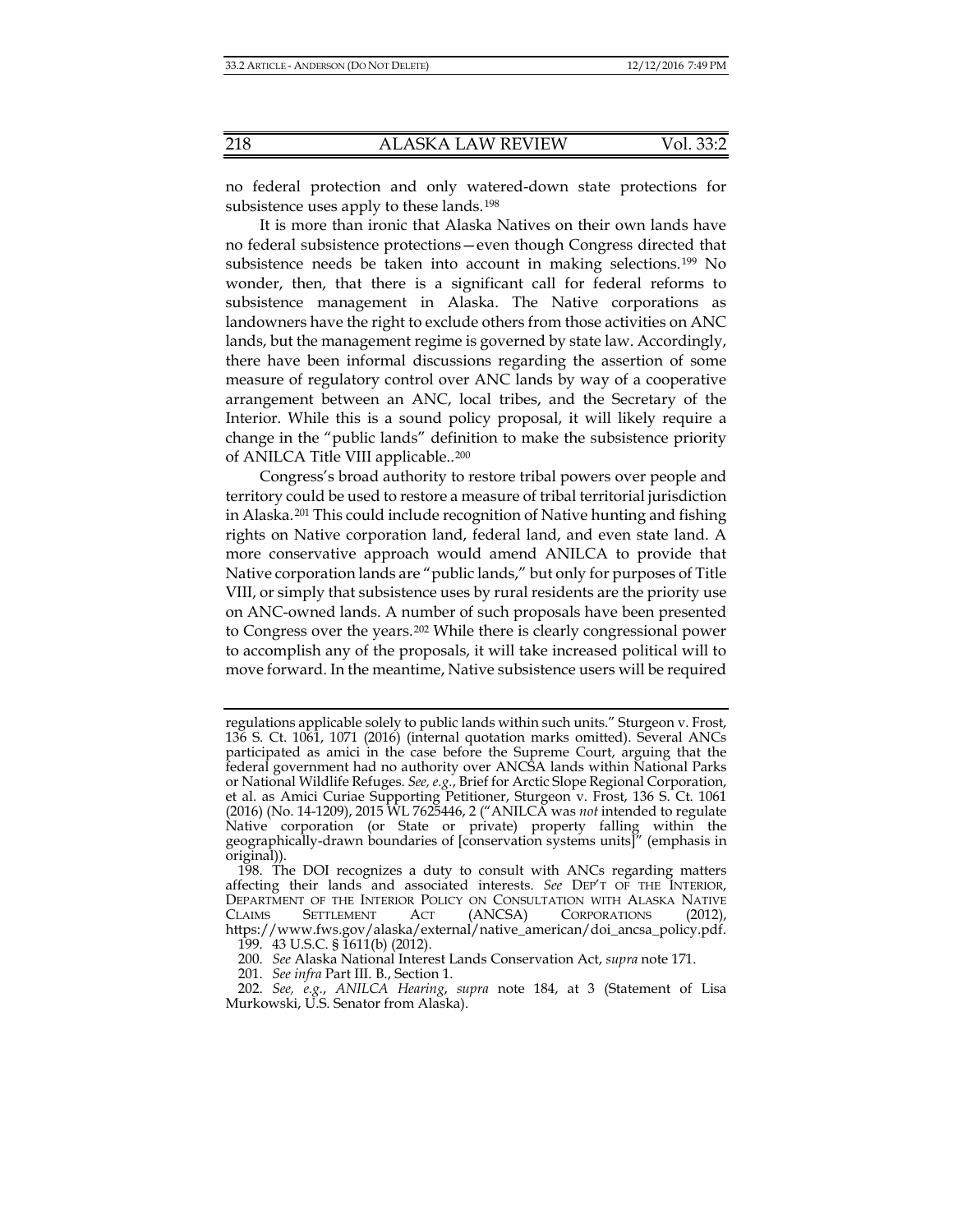to muddle through existing federal and state administrative processes to secure the best regulatory conditions possible.

#### **B. Tribal Sovereignty and the Possibility of Trust Lands**

#### *1. Alaska Native Tribes Are Federally Recognized and Have Governmental Powers*

ANCSA did not mention the governmental powers exercised by Native tribes in Alaska, so many assumed that those powers continued to exist, as would normally be the case under federal law. "Although Congress has plenary authority over tribes, courts will not lightly assume that Congress in fact intends to undermine Indian self-government."[203](#page-32-4) The Supreme Court, however, did not follow this rule when it held in *Alaska v. Native Village of Venetie Tribal Government*[204](#page-33-0) that land conveyed to Native corporations pursuant to ANCSA was not "Indian country," and thus not territory subject to tribal jurisdiction under general principles of federal Indian law.[205](#page-33-1) The Native Village of Venetie held fee title to 1.4 million acres of land set aside for them as the Chandalar Indian Reservation in 1943.[206](#page-33-2) ANCSA revoked the reservation's trust status and "[t]he United States conveyed fee simple title to the land constituting the former Venetie Reservation to the two corporations as tenants in common; thereafter, the corporations transferred title to the land to the Native Village of Venetie Tribal Government (Tribe)."[207](#page-33-3)

Most federal restrictions on alienation were removed by the revocation of trust status, but Congress has—then and since—provided for selective protections for current and former ANCSA lands.[208](#page-33-4) As a general rule, when Congress decides to extinguish tribal property rights or governmental power, it must do so expressly.[209](#page-33-5) However, the Court found a clear intent to abrogate territorial jurisdiction over ANCSA lands.[210](#page-33-6) While this seems contrary to prior law regarding limitations on tribal rights, it is now the law. The Court concluded with the observation

<sup>203.</sup> Michigan v. Bay Mills Indian Cmty., 134 S. Ct. 2024, 2032 (2014).

<sup>204.</sup> 522 U.S. 520 (1998).

<sup>205.</sup> *Id.* at 532–34*. See also* COHEN'S HANDBOOK, *supra* not[e 12,](#page-3-0) § 4.02.

<sup>206.</sup> *Native Vill. of Venetie*, 522 U.S. at 523.

<sup>207.</sup> *Id.* at 524.

<sup>208.</sup> *See* 43 U.S.C. § 1636(d) (2012).

<span id="page-32-3"></span><span id="page-32-2"></span><span id="page-32-1"></span><span id="page-32-0"></span><sup>209.</sup> Santa Clara Pueblo v. Martinez, 436 U.S. 49, 72 (1978) (noting Congress's broad power to limit tribal sovereignty, but refusing to imply limitations in the absence of clear expressions of intent); COHEN'S HANDBOOK,*supra* not[e 12,](#page-3-0) § 4.02[2] at 222–26 ("Tribal property rights and sovereignty are preserved unless Congress's intent to the contrary is clear and unambiguous.").

<span id="page-32-4"></span><sup>210.</sup> *Native Vill. of Venetie*, 522 U.S. at 534.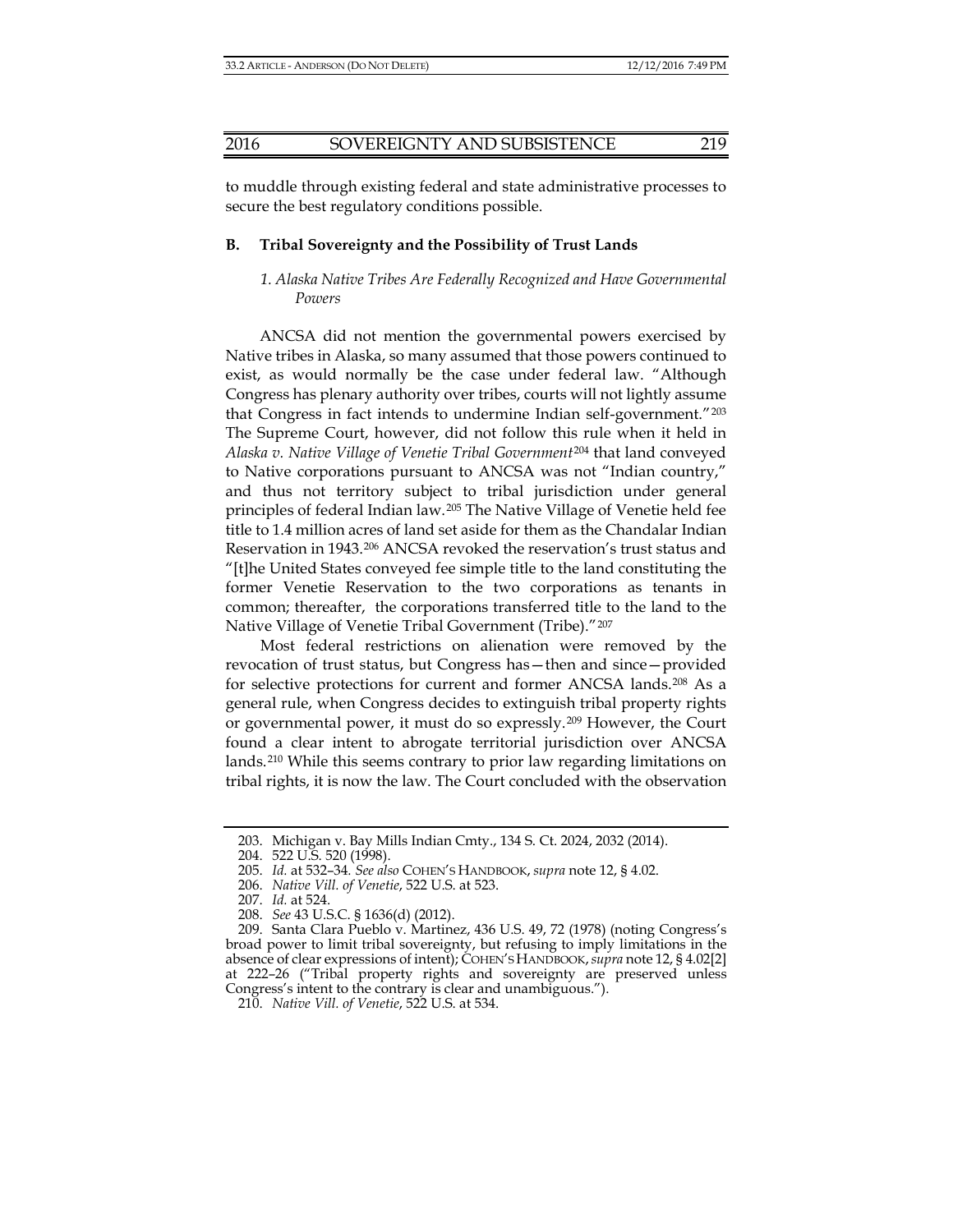that "[w]hether the concept of Indian country should be modified is a question entirely for Congress."[211](#page-33-7) After *Venetie*, Alaska Native tribes continue to exist, but without a territorial base upon which government power over non-members might be exercised.[212](#page-33-8)

The Alaska Supreme Court subsequently ruled, in *John v. Baker*, that Alaska tribes continue to have power over their members and others subject to their jurisdiction by virtue of a consensual relationship between the tribe and its members—an issue not addressed by the *Venetie* decision.[213](#page-33-9) The issue emerged in an action involving the Northway tribal court's jurisdiction to modify a prior custody order entered by that tribal court. The Alaska Supreme Court faced the question of whether Alaska Native villages have inherent, non-territorial jurisdiction allowing them to resolve domestic disputes between their own members.[214](#page-34-0) Answering in the affirmative, the court first dealt with the question of whether Alaska Native tribes had sovereign status equivalent to that of federally recognized tribes in the lower forty-eight states.[215](#page-34-1) After an extensive review of the law regarding federal recognition of tribes, and the history to the federal-tribal relationship in Alaska, the court agreed with the DOI that Alaska Native tribes had been federally recognized.[216](#page-34-2) The court added that, "[t]hrough the 1993 tribal list and the 1994 Tribe List Act, the federal government has recognized the historical tribal status of Alaska Native villages like Northway."[217](#page-34-3) After concluding that the tribes on the 1993 list had federally recognized status, the court moved on to analyze the scope of tribal power outside of Indian country. It correctly noted that "Indian tribes still possess those aspects of sovereignty not withdrawn by treaty or statute, or by implication as a necessary result of their dependent status."[218](#page-34-4) It easily followed that a father who sought relief from his own tribal court in a domestic relations matter would be bound by that court's

217. *Id.* at 750.

<sup>211.</sup> *Id.*

<span id="page-33-4"></span><span id="page-33-3"></span><span id="page-33-2"></span><span id="page-33-1"></span><span id="page-33-0"></span><sup>212.</sup> Alaska did not challenge the federal district court's ruling that the Native Village of Venetie constituted an Indian tribe under federal common law. *See* Native Vill. of Venetie I.R.A. Council v. Alaska, 1994 WL 730893 (D. Alaska 1994).

<sup>213.</sup> 982 P.2d 738 (Alaska 1999).

<sup>214.</sup> *Id.* at 744.

<sup>215.</sup> *Id*. at 749–50.

<span id="page-33-8"></span><span id="page-33-7"></span><span id="page-33-6"></span><span id="page-33-5"></span><sup>216.</sup> *Id*. While it has sometimes been argued that the 1993 list was a "new" recognition of tribes, the court affirmed, "the Department emphasized that the list included those Alaskan entities that the federal government historically had treated as tribes." *Id.* at 749. In other words, the listed tribes had always been treated as federally recognized and this was not some unilateral federal action "invented" in 1993.

<span id="page-33-9"></span><sup>218.</sup> *Id*. at 751 (internal quotation marks omitted).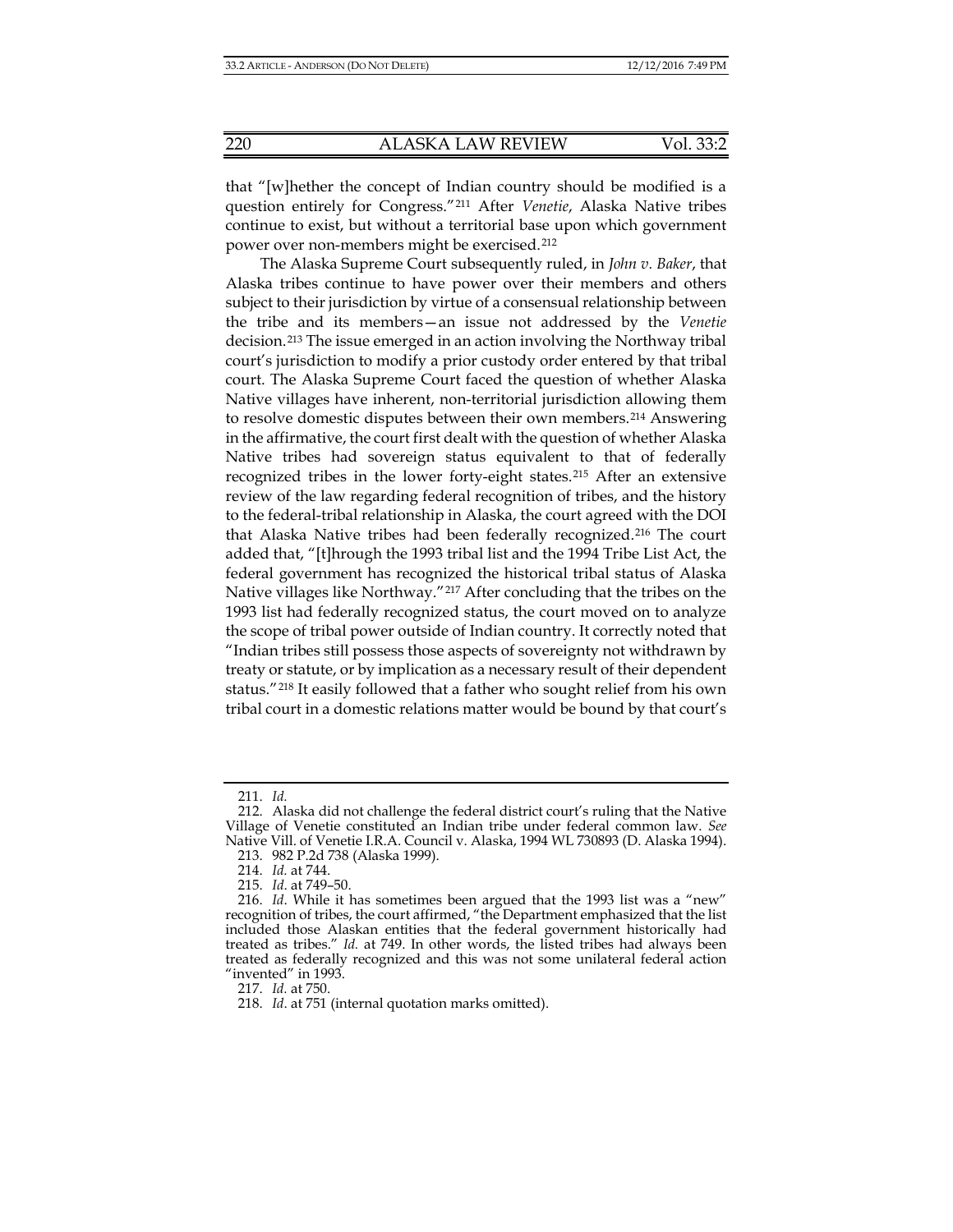rulings.[219](#page-34-5) The fact that the mother was not also a member of the Native Village of Northway had no bearing on the outcome.[220](#page-34-6)

More recently, the Alaska Supreme Court, in *Simmonds v. Parks*, gave full faith and credit to a tribal court judgement terminating the parental rights of a non-member parent of a tribal member.[221](#page-34-7) In that case, the Minto tribal court terminated the parental rights of a mother and father of a child who was a member of the Native Village of Minto.[222](#page-34-8) The child was placed under the jurisdiction of the tribal court shortly after birth due to social workers' concerns about her safety.[223](#page-35-0) After initial emergency hearings, the natural parents consented to continued third party custody of the child.[224](#page-35-1) The father, Parks, made several attempts to regain custody of the child, and participated in tribal court proceedings where he objected to the tribal court's jurisdiction over him.[225](#page-35-2) At that point, Parks hired an attorney, who wrote a letter to the court arguing that the Native Village of Minto was not a federally recognized tribe and thus had no jurisdiction over Parks.[226](#page-35-3)

At the hearing terminating his parental rights, Parks was allowed to participate, but under Minto tribal court practices, his attorney was not allowed to speak. Instead of appealing the tribal court decision, Marks filed lawsuits in federal and state court challenging the tribal court's jurisdiction.[227](#page-35-4) "The federal district court concluded that the Native Village of Minto is a federally recognized tribe and that the Native Village of Minto and the State of Alaska have concurrent jurisdiction as to child custody matters such as are raised in the tribal and state court proceedings."[228](#page-35-5) After protracted state superior court proceedings and an initial appeal to the Alaska Supreme Court, the case returned for a second time for consideration of the issues of whether the tribal court had jurisdiction over the case, whether the court's refusal to allow the attorney

<span id="page-34-2"></span><span id="page-34-1"></span><span id="page-34-0"></span><sup>219.</sup> *Id*. at 752 ("Because Northway Village's status as a federally recognized tribe is undisputed and its adjudication of child custody disputes over member children is necessary to protect tribal self-government or to control internal relations, its tribal courts require no express congressional delegation of the right to determine custody of tribal children.") (internal quotation marks omitted).

<sup>220.</sup> *Id.* at 760.

<sup>221.</sup> 329 P.3d 995 (Alaska 2014).

<sup>222.</sup> *Id.* at 998–1001.

<sup>223.</sup> *Id.*

<sup>224.</sup> *Id.*

<sup>225.</sup> *Id.*

<span id="page-34-6"></span><span id="page-34-5"></span><span id="page-34-4"></span><span id="page-34-3"></span><sup>226.</sup> The attorney threatened to file a civil action in the U.S. District Court against the Native Village of Minto seeking injunctive relief and monetary damages. *Id*. at 1001. The attorney also advised Parks that he could ignore the tribal court order and engage in self-help to regain custody of his daughter. *Id.* at 1002.

<span id="page-34-8"></span><span id="page-34-7"></span><sup>227.</sup> *Id.* at 1002.

<sup>228.</sup> *Id*. at 1004 (internal quotation marks omitted).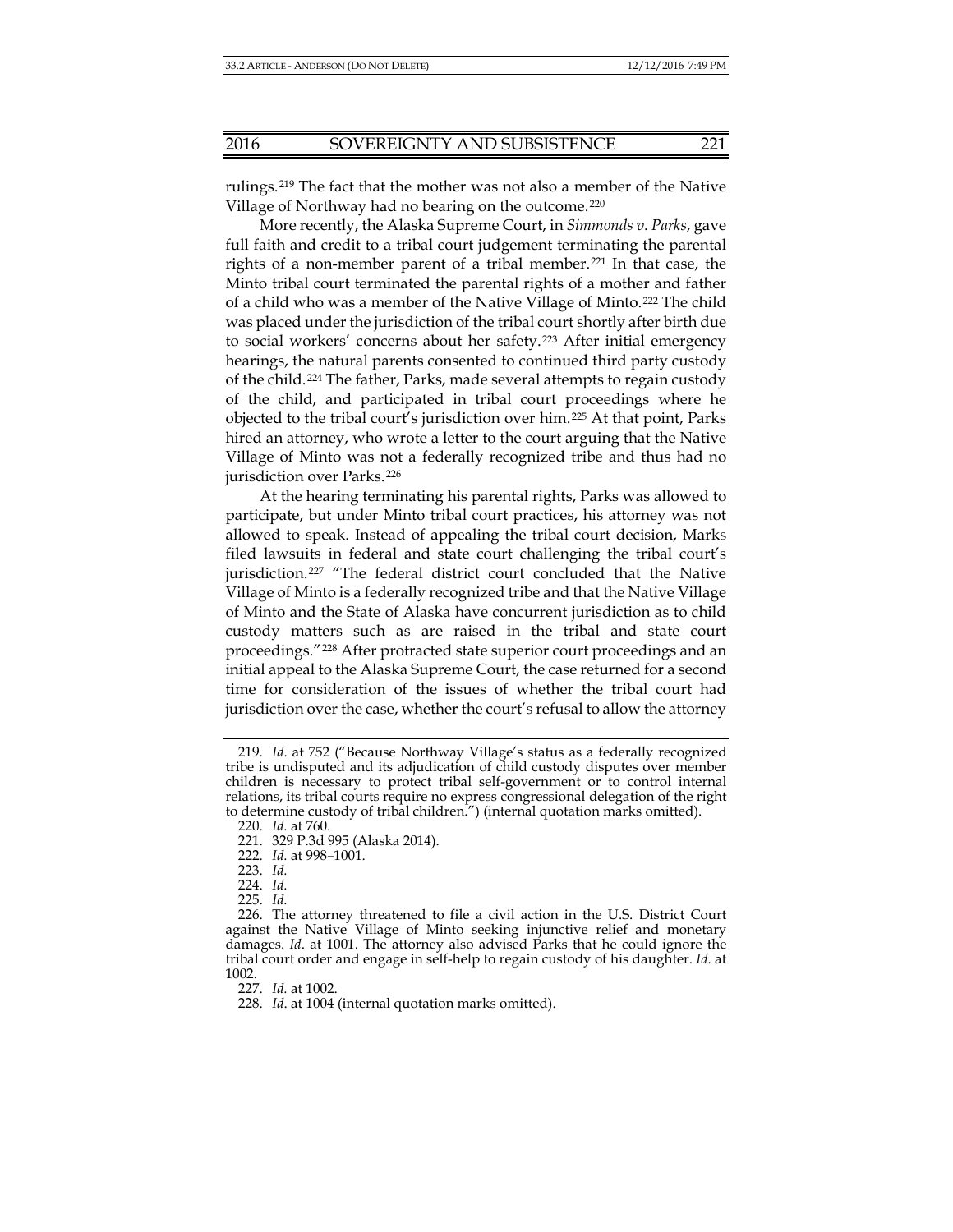to speak constituted a denial of due process, whether the failure to exhaust tribal appeals affected his rights on the merits, and whether the tribal court decision was entitled to full faith and credit.[229](#page-35-6)

In a thorough and well-reasoned opinion, the court concluded that "we will not allow a party to challenge a tribal court's judgment in an Indian Child Welfare Act-defined child custody proceeding in Alaska state court without first exhausting available tribal court appellate remedies."[230](#page-35-7) The State of Alaska also participated in the case and argued that tribes should not be entitled to the same sort of full faith and credit as other states' judgment. The court's response was curt: "[t]he State's argument also fails to afford tribal courts the respect to which they are entitled as the judicial institutions of sovereign entities. We have previously emphasized respect for tribal courts, and this respect must inform our analysis . . . ."[231](#page-36-0)

In another domestic relations matter, the Alaska Supreme Court recently upheld tribal jurisdiction to determine non-member child support obligations.[232](#page-36-1) The question arose when the Central Council of Tlingit & Haida Indian Tribes of Alaska (Tlingit & Haida) brought suit to force the Alaska Child Support Services Division (CSSD), the arm of the state government charged with enforcing child support orders, to enforce tribal court orders to the same extent it enforces the orders of other states. The Uniform Interstate Family Support Act (UIFSA) governs and authorizes funding for enforcement funds, but only if the state passes the UIFSA.[233](#page-36-2) Alaska adopted the UIFSA and included tribes in the definition of "state," which subjects tribal orders to state enforcement.[234](#page-36-3) Similar to its losing position in *Simmonds v. Parks*, the state argued that tribal courts lacked inherent authority to adjudicate the rights of a non-member parent.[235](#page-36-4) The argument was rejected, "because tribes' inherent authority over child support stems from their power over family law matters

<sup>229.</sup> *Id*. at 1006.

<span id="page-35-3"></span><span id="page-35-2"></span><span id="page-35-1"></span><span id="page-35-0"></span><sup>230.</sup> *Id*. at 1008. The court reasoned that "[b]ecause Parks failed to exhaust available tribal court remedies by appealing to the Minto Court of Appeals, and because none of the exceptions to the exhaustion doctrine apply, we conclude that he is not permitted to relitigate his minimum due process and jurisdictional claims in Alaska state court." *Id.* The court adopted the exhaustion rule and exceptions provided under federal law. *Id.* at 1004–22. *See also* COHEN'S HANDBOOK, *supra* note [12,](#page-3-0) § 7.04[3], at 630–36 ("Where the Supreme Court has not yet clearly foreclosed tribal jurisdiction, however, the policies behind the exhaustion requirement itself dictate that tribal courts be permitted to first review the jurisdictional question.").

<sup>231.</sup> *Parks*, 329 P.3d at 1010–11.

<span id="page-35-7"></span><span id="page-35-6"></span><span id="page-35-5"></span><span id="page-35-4"></span><sup>232.</sup> State v. Cent. Council of Tlingit & Haida Indian Tribes, 371 P.3d 255, 264– 72 (Alaska 2016).

<sup>233.</sup> 42 U.S.C. § 666(f) (2012).

<sup>234.</sup> *Cent. Council of Tlingit & Haida Indian Tribes*, 371 P.3d at 258–60.

<sup>235.</sup> *Id.* at 268–69.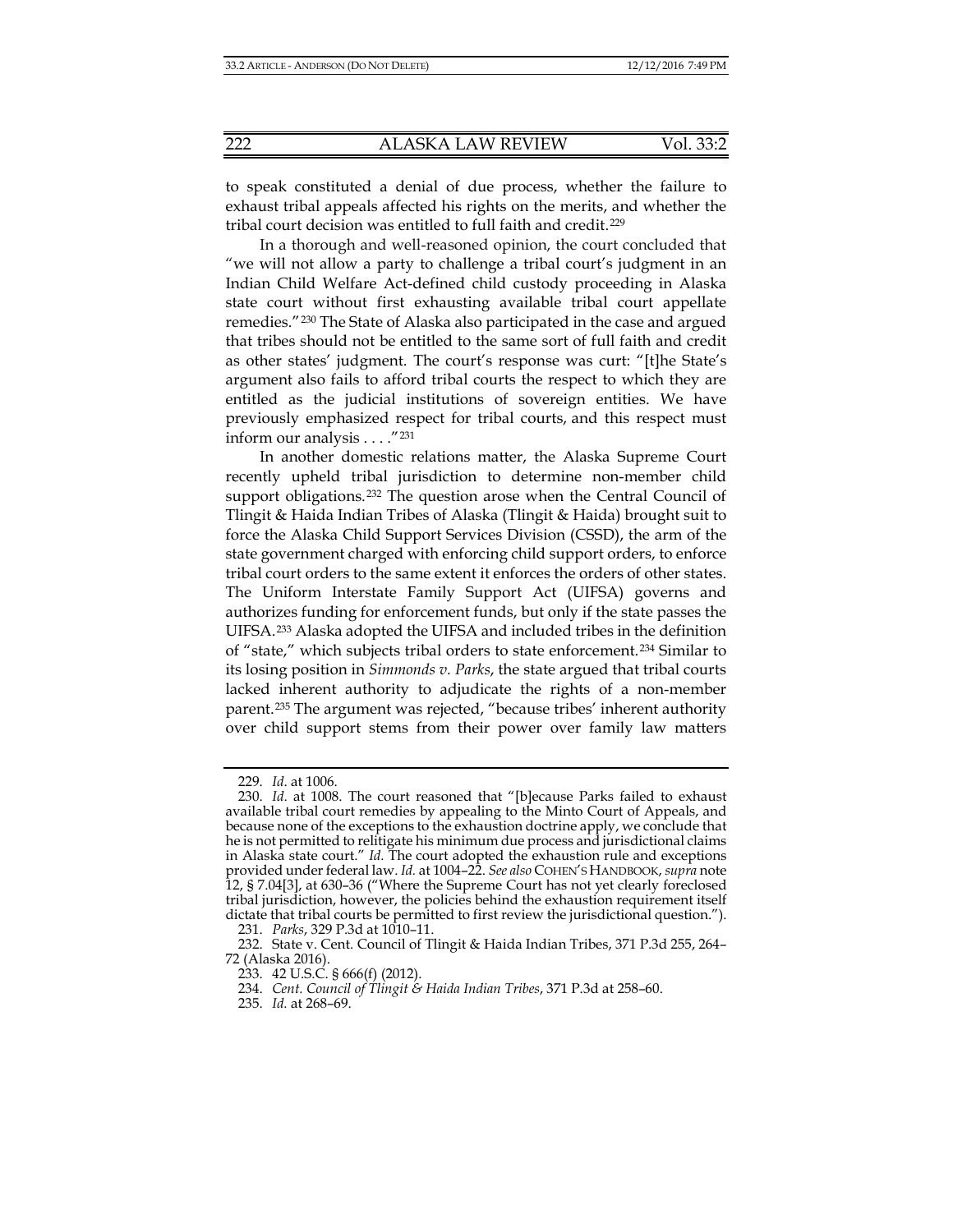concerning the welfare of Indian children—an area of law that is integral to tribal self-governance—the basis and limits of that authority are tied to the child rather than the parent."[236](#page-36-5)

#### *2. Indian Country and Trust Lands*

While the books are rightfully closed on the questions of tribal status and non-territorial powers, it appears that the territorial jurisdiction of Alaska tribes is limited to Native allotments, defined as Indian country under 18 U.S.C. § 1151 $(c)$ , and restricted Native townsite lots, the functional equivalent of allotments.[237](#page-37-0) That could soon change, however, due to new DOI regulations regarding acquisition of trust lands, excluded Alaska lands until recently.[238](#page-37-1) In *Akiachak Native Community v. Salazar*,[239](#page-37-2) the district court struck down the exclusion, and the DOI agreed that the prohibition was unlawful.<sup>[240](#page-37-3)</sup> The AFN, which had led the cause for a just settlement of aboriginal land claims, supported the proposed rule to allow land to be taken in trust in Alaska. In written testimony to the Assistant Secretary for Indian Affairs, the President of AFN supported the proposed trust lands rule, noting "ANCSA was a Congressional experiment to the settlement of aboriginal land claims of Alaska Natives, and has been amended over thirty times in both technical and conforming amendments to better meet the real needs of Alaska Native people."[241](#page-37-4) The Alaska tribes should not be subject to discriminatory treatment in the trust land context due to ANCSA.[242](#page-37-5)

<sup>236.</sup> *Id.* at 269. In the alternative, the court ruled that even under the exceptions to the presumptive rule against tribal jurisdiction over non-members when on non-Indian land, as under *Montana v. United States*, 450 U.S. 544 (1981), the Tlingit & Haida Tribes had jurisdiction in this case. *Cent. Council of Tlingit & Haida Indian Tribes of Alaska*, 371 P.3d at 272.

<sup>237.</sup> COHEN'S HANDBOOK, *supra* not[e 12,](#page-3-0) § 4.07[3][d][ii], at 354–56.

<sup>238.</sup> Land Acquisitions in the State of Alaska, 79 Fed. Reg. 76888 (Dec. 23, 2014) (to be codified at 25 C.F.R. pt. 151).

<sup>239.</sup> 935 F. Supp. 2d 195 (D.D.C. 2013).

<sup>240.</sup> *Id.* at 203–11. The court of appeals determined that the controversy between Akiachak and the DOI was moot and dismissed the State of Alaska's attempt to appeal as the State had brought no independent claim for relief when it intervened in the case. Akiachak Native Cmty. v. U.S. Dep't of the Interior, 827 F.3d 100, 102 (D.C. Cir. 2016).

<span id="page-36-2"></span><span id="page-36-1"></span><span id="page-36-0"></span><sup>241.</sup> Letter from Julie Kitka, President, Alaska Fed'n of Natives to Ass't Sec. Kevin Washburn at 2 (June 26, 2014) (on file with author). The letter was submitted in the course of the rulemaking process.

<span id="page-36-5"></span><span id="page-36-4"></span><span id="page-36-3"></span><sup>242.</sup> *Id*. Amendments to the Violence Against Women Act, Pub. L 113-4, § 910 (March 7, 2013), 127 Stat. 54, restored tribal criminal jurisdiction over non-Indians under some cricumstances, but disclaimed any application to Alaska tribes aside from the Metlakatla Indian Reservation. In a hopeful signal, that discriminatory provision was repealed by Pub. L. No. 113-275 (Dec. 18, 2014), 128 Stat. 2988. *See* S. Rep. No. 113-269 (113th Cong. 2d Sess.), *see also*, 18 U.S.C. § 2265 note.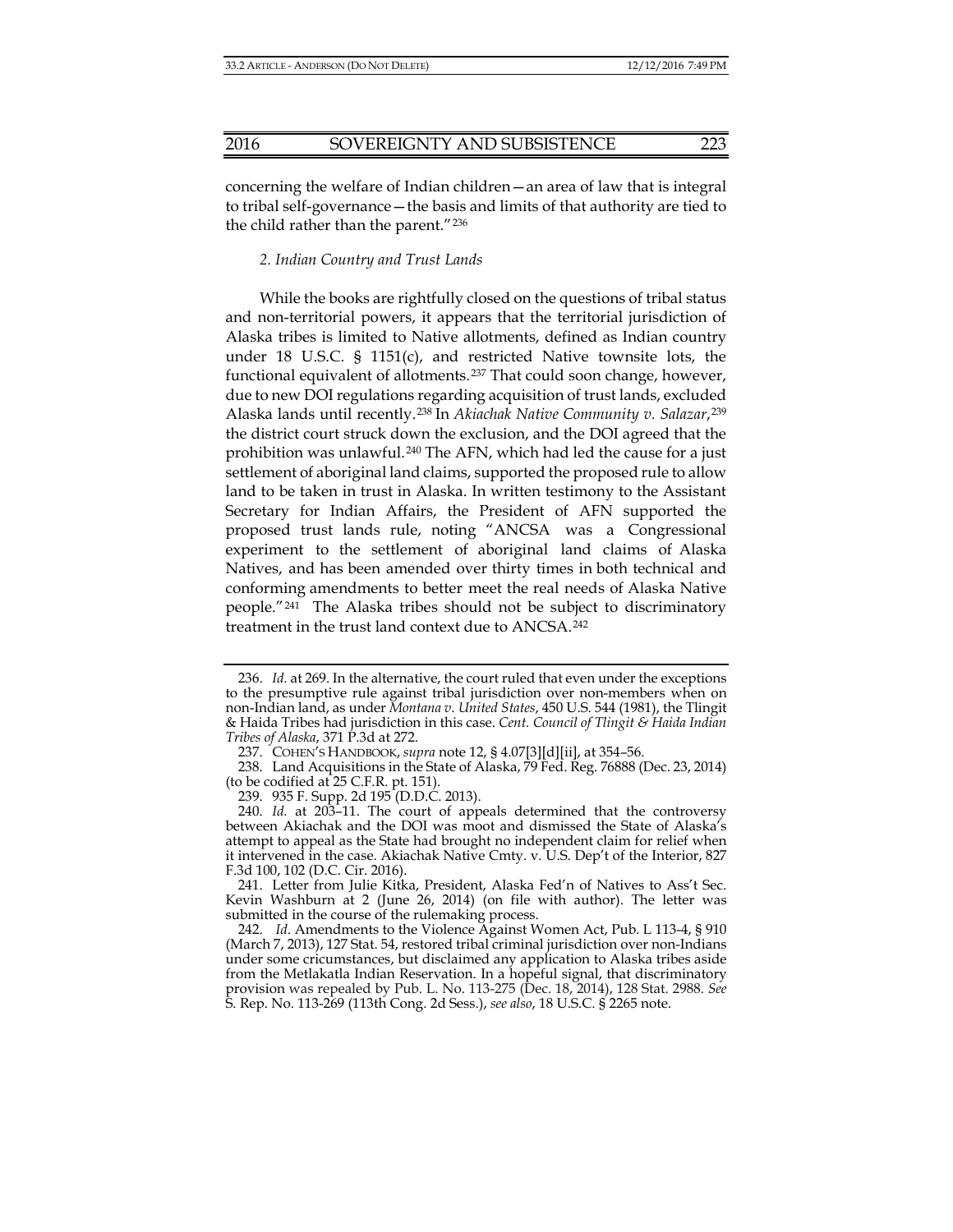Consistent with the comments of AFN President Kitka and many others, the DOI adopted a final rule that removed the bar on taking land in trust for Alaska Native tribes.<sup>[243](#page-37-6)</sup> Thus, it is now possible for Alaska Native tribes to petition the Secretary of the Interior to take land in trust.[244](#page-37-7)

The process is not terribly complicated, but can be time-consuming due to administrative backlogs or when a party seeks judicial review. The regulation provides that land may be taken in trust when the tribe already owns an interest in the land, or when the Secretary determines the land is needed to further tribal self-determination, economic development, or Native housing.[245](#page-38-0) Statutory authorization for trust land in Alaska is provided by the IRA.[246](#page-38-1) Any application for trust status will result in a notice being sent to state and local governments for comment.[247](#page-38-2) Final decisions by the Assistant Secretary are subject to judicial review under the Administrative Procedure Act (APA).<sup>[248](#page-38-3)</sup> The BIA published a "Fee to Trust Handbook" that further explains the process and provides sample forms.[249](#page-38-4)

The substantive criteria for acquisition in Alaska (aside from Metlakatla) are found in the "off reservation" section of the regulation, which provides for greater scrutiny of the need for trust status based on the distance of the land from the tribe's reservation.[250](#page-38-5) Because there are no reservations in Alaska aside from Metlakatla, it is not clear how this section would be implemented. But given the isolated character of most Native villages it would make sense to consider the proximity of the proposed trust lands to the village itself, allotments owned by tribe members, or Native townsite lots.

<span id="page-37-1"></span><span id="page-37-0"></span>Substantively, the Obama Administration's decision has great significance. The Final Rule's preamble notes that two recent federal

<span id="page-37-3"></span><span id="page-37-2"></span><sup>243.</sup> Land Acquisitions in the State of Alaska, 79 Fed. Reg. 76888 (Dec. 23, 2014) (to be codified at 25 C.F.R. pt. 151) (altering the land-into-trust regulations and detailing the history of the adoption of the Alaska exception to the rule).

<sup>244.</sup> *Id*.

<sup>245.</sup> 25 C.F.R. § 151.3(a)(2)–(3) (2014).

<sup>246.</sup> 25 U.S.C. §§ 5108, 5119 (2012).

<sup>247.</sup> 25 C.F.R. § 151.11(d).

<span id="page-37-5"></span><span id="page-37-4"></span><sup>248.</sup> *See* Match-E-Be-Nash-She-Wish Band of Pottawatomi Indians v. Patchak, 132 S. Ct. 2199, 2210–12 (2012) (holding that a citizen alleging an injury due to the Secretary of the Interior's decision to take land into trust for a tribe had standing to seek judicial review of the decision under the APA). If the decision is made by a lower level official, the regulations provide for administrative appeals before the action is considered final for purposes of judicial review. 25 C.F.R. § 151.12(d).

<span id="page-37-7"></span><span id="page-37-6"></span><sup>249.</sup> DEP'T. OF THE INTERIOR BUREAU OF INDIAN AFFAIRS, ACQUISITION OF TITLE TO LAND HELD IN FEE OR RESTRICTED FEE STATUS (FEE-TO-TRUST HANDBOOK) (2016), http://www.bia.gov/cs/groups/xraca/documents/text/idc1-024504.pdf.

<sup>250.</sup> 25 C.F.R. § 151.11.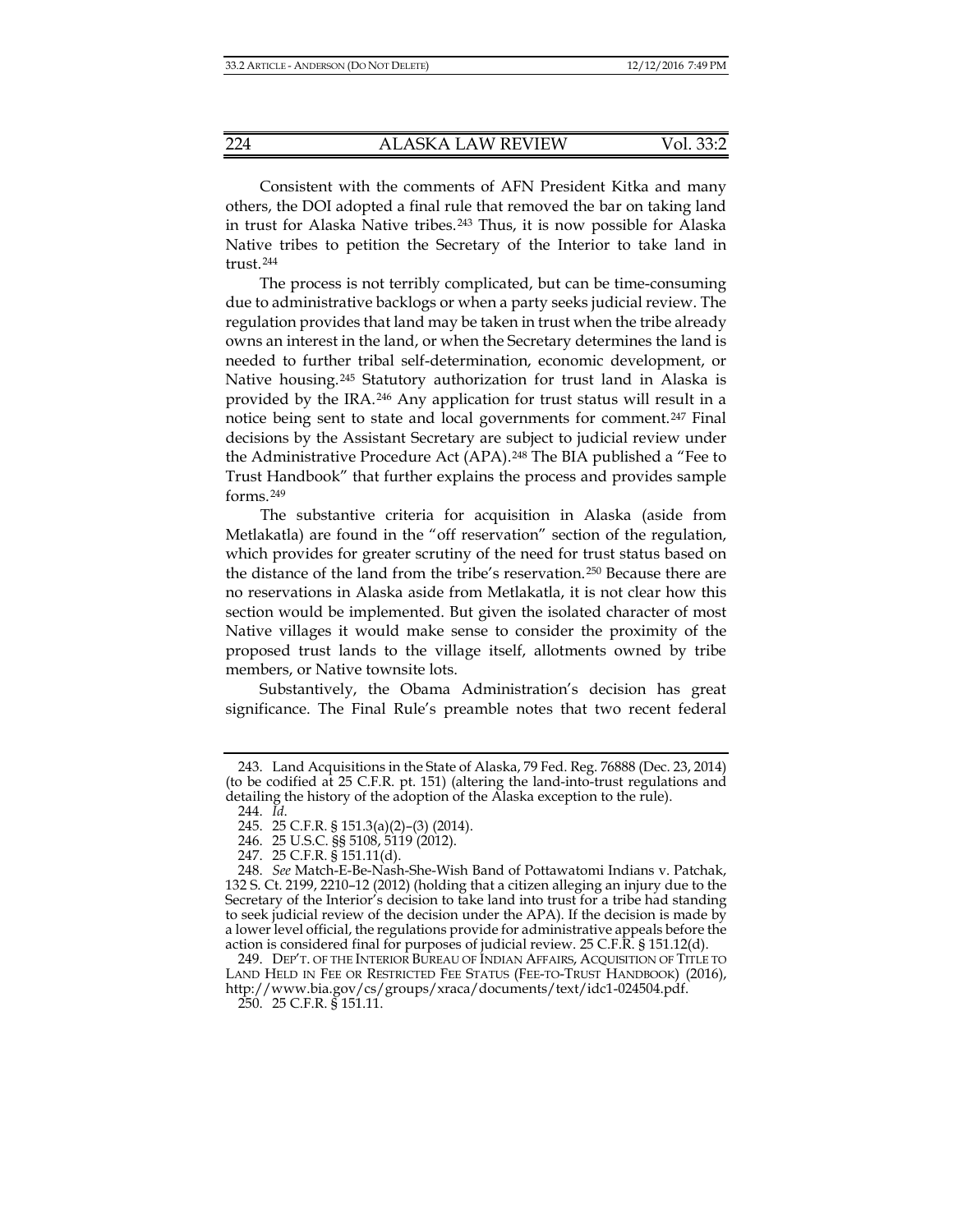commissions recommend the enhancement of tribal powers and the restoration of Native rights in Alaska—including renewal of the option to create trust lands.[251](#page-38-6) It remains to be seen whether and how much land will be taken into trust in Alaska, and thus converted into Indian country. The decision is discretionary, and so much will depend on the policy on such actions in future administrations. In addition, the land in Alaska Native villages is primarily privately owned due to ANCSA requirements,[252](#page-39-0) which provide for the conveyance of the surface estate title to individuals and non-profit organizations who were occupying the lands on the date that ANCSA became law. In addition, no less than 1280 acres was to be conveyed to state-chartered municipalities, or to the state in trust for a future municipality.[253](#page-39-1) In some villages, the municipality may have been dissolved under state law, or there will likely never be a municipality because there is already a tribal government to carry out municipal government functions. Perhaps those municipal trust lands could be transferred to tribal ownership and then be converted to federal trust status if desired by the community.

Of course, other sources of land might be surface or subsurface estates transferred to a tribe from a Native corporation.[254](#page-39-2) Essentially, the regulatory change opening the door to trust land status could result in the establishment of a significant amount of Indian country in Alaska. That territory will be subject to tribal authority and further advance the cause of Native self-government in Alaska. At the same time, however, the land taken into trust will likely be relatively small, and the time-consuming process may spark litigation as it has in the lower forty-eight states.[255](#page-39-3) If tribal governments are to exercise broad authority in village Alaska, some

<span id="page-38-3"></span><span id="page-38-2"></span><span id="page-38-1"></span><span id="page-38-0"></span><sup>251.</sup> Land Acquisitions in the State of Alaska, 79 Fed. Reg. at 76889. *See also* INDIAN LAW AND ORDER COMM'N, AROADMAP FOR MAKING NATIVE AMERICA SAFER: REPORT TO THE PRESIDENT AND CONGRESS OF THE UNITED STATES 33–62 (2013), http://www.aisc.ucla.edu/iloc/report/files/A\_Roadmap\_For\_Making\_Native \_America\_Safer-Full.pdf;DEP'T OF THE INTERIOR,REPORT OF THE COMM'N ON INDIAN TRUST ADMIN. AND REFORM 59–66 (2013), https://www.doi.gov/sites/doi.gov/files/migrated/cobell/commission/uploa d/Report-of-the-Commission-on-Indian-Trust-Administration-and-Reform\_FINAL\_Approved-12-10-2013.pdf.

<sup>252.</sup> 43 U.S.C. § 1613(c)(1)–(2).

<sup>253.</sup> *Id*. § 1613(c)(3).

<span id="page-38-6"></span><span id="page-38-5"></span><span id="page-38-4"></span><sup>254.</sup> Any transfer of ANCSA corporation assets may have to comply with applicable provisions of the Alaska corporation code dealing with the [d]isposition of assets not in the regular course of business." ALASKA STAT. § 10.06.568 (2016). *See also* Jimerson v. Tetlin Native Corp., 144 P.3d 470, 472–74 (Alaska 2006) (ruling that an agreement to buy out shareholders as part of a settlement of litigation challenging a corporate land transfer was unenforceable due to ANCSA's restrictions on sales of Native corporation stock).

<sup>255.</sup> *See* Match-E-Be-Nash-She-Wish Band of Pottawatomi Indians v. Patchak, 132 S. Ct. 2199 (2012) (trust land decisions reviewable under APA).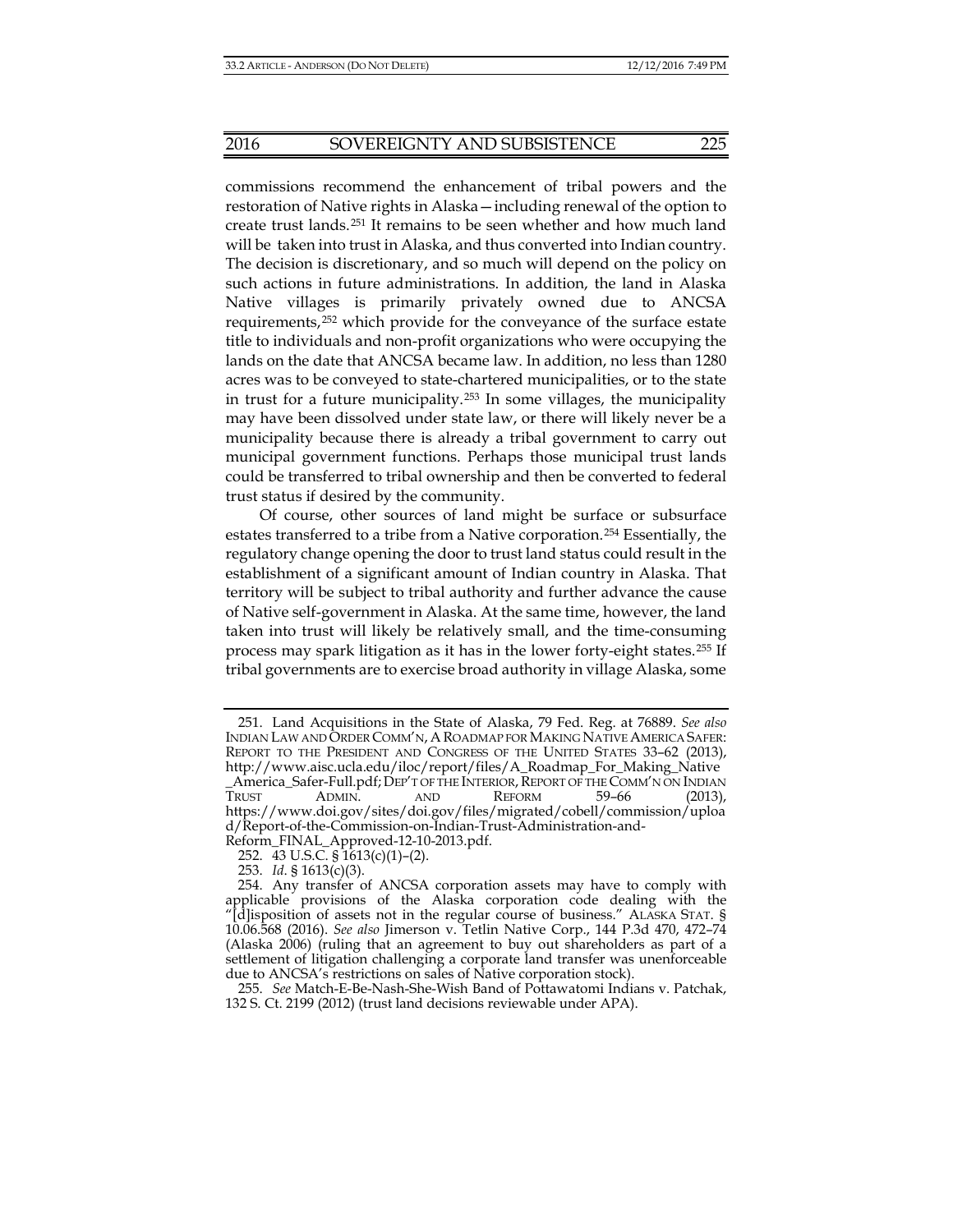federal designation of the territory subject to tribal jurisdiction that does not depend solely on trust land status will be necessary. This would be consistent with the situation in the lower forty-eight states where nontrust lands are defined as Indian country if within a reservation's exterior boundaries.[256](#page-39-4)

#### **CONCLUSION**

Alaska's non-indigenous settlement and movement toward statehood was typical of colonial expansion in the United States. The aboriginal occupants of Alaska had their rights to property and sovereignty diminished by the newcomers through the exercise of congressional power—without Native consent. The amount of land and compensation received by Alaska Natives in ANCSA has been viewed favorably. However, the failure to affirmatively recognize Native governmental authority over land, or to protect Native hunting, fishing, and gathering rights under federal law are glaring deficiencies in the settlement. There is reason for hope, however.

First, the basic structure of tribal governance is firmly established as a matter of federal law. The door is now open to the administrative establishment of expanded tribal territorial jurisdiction because the Obama Administration revised land-into-trust rules that previously discriminated against Alaska tribes. Even so, the well-documented difficulties in providing adequate law enforcement call out for congressional action to provide increased tribal criminal and civil jurisdiction over all present in Alaska Native villages.

<span id="page-39-4"></span><span id="page-39-3"></span><span id="page-39-2"></span><span id="page-39-1"></span><span id="page-39-0"></span>Second, because Alaska Natives remain vitally connected to the land and its resources, there is a compelling case for meaningful protection for Native hunting, fishing, and gathering rights. The federal subsistence regime put in place by ANILCA has largely failed due to the State of Alaska's refusal to cooperate in the regime it previously supported. The Alaska Native community has pressed both the Administration and Congress to provide greater protections for subsistences uses and there have been some, albeit limited, positive responses. Even more than in the case of tribal self-governance, the subsistence questions will require fresh legal and policy thinking, along with continued advocacy.